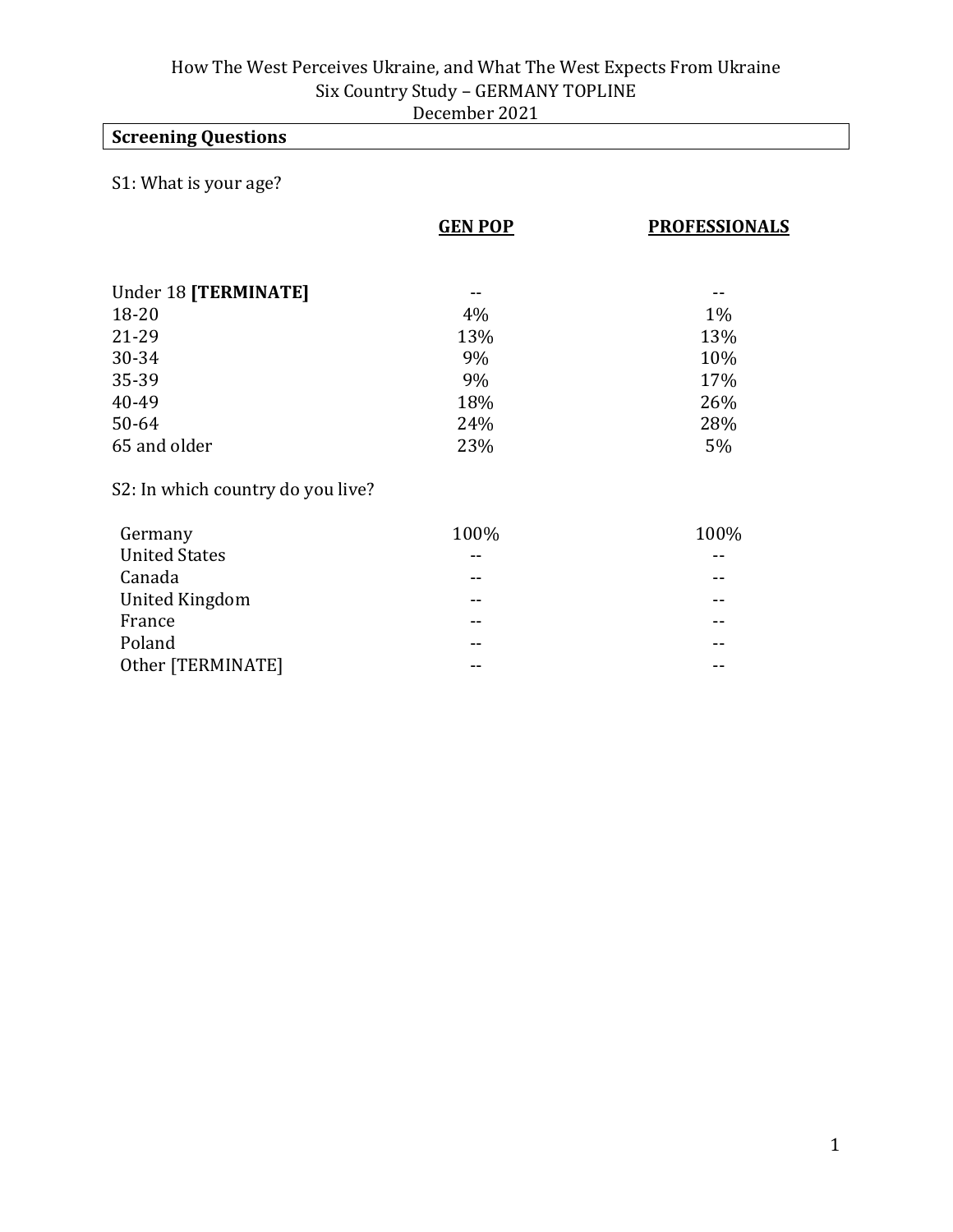#### **Perceptions of the EU and NATO**

**INTRO**: Thank you for participating in this survey. We will begin by asking you a few general questions about the political, social, and economic situation around the world today.

The first set of questions will be about the European Union and NATO.

The European Union (EU) is a political and economic union of 27 member states that are located in Europe. The EU aims to ensure the free movement of people, goods, services, and capital within the internal single market of its member states.

NATO (the North Atlantic Treaty Organization) is a military alliance of 30 countries in Europe and North America. NATO members are committed to a system of collective security, whereby its member agree to defend each other in response to an attack on any one member.

|                                                                                                                       | GEN POP | <b>PROFESSIONALS</b> |
|-----------------------------------------------------------------------------------------------------------------------|---------|----------------------|
| 1) From what you know, do you agree or disagree that the European Union is an overall<br>force for good in the world? |         |                      |
| <b>TOTAL AGREE</b>                                                                                                    | 79%     | 84%                  |
| <b>TOTAL DISAGREE</b>                                                                                                 | 14%     | 13%                  |
| Strongly agree                                                                                                        | 32%     | 41%                  |
| Somewhat agree                                                                                                        | 47%     | 43%                  |
| Somewhat disagree                                                                                                     | 11%     | 11%                  |
| Strongly disagree                                                                                                     | 3%      | $2\%$                |
| Not sure                                                                                                              | 7%      | 3%                   |

2) From what you know, do you agree or disagree that NATO is an overall force for good in the world?

| <b>TOTAL AGREE</b><br><b>TOTAL DISAGREE</b> | 69%<br>22% | 76%<br>17% |
|---------------------------------------------|------------|------------|
| Strongly agree                              | 24%        | 37%        |
| Somewhat agree                              | 45%        | 39%        |
| Somewhat disagree                           | 15%        | 14%        |
| Strongly disagree                           | 7%         | 3%         |
| Not sure                                    | 9%         | 7%         |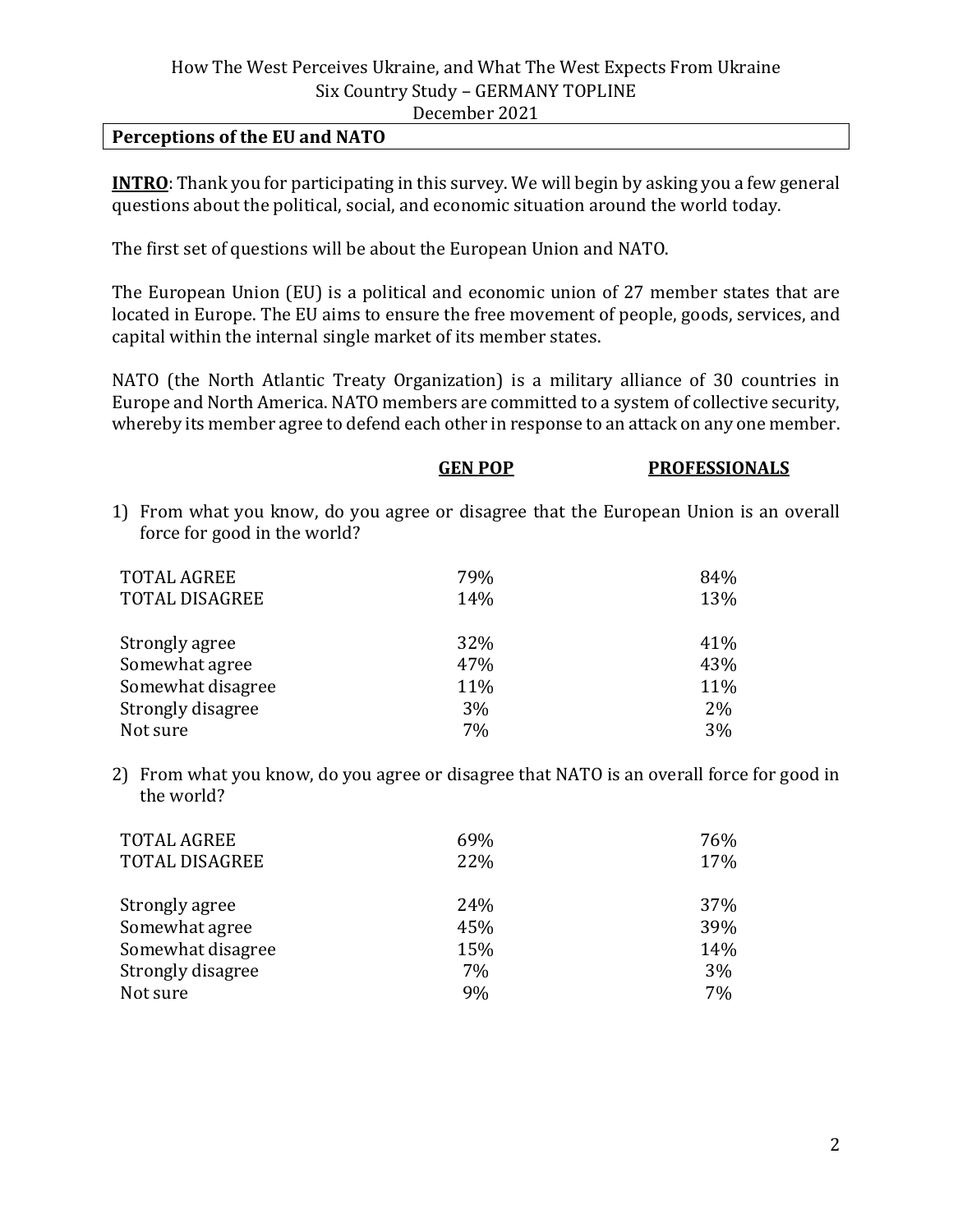#### How The West Perceives Ukraine, and What The West Expects From Ukraine Six Country Study – GERMANY TOPLINE December 2021 **GEN POP PROFESSIONALS**

3) Between 2004 and 2013, eight Central and Eastern European countries, two Mediterranean countries, and one country in the Balkans joined the European Union. Generally speaking, do you think that enlarging the EU to its current number of 27 members was a good thing or a bad thing?

| <b>TOTAL GOOD</b>                    | 57% | 76% |
|--------------------------------------|-----|-----|
| <b>TOTAL BAD</b>                     | 35% | 24% |
| Very good and should be<br>continued | 23% | 21% |
| Somewhat good, but now it            | 34% | 55% |
| is enough and we need a              |     |     |
| break                                |     |     |
| Somewhat bad                         | 23% | 11% |
| Very bad, it was wrong and           | 7%  | 10% |
| the EU should be smaller             |     |     |
| Very bad, the EU should be           | 5%  | 3%  |
| dismantled                           |     |     |
| Not sure                             | 8%  |     |

4) Between 1999 and 2020, ten Central and Eastern European countries and four countries in the Balkans joined NATO. Generally speaking, do you think that enlarging NATO to its current number of 30 members was a good thing or a bad thing?

| <b>TOTAL GOOD</b>                    | 71%   | 85% |
|--------------------------------------|-------|-----|
| TOTAL BAD/SHOULD BE                  | 21%   | 12% |
| <b>DISMANTLED</b>                    |       |     |
| Very good and should be<br>continued | 18%   | 22% |
| Somewhat good                        | 34%   | 38% |
| Good, but now it is enough           | 19%   | 25% |
| and we need a break                  |       |     |
| Somewhat bad                         | 13%   | 8%  |
| Very bad                             | 6%    |     |
| Very bad, NATO should be             | $2\%$ | 4%  |
| dismantled                           |       |     |
| Not sure                             | 8%    | 3%  |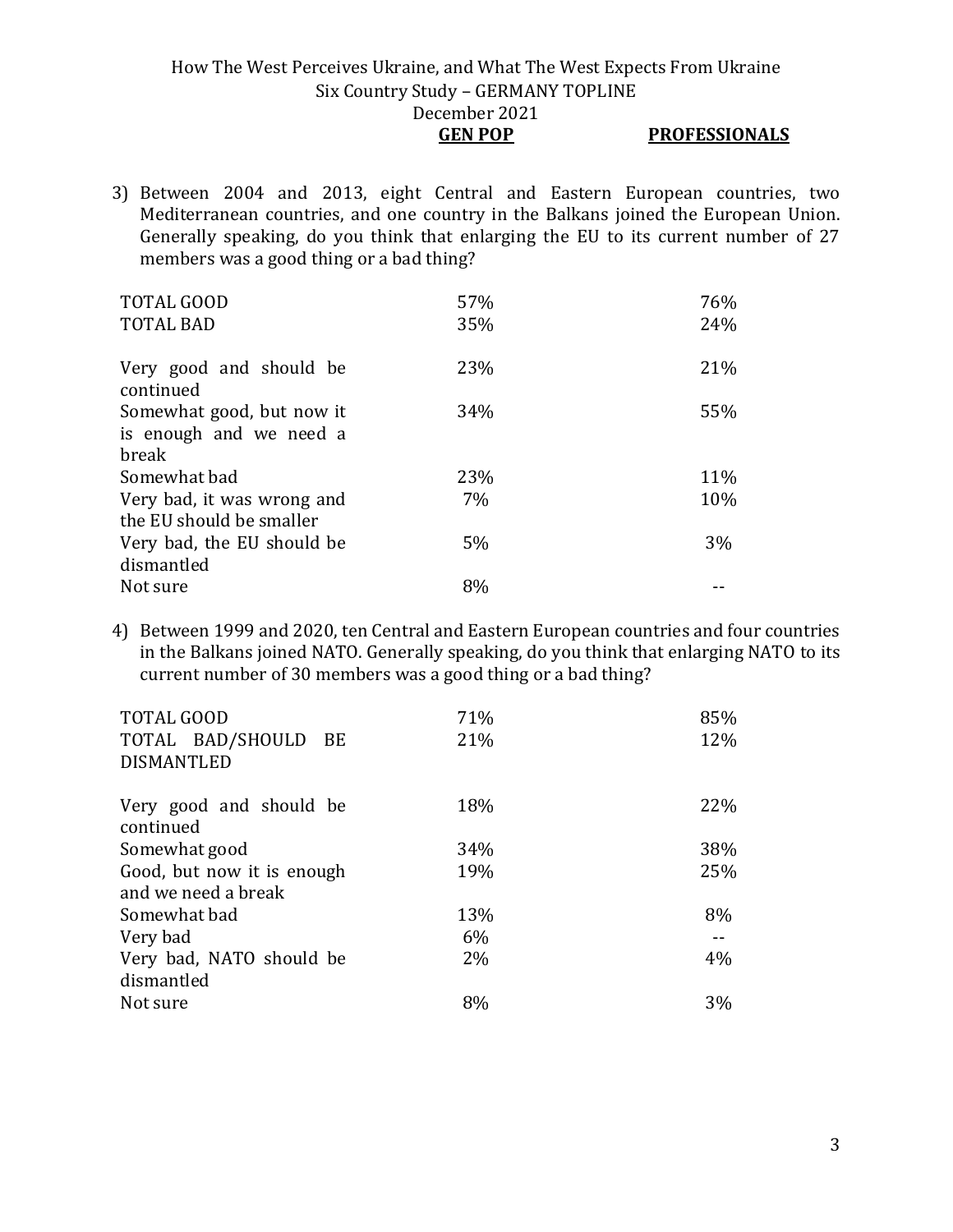#### **GEN POP PROFESSIONALS**

5) Some say that when Western leaders expanded the European Union and NATO in the early 2000s, they broke promises to Russia and violated legitimate Russian interests.

Others say that it was appropriate for Western leaders to expand the European Union and NATO to promote peace, democracy, and security.

Which is closer to your view?

| When Western leaders expanded the European    | 34%        | 20% |
|-----------------------------------------------|------------|-----|
| Union and NATO, they broke promises to Russia |            |     |
| and violated legitimate Russian interests     |            |     |
| It was appropriate for Western leaders to     | <b>38%</b> | 62% |
| expand the European Union and NATO to         |            |     |
| promote peace, democracy, and security        |            |     |
| Not sure                                      | 28%        | 18% |

6) Generally speaking, do you believe that the European Union should accept new members in the future?

| <b>TOTAL YES</b>                                                                      | 74%       | 73%       |
|---------------------------------------------------------------------------------------|-----------|-----------|
| Yes, the EU should accept new members in the<br>near future (in the next 5-10 years)  | 31%       | 36%       |
| Yes, but only in the later future (possibly after<br>2030), when conditions are right | 43%       | 37%       |
| No, the EU should not accept new members<br>Not sure                                  | 19%<br>7% | 24%<br>3% |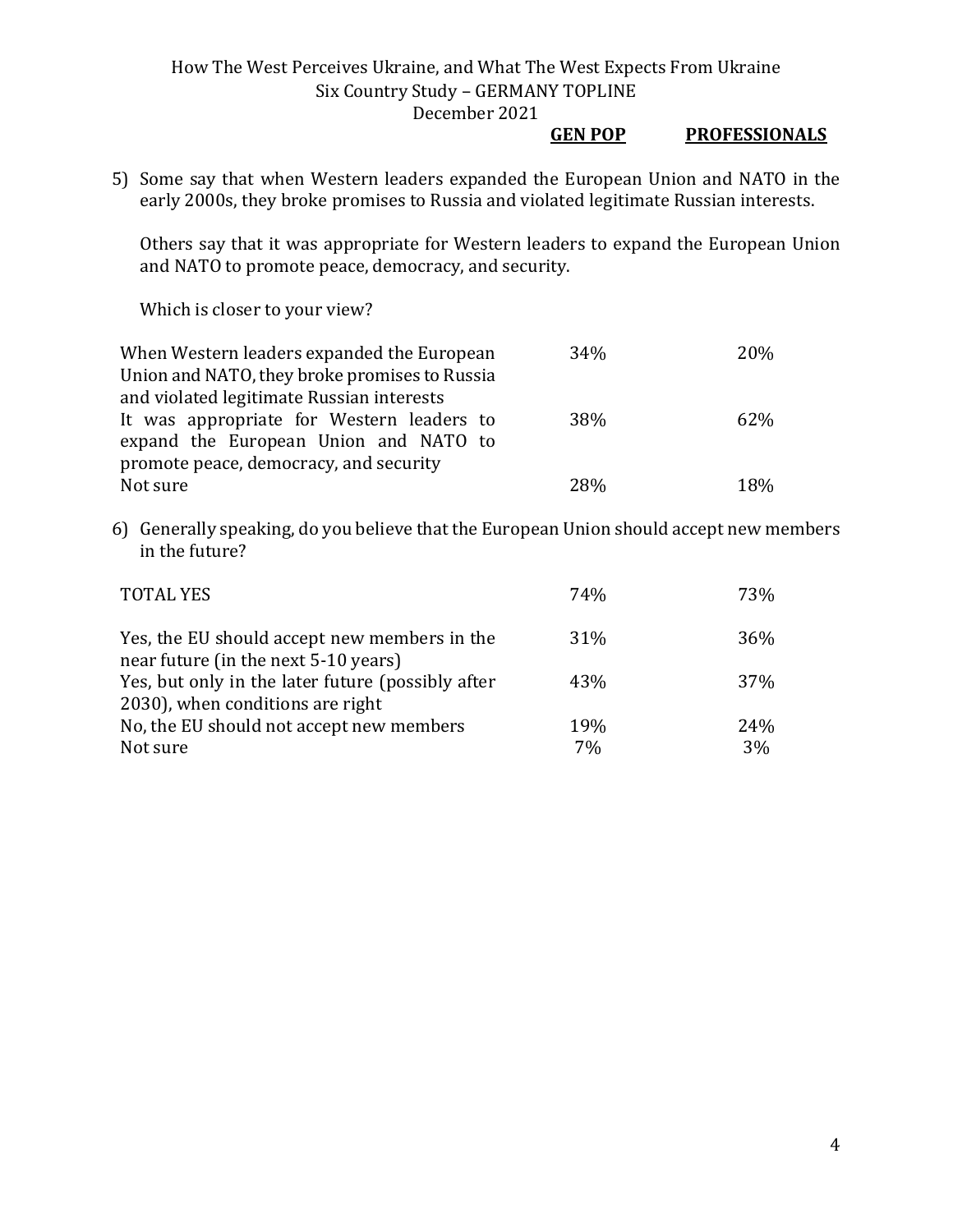## **GEN POP PROFESSIONALS**

7) If another country were to join the European Union in the next 5-10 years, which do you believe should be admitted? (Select up to 2)

| United Kingdom         | 28% | 42%   |
|------------------------|-----|-------|
| <b>Ukraine</b>         | 15% | 18%   |
| Russia                 | 12% | $1\%$ |
| Serbia                 | 10% | 15%   |
| Turkey                 | 9%  | 4%    |
| Albania                | 8%  | 14%   |
| Northern Macedonia     | 6%  | 5%    |
| Morocco                | 5%  | 2%    |
| Georgia                | 4%  | 3%    |
| Tunisia                | 4%  | 2%    |
| Armenia                | 2%  | 2%    |
| Moldova                | 2%  | 11%   |
| Other (Please specify) | 3%  | 5%    |
| Not sure               | 28% | 13%   |

8) Generally speaking, do you believe that NATO should accept new members in the future?

| <b>TOTAL YES</b>                                                                   | 59% | 70% |
|------------------------------------------------------------------------------------|-----|-----|
| Yes, NATO should accept new members in the<br>near future (in the next 5-10 years) | 32% | 26% |
| Yes, but only in the later future (possibly after                                  | 27% | 44% |
| 2030), when conditions are right                                                   |     |     |
| No, NATO should not accept new members                                             | 24% | 17% |
| Not sure                                                                           | 17% | 13% |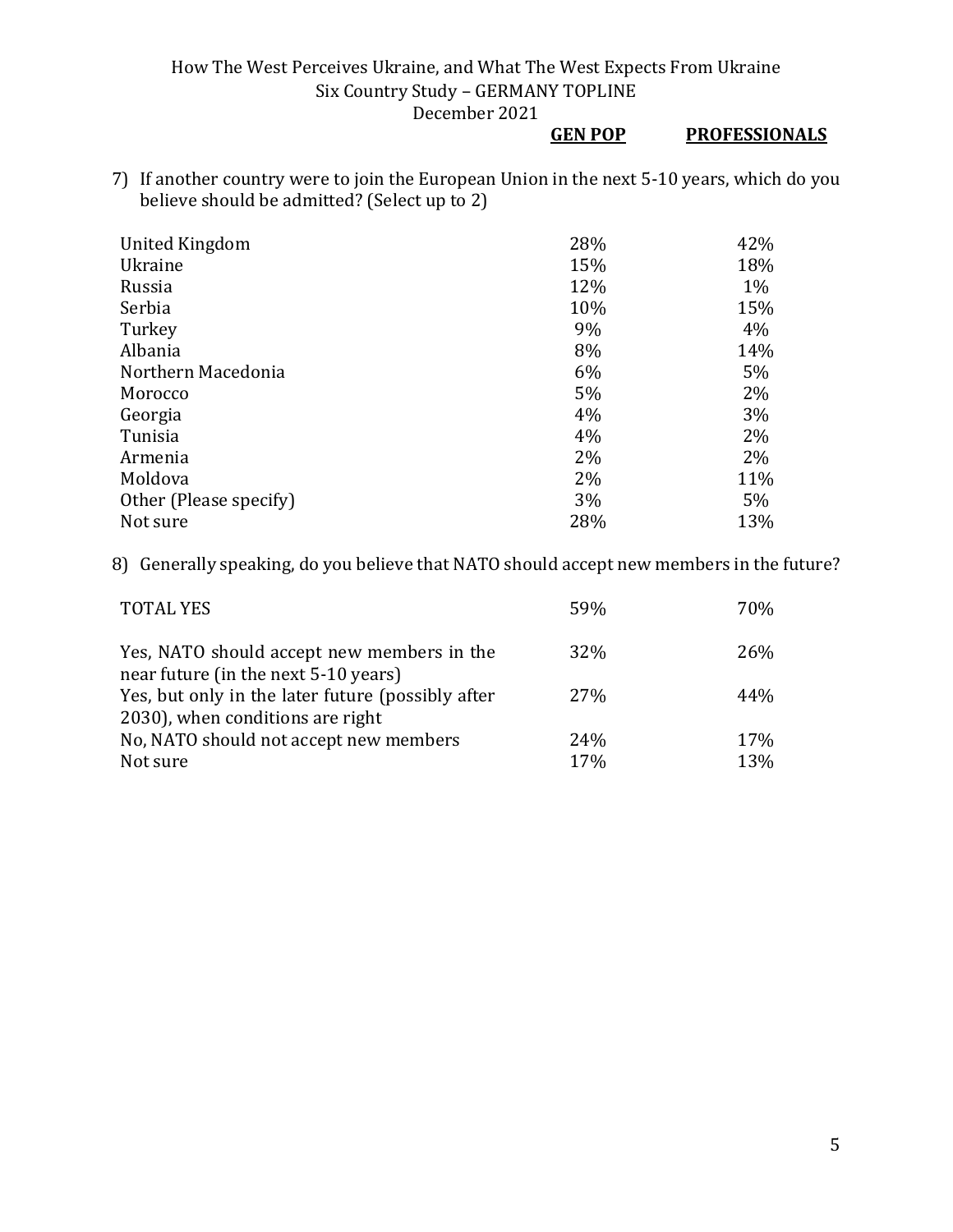## **GEN POP PROFESSIONALS**

9) If another country were to join NATO in the next 5-10 years, which do you believe should be admitted? (Select up to 2)

| Australia              | 28%   | 51% |
|------------------------|-------|-----|
| Russia                 | 20%   | 9%  |
| Ukraine                | 15%   | 9%  |
| Azerbaijan             | 8%    | 2%  |
| Mexico                 | 8%    | 10% |
| Serbia                 | 8%    | 4%  |
| Morocco                | 7%    | 1%  |
| Armenia                | 4%    | 6%  |
| Georgia                | 4%    | 12% |
| Moldova                | 3%    | 12% |
| Tunisia                | 3%    |     |
| Other (Please specify) | $1\%$ | 2%  |
| Not sure               | 26%   | 17% |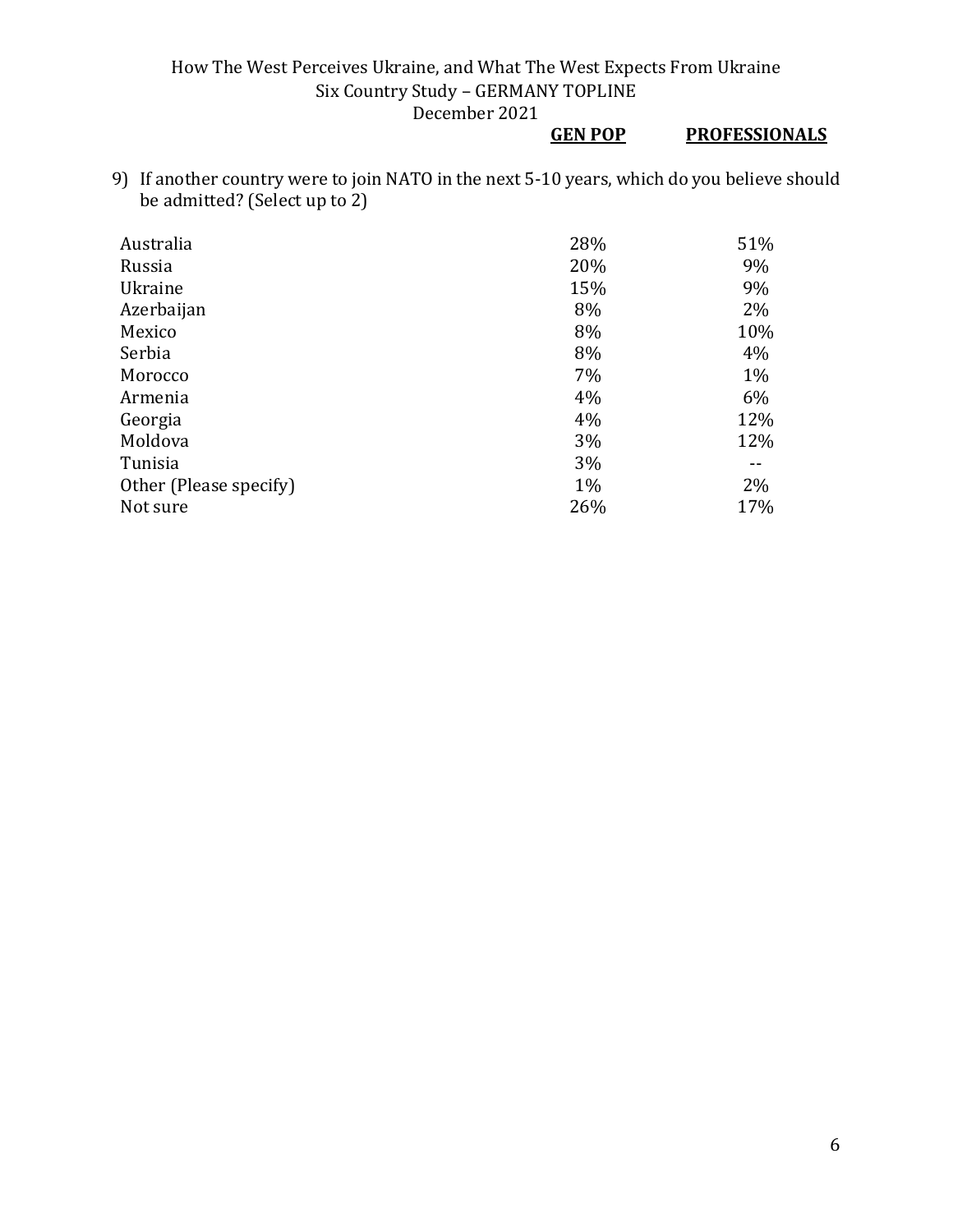| December 2021 |
|---------------|
|---------------|

| <b>General Perceptions of the West</b>           |                                                                                                                                                                                                                                   |                |                      |
|--------------------------------------------------|-----------------------------------------------------------------------------------------------------------------------------------------------------------------------------------------------------------------------------------|----------------|----------------------|
|                                                  |                                                                                                                                                                                                                                   |                |                      |
|                                                  |                                                                                                                                                                                                                                   | <b>GEN POP</b> | <b>PROFESSIONALS</b> |
| $\sim$ $\sim$ $\sim$ $\sim$ $\sim$ $\sim$ $\sim$ | $\mathbf{u}$ , and the contract of the contract of the contract of the contract of the contract of the contract of the contract of the contract of the contract of the contract of the contract of the contract of the contract o |                |                      |

10)Thinking generally about countries around the world, which of the following comes closest to your view on what constitutes the West?

| US, Canada, European Union, and the UK, plus        | 35%        | 49 <sub>%</sub> |
|-----------------------------------------------------|------------|-----------------|
| Australia and New Zealand                           |            |                 |
| The US, Canada, European Union, and the UK          | <b>28%</b> | 31%             |
| The West is a concept that has lost its meaning, or | <b>20%</b> | 16%             |
| never had a meaning for me                          |            |                 |
| Not sure                                            | 17%        | $4\%$           |

11)**[IF CHOICES 1 OR 2 IN ABOVE Q]** Okay, and in terms of the West's relations with Russia and China, which of the following approaches do you believe that the West should take?

| Strengthen relations with Russia to contain China  | 13%   | 13% |
|----------------------------------------------------|-------|-----|
| Strengthen relations with China to contain Russia  | 9%    | 7%  |
| Do not strengthen relations with Russia or China   | 26%   | 32% |
| because both violate Western principles and the    |       |     |
| West must contain and confront them both           |       |     |
| It is best to have good relations with every major | 51%   | 48% |
| country around the world                           |       |     |
| Not sure                                           | $1\%$ |     |

12) In your view, which of the following countries, if any, are part of the West? [SELECT ALL THAT APPLY]

| Ukraine           | 15% | 35% |
|-------------------|-----|-----|
| Serbia            | 14% | 32% |
| Russia            | 13% | 9%  |
| Moldova           | 7%  | 18% |
| Georgia           | 6%  | 21% |
| None of the above | 39% | 47% |
| Not sure          | 29% | 5%  |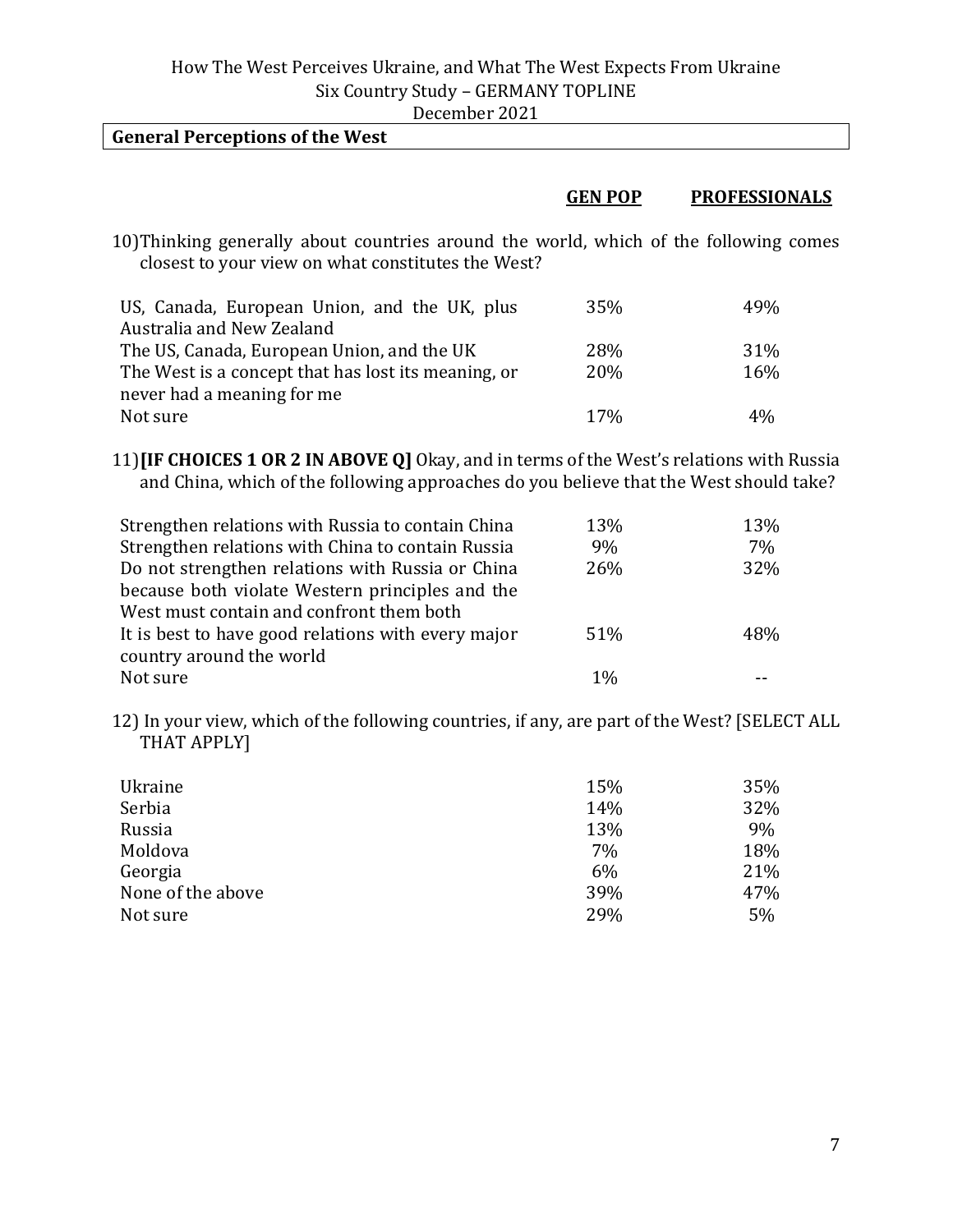#### **GEN POP PROFESSIONALS**

13)If you had to choose one country or group, who do you believe that the future belongs to?

| China                   | 19% | 24%   |
|-------------------------|-----|-------|
| Europe                  | 17% | 22%   |
| The West                | 13% | 20%   |
| The US                  | 7%  | 6%    |
| Asia                    | 6%  | 3%    |
| The Muslim world        | 2%  | 6%    |
| The Slavic world        |     | $1\%$ |
| No one country or group | 28% | 8%    |
| Not sure                | 8%  | 10%   |

14) Thinking about whether some countries or groups of countries are more truthful and more closely follow moral principles than others, which of the following is closest to your view?

| Western countries like the US, Canada, the UK or the<br>countries of the EU, are in general more truthful and | 26%   | 38% |
|---------------------------------------------------------------------------------------------------------------|-------|-----|
| moral than countries like China or Russia                                                                     |       |     |
| All are equally truthful and moral to me, everyone                                                            | 22%   | 19% |
| has a point                                                                                                   |       |     |
| My country is more truthful and moral than all others                                                         | 15%   | 21% |
| All governments are hypocrites and principles mean                                                            | 12%   | 6%  |
| nothing to them                                                                                               |       |     |
| At least Russia is honest about its interests and does                                                        | 10%   | 6%  |
| hide its interests behind supposed truth and morals                                                           |       |     |
| like the United States                                                                                        |       |     |
| China is more peaceful than other big countries                                                               | $1\%$ |     |
| Not sure                                                                                                      | 14%   | 10% |

15)Thinking about Germany's current relations with the following countries around the world, which do you believe it is most important to improve relations with? (Select up to 3)

| Russia             | 45% | 46% |
|--------------------|-----|-----|
| The United States  | 36% | 45% |
| China              | 31% | 34% |
| France             | 22% | 39% |
| The United Kingdom | 20% | 20% |
| Poland             | 14% | 11% |
| Canada             | 9%  | 9%  |
| Ukraine            | 5%  | 5%  |
| Not sure           | 13% | 2%  |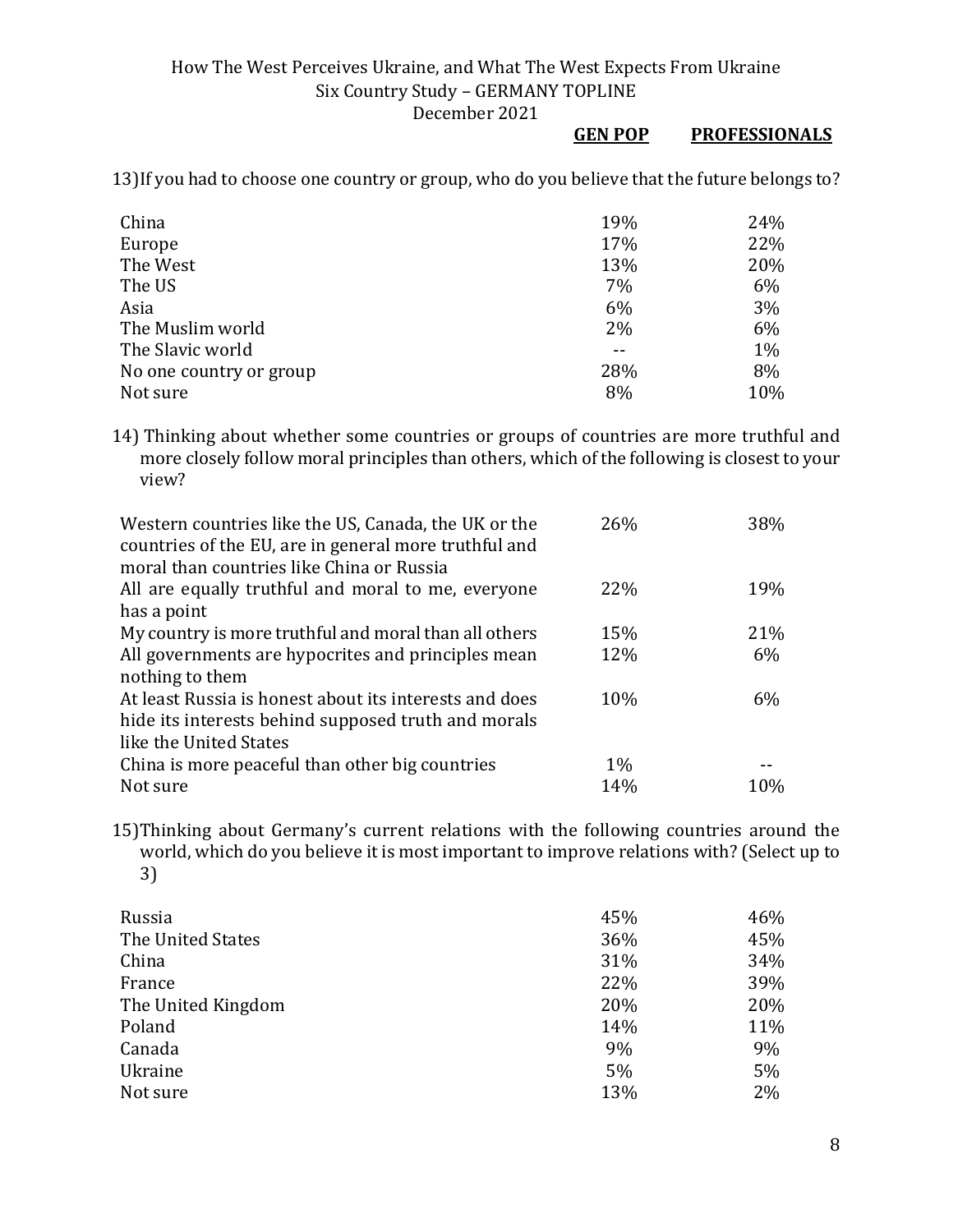# **Perceptions of Russia**

**INTRO**: Next, we will ask you some questions about Russia and its role in the world today.

|                                                                                                                 | <b>GEN POP</b> | <b>PROFESSIONALS</b> |
|-----------------------------------------------------------------------------------------------------------------|----------------|----------------------|
| 16) Generally speaking, do you have a positive, negative, or neutral view of Russia?                            |                |                      |
| <b>TOTAL POSITIVE</b>                                                                                           | 29%            | 27%                  |
| <b>TOTAL NEGATIVE</b>                                                                                           | 40%            | 52%                  |
| Very positive                                                                                                   | 8%             | 9%                   |
| Somewhat positive                                                                                               | 21%            | 18%                  |
| Somewhat negative                                                                                               | 28%            | 36%                  |
| Very negative                                                                                                   | 12%            | 16%                  |
| Neutral                                                                                                         | 26%            | 19%                  |
| Not sure                                                                                                        | 5%             | $2\%$                |
| 17) Please indicate how much you associate each of the following attributes and<br>characteristics with Russia. |                |                      |

• Strength

| TOTAL VERY MUCH/SOMEWHAT       | 83%   | 75% |
|--------------------------------|-------|-----|
| TOTAL NOT VERY MUCH/NOT AT ALL | 11%   | 22% |
| Very much                      | 42%   | 32% |
| Somewhat                       | 41%   | 43% |
| Not very much                  | 10%   | 11% |
| Not at all                     | $1\%$ | 11% |
| Not sure                       | 6%    | 3%  |
| Freedom                        |       |     |
| TOTAL VERY MUCH/SOMEWHAT       | 30%   | 23% |
| TOTAL NOT VERY MUCH/NOT AT ALL | 61%   | 77% |
| Very much                      | 13%   | 12% |
| Somewhat                       | 17%   | 11% |
| Not very much                  | 28%   | 42% |
| Not at all                     | 33%   | 35% |
| Not sure                       | 9%    |     |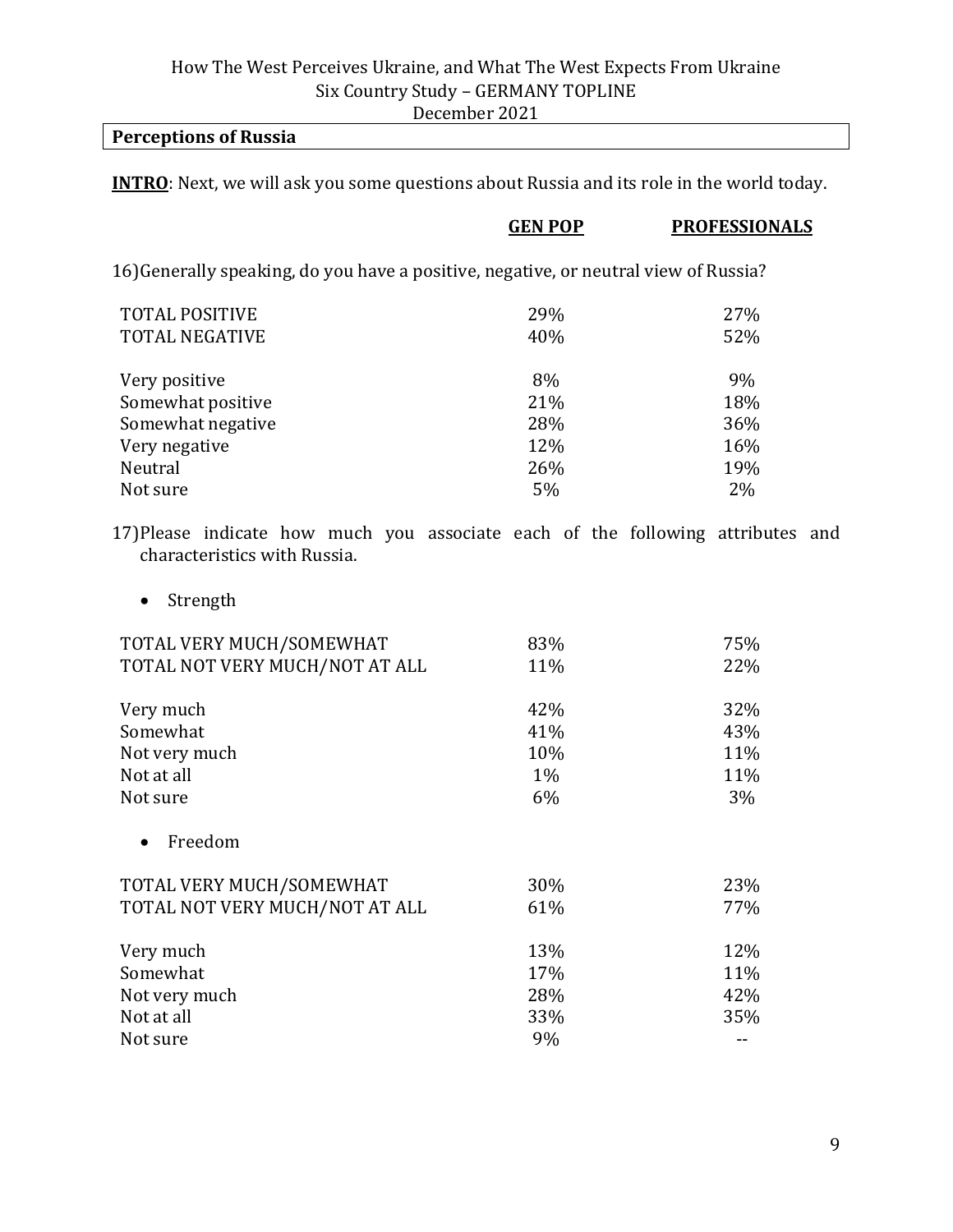December 2021<br>GEN POP

|                                | <b>GEN POP</b> | <b>PROFESSIONALS</b>     |
|--------------------------------|----------------|--------------------------|
| Authoritarian leadership       |                |                          |
| TOTAL VERY MUCH/SOMEWHAT       | 83%            | 91%                      |
| TOTAL NOT VERY MUCH/NOT AT ALL | 11%            | 9%                       |
| Very much                      | 55%            | 74%                      |
| Somewhat                       | 28%            | 17%                      |
| Not very much                  | 7%             | 4%                       |
| Not at all                     | 4%             | 5%                       |
| Not sure                       | 6%             | $\overline{a}$           |
| Neo-Nazism                     |                |                          |
| TOTAL VERY MUCH/SOMEWHAT       | 33%            | 55%                      |
| TOTAL NOT VERY MUCH/NOT AT ALL | 45%            | 34%                      |
| Very much                      | 13%            | 19%                      |
| Somewhat                       | 20%            | 36%                      |
| Not very much                  | 25%            | 15%                      |
| Not at all                     | 20%            | 19%                      |
| Not sure                       | 22%            | 11%                      |
| Nice people                    |                |                          |
| TOTAL VERY MUCH/SOMEWHAT       | 65%            | 56%                      |
| TOTAL NOT VERY MUCH/NOT AT ALL | 28%            | 41%                      |
| Very much                      | 22%            | 26%                      |
| Somewhat                       | 43%            | 30%                      |
| Not very much                  | 21%            | 34%                      |
| Not at all                     | 7%             | 7%                       |
| Not sure                       | 7%             | 3%                       |
| Beautiful nature               |                |                          |
| TOTAL VERY MUCH/SOMEWHAT       | 87%            | 90%                      |
| TOTAL NOT VERY MUCH/NOT AT ALL | 8%             | 8%                       |
| Very much                      | 42%            | 40%                      |
| Somewhat                       | 45%            | 50%                      |
| Not very much                  | 6%             | 8%                       |
| Not at all                     | 2%             | $\overline{\phantom{a}}$ |
| Not sure                       | $5\%$          | 2%                       |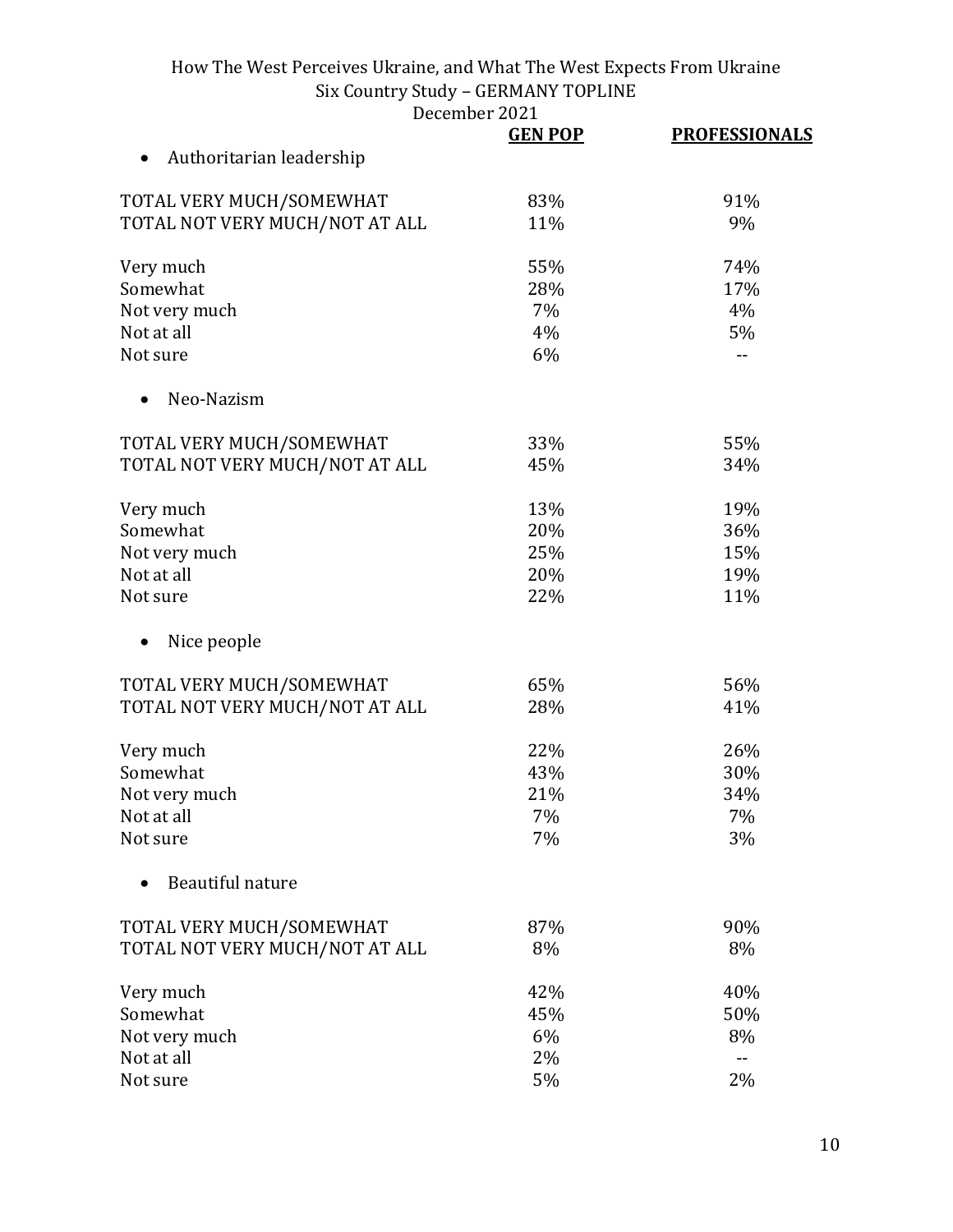December 2021<br>GEN POP

|                                     | <b>GEN POP</b> | <b>PROFESSIONALS</b> |
|-------------------------------------|----------------|----------------------|
| Soviet industry                     |                |                      |
| TOTAL VERY MUCH/SOMEWHAT            | 61%            | 66%                  |
| TOTAL NOT VERY MUCH/NOT AT ALL      | 30%            | 34%                  |
| Very much                           | 24%            | 6%                   |
| Somewhat                            | 37%            | 60%                  |
| Not very much                       | 22%            | 20%                  |
| Not at all                          | 8%             | 14%                  |
| Not sure                            | 9%             |                      |
| Corruption                          |                |                      |
| TOTAL VERY MUCH/SOMEWHAT            | 69%            | 84%                  |
| TOTAL NOT VERY MUCH/NOT AT ALL      | 17%            | 10%                  |
| Very much                           | 30%            | 53%                  |
| Somewhat                            | 39%            | 31%                  |
| Not very much                       | 12%            | 8%                   |
| Not at all                          | 5%             | 2%                   |
| Not sure                            | 14%            | 6%                   |
| Successful fight against corruption |                |                      |
| TOTAL VERY MUCH/SOMEWHAT            | 34%            | 24%                  |
| TOTAL NOT VERY MUCH/NOT AT ALL      | 62%            | 73%                  |
| Very much                           | 11%            | 3%                   |
| Somewhat                            | 23%            | 21%                  |
| Not very much                       | 28%            | 16%                  |
| Not at all                          | 34%            | 57%                  |
| Not sure                            | 4%             | 3%                   |
| Spying and espionage                |                |                      |
| TOTAL VERY MUCH/SOMEWHAT            | 74%            | 96%                  |
| TOTAL NOT VERY MUCH/NOT AT ALL      | 17%            | 2%                   |
| Very much                           | 44%            | 49%                  |
| Somewhat                            | 30%            | 47%                  |
| Not very much                       | 12%            | 2%                   |
| Not at all                          | 5%             | $-$                  |
| Not sure                            | 9%             | 2%                   |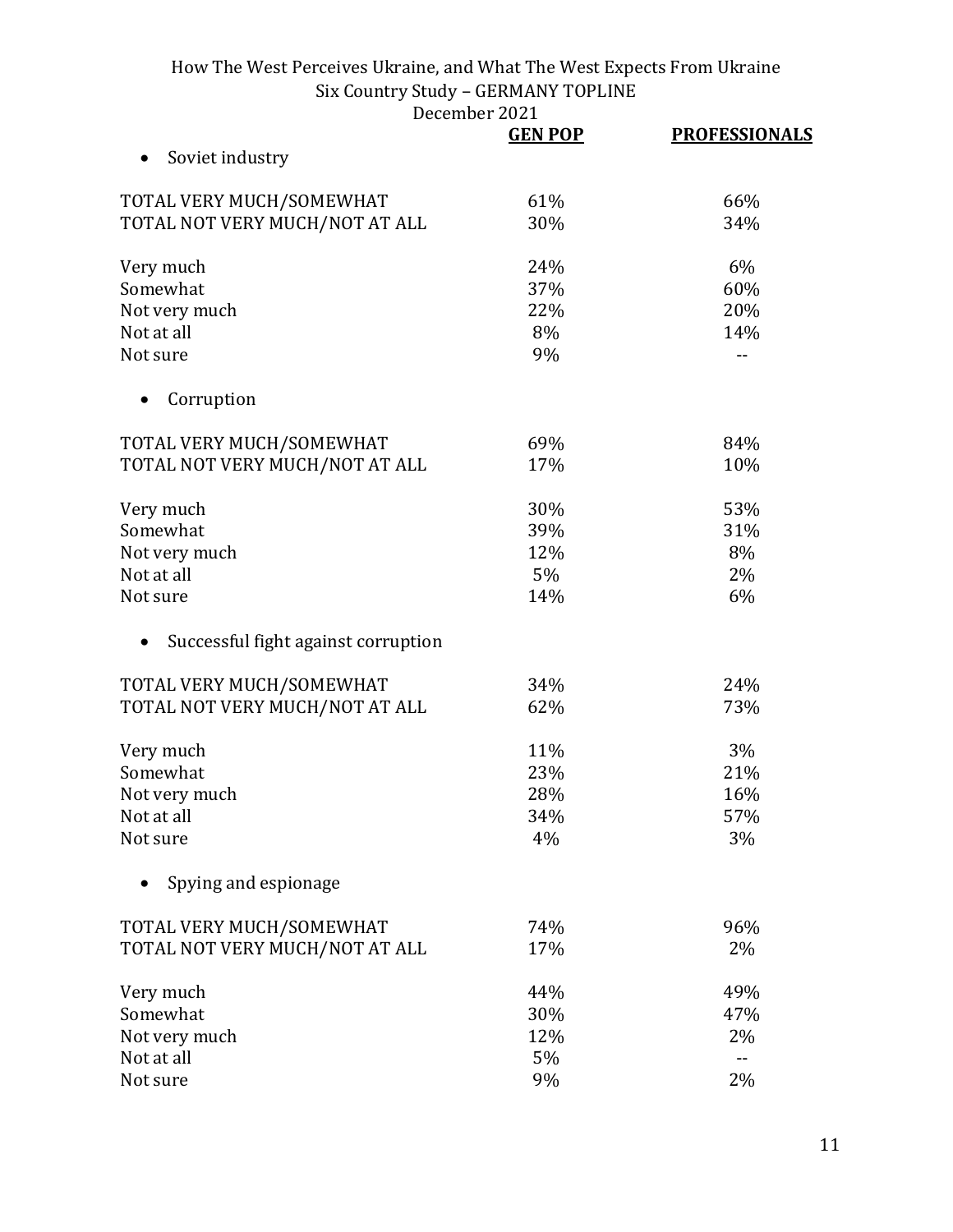December 2021<br> **CEN POP** 

|                                | DECEMBEL 2021  |                      |
|--------------------------------|----------------|----------------------|
|                                | <b>GEN POP</b> | <b>PROFESSIONALS</b> |
| <b>Election interference</b>   |                |                      |
| TOTAL VERY MUCH/SOMEWHAT       | 66%            | 78%                  |
| TOTAL NOT VERY MUCH/NOT AT ALL | 26%            | 20%                  |
| Very much                      | 35%            | 52%                  |
| Somewhat                       | 31%            | 26%                  |
| Not very much                  | 18%            | 13%                  |
| Not at all                     | 8%             | 7%                   |
| Not sure                       | 8%             | 2%                   |
| Trafficking of women           |                |                      |
| TOTAL VERY MUCH/SOMEWHAT       | 35%            | 54%                  |
| TOTAL NOT VERY MUCH/NOT AT ALL | 48%            | 33%                  |
| Very much                      | 10%            | 23%                  |
| Somewhat                       | 25%            | 31%                  |
| Not very much                  | 32%            | 26%                  |
| Not at all                     | 16%            | 7%                   |
| Not sure                       | 17%            | 13%                  |
| Organized crime                |                |                      |
| TOTAL VERY MUCH/SOMEWHAT       | 62%            | 87%                  |
| TOTAL NOT VERY MUCH/NOT AT ALL | 30%            | 10%                  |
| Very much                      | 28%            | 32%                  |
| Somewhat                       | 34%            | 55%                  |
| Not very much                  | 24%            | 6%                   |
| Not at all                     | 6%             | 4%                   |
| Not sure                       | 8%             | 3%                   |
| Creativity                     |                |                      |
| TOTAL VERY MUCH/SOMEWHAT       | 51%            | 56%                  |
| TOTAL NOT VERY MUCH/NOT AT ALL | 43%            | 44%                  |
| Very much                      | 11%            | 11%                  |
| Somewhat                       | 40%            | 45%                  |
| Not very much                  | 28%            | 37%                  |
| Not at all                     | 15%            | 7%                   |
| Not sure                       | 6%             | --                   |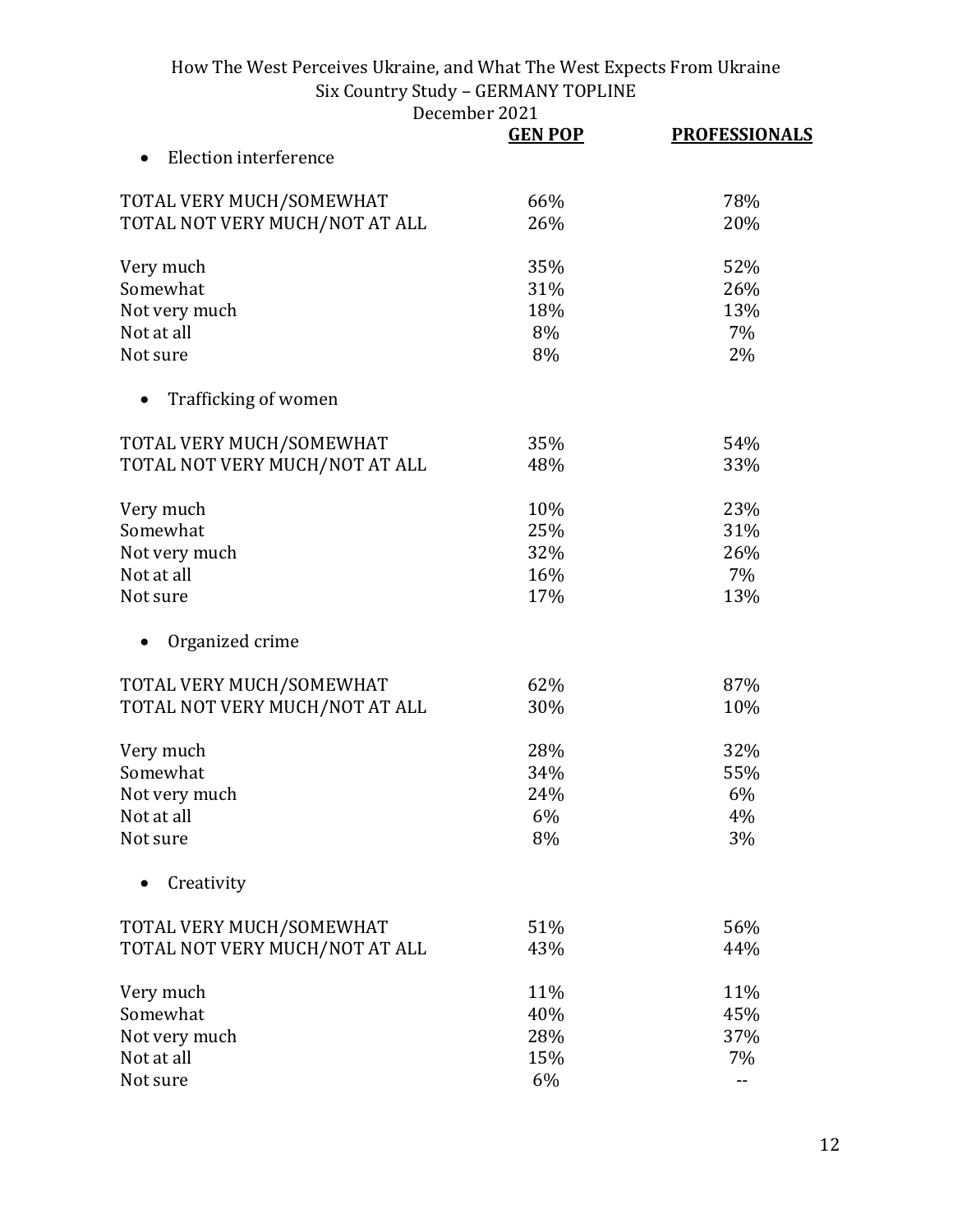|                                | <b>GEN POP</b> | <b>PROFESSIONALS</b> |
|--------------------------------|----------------|----------------------|
| Anti-Semitism                  |                |                      |
| TOTAL VERY MUCH/SOMEWHAT       | 46%            | 47%                  |
| TOTAL NOT VERY MUCH/NOT AT ALL | 37%            | 49%                  |
| Very much                      | 19%            | 20%                  |
| Somewhat                       | 27%            | 27%                  |
| Not very much                  | 28%            | 31%                  |
| Not at all                     | 9%             | 18%                  |
| Not sure                       | 17%            | 4%                   |
| IT industry                    |                |                      |
| TOTAL VERY MUCH/SOMEWHAT       | 48%            | 48%                  |
| TOTAL NOT VERY MUCH/NOT AT ALL | 36%            | 45%                  |
| Very much                      | 20%            | 18%                  |
| Somewhat                       | 28%            | 30%                  |
| Not very much                  | 27%            | 31%                  |
| Not at all                     | 9%             | 14%                  |
| Not sure                       | 16%            | 7%                   |
| Oligarchs                      |                |                      |
| TOTAL VERY MUCH/SOMEWHAT       | 53%            | 80%                  |
| TOTAL NOT VERY MUCH/NOT AT ALL | 31%            | 11%                  |
| Very much                      | 28%            | 50%                  |
| Somewhat                       | 25%            | 30%                  |
| Not very much                  | 27%            | 11%                  |
| Not at all                     | 4%             | --                   |
| Not sure                       | 16%            | 9%                   |
| The Slavic soul                |                |                      |
| TOTAL VERY MUCH/SOMEWHAT       | 67%            | 69%                  |
| TOTAL NOT VERY MUCH/NOT AT ALL | 20%            | 29%                  |
| Very much                      | 25%            | 20%                  |
| Somewhat                       | 42%            | 49%                  |
| Not very much                  | 17%            | 22%                  |
| Not at all                     | 3%             | 7%                   |
| Not sure                       | 13%            | 2%                   |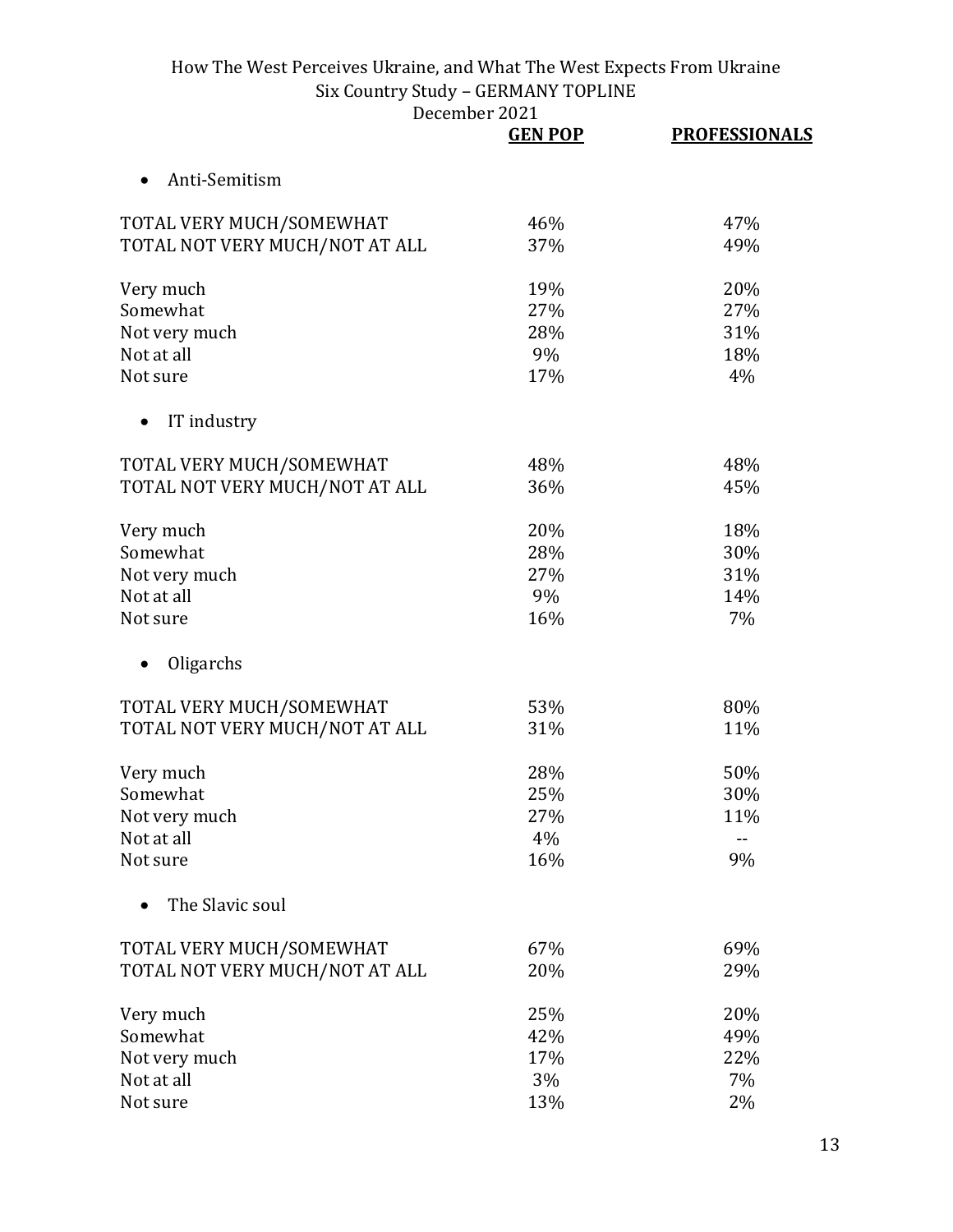|                                | <b>GEN POP</b> | <b>PROFESSIONALS</b> |
|--------------------------------|----------------|----------------------|
| Europe                         |                |                      |
| TOTAL VERY MUCH/SOMEWHAT       | 51%            | 32%                  |
| TOTAL NOT VERY MUCH/NOT AT ALL | 40%            | 61%                  |
| Very much                      | 11%            | 6%                   |
| Somewhat                       | 40%            | 26%                  |
| Not very much                  | 27%            | 42%                  |
| Not at all                     | 13%            | 19%                  |
| Not sure                       | 9%             | 7%                   |
| Aggressive nationalism         |                |                      |
| TOTAL VERY MUCH/SOMEWHAT       | 54%            | 86%                  |
| TOTAL NOT VERY MUCH/NOT AT ALL | 29%            | 8%                   |
| Very much                      | 22%            | 55%                  |
| Somewhat                       | 32%            | 31%                  |
| Not very much                  | 19%            | 6%                   |
| Not at all                     | 10%            | 2%                   |
| Not sure                       | 17%            | 6%                   |
| Great culture                  |                |                      |
| TOTAL VERY MUCH/SOMEWHAT       | 84%            | 82%                  |
| TOTAL NOT VERY MUCH/NOT AT ALL | 12%            | 14%                  |
| Very much                      | 43%            | 41%                  |
| Somewhat                       | 41%            | 41%                  |
| Not very much                  | 10%            | 12%                  |
| Not at all                     | 2%             | 2%                   |
| Not sure                       | 4%             | 4%                   |
| <b>Emerging markets</b>        |                |                      |
| TOTAL VERY MUCH/SOMEWHAT       | 54%            | 41%                  |
| TOTAL NOT VERY MUCH/NOT AT ALL | 38%            | 53%                  |
| Very much                      | 15%            | 9%                   |
| Somewhat                       | 39%            | 32%                  |
| Not very much                  | 29%            | 35%                  |
| Not at all                     | 9%             | 18%                  |
| Not sure                       | 8%             | 6%                   |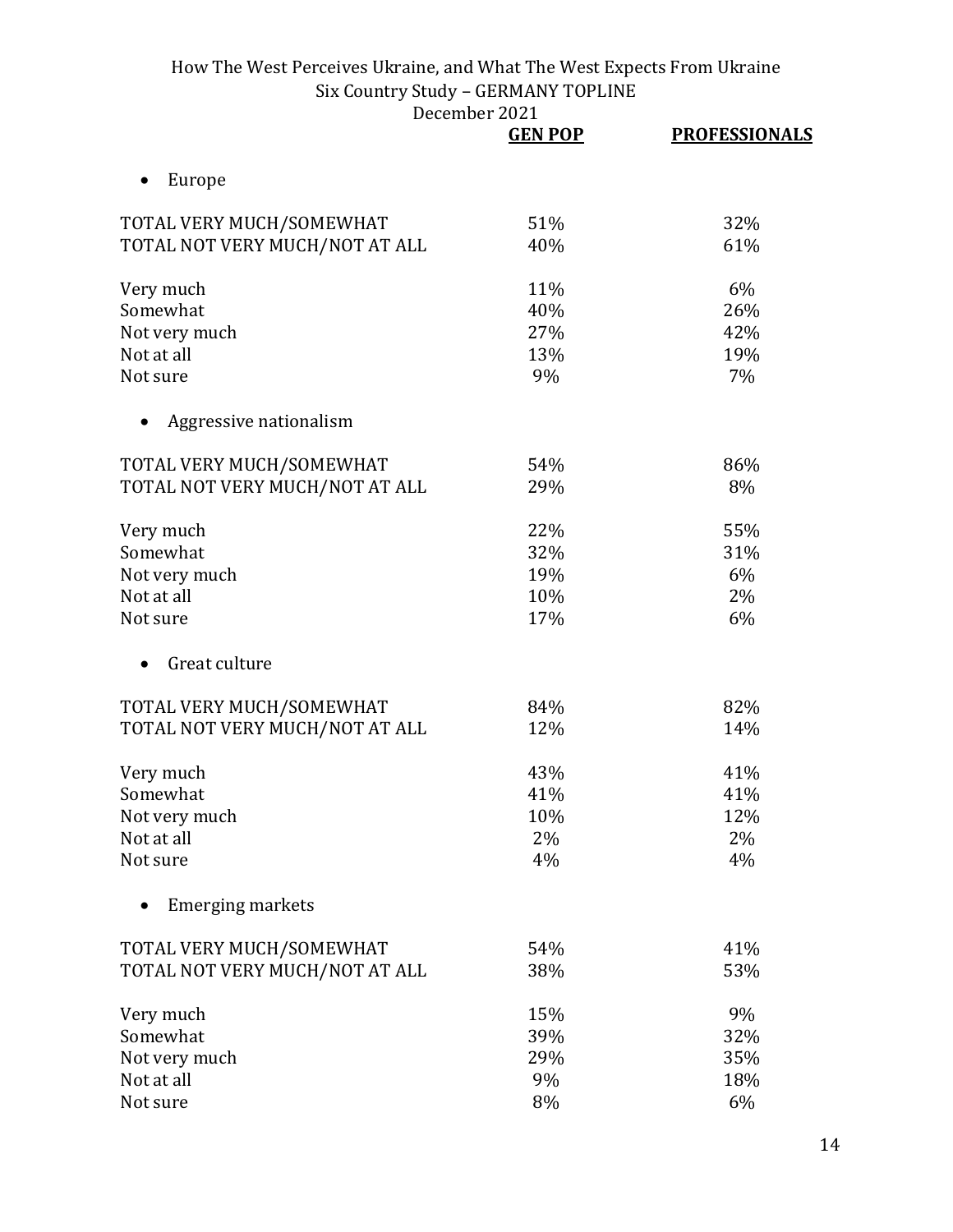December 2021<br> **CEN POP** 

|                                | <b>GEN POP</b> | <b>PROFESSIONALS</b> |
|--------------------------------|----------------|----------------------|
| Frozen conflicts               |                |                      |
| TOTAL VERY MUCH/SOMEWHAT       | 67%            | 84%                  |
| TOTAL NOT VERY MUCH/NOT AT ALL | 24%            | 15%                  |
| Very much                      | 35%            | 40%                  |
| Somewhat                       | 32%            | 44%                  |
| Not very much                  | 19%            | 6%                   |
| Not at all                     | 5%             | 9%                   |
| Not sure                       | 9%             | 1%                   |
| Imperial/Tsarist history       |                |                      |
| TOTAL VERY MUCH/SOMEWHAT       | 56%            | 80%                  |
| TOTAL NOT VERY MUCH/NOT AT ALL | 28%            | 15%                  |
| Very much                      | 25%            | 58%                  |
| Somewhat                       | 31%            | 22%                  |
| Not very much                  | 19%            | 12%                  |
| Not at all                     | 9%             | 3%                   |
| Not sure                       | 16%            | 5%                   |
| Soviet history                 |                |                      |
| TOTAL VERY MUCH/SOMEWHAT       | 74%            | 81%                  |
| TOTAL NOT VERY MUCH/NOT AT ALL | 19%            | 16%                  |
| Very much                      | 38%            | 38%                  |
| Somewhat                       | 36%            | 43%                  |
| Not very much                  | 17%            | 16%                  |
| Not at all                     | 2%             | $-$                  |
| Not sure                       | 7%             | 3%                   |
| Clueless                       |                |                      |
| TOTAL VERY MUCH/SOMEWHAT       | 27%            | 38%                  |
| TOTAL NOT VERY MUCH/NOT AT ALL | 59%            | 53%                  |
| Very much                      | 9%             | 8%                   |
| Somewhat                       | 18%            | 30%                  |
| Not very much                  | 31%            | 29%                  |
| Not at all                     | 28%            | 24%                  |
| Not sure                       | 14%            | 9%                   |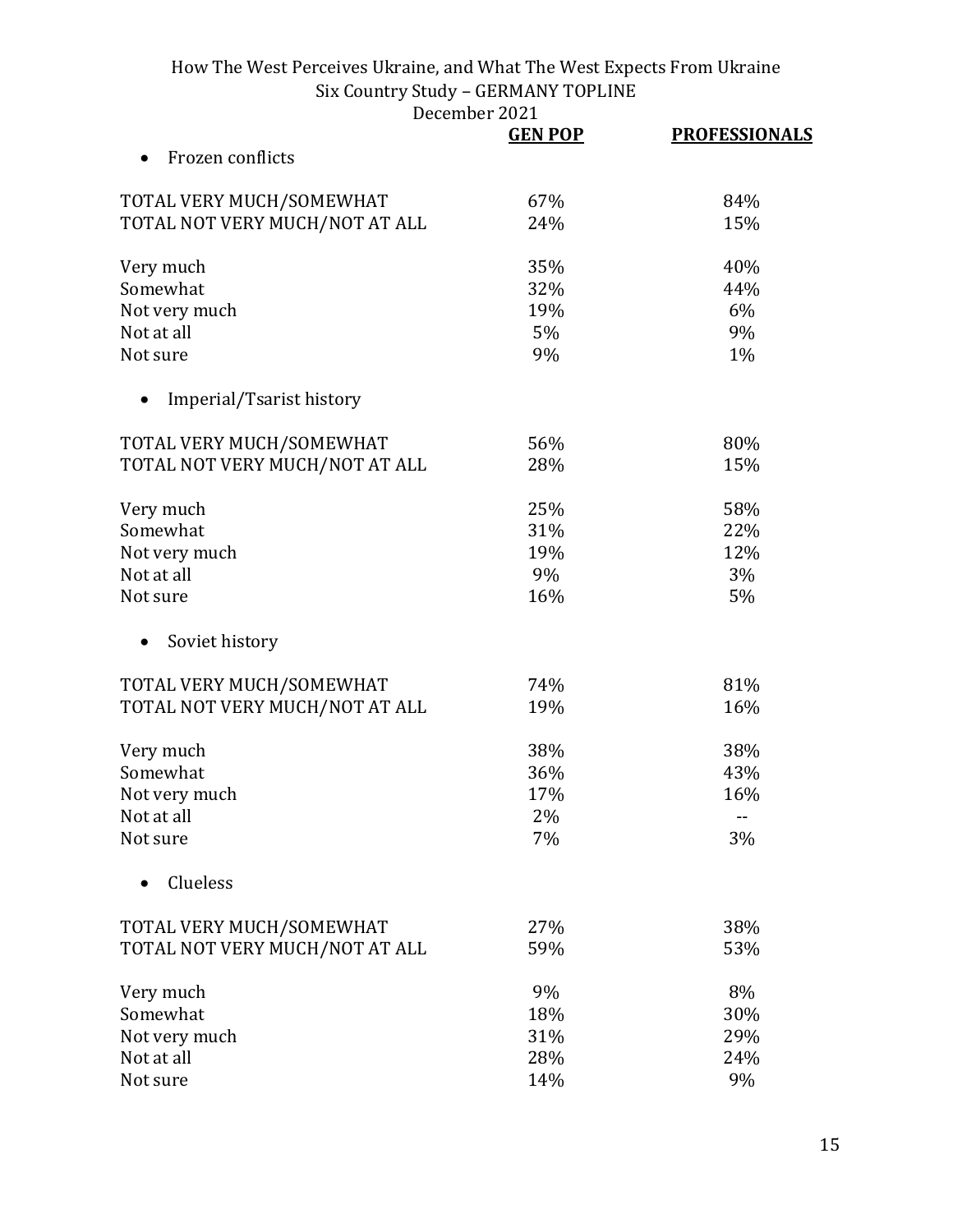December 2021

|                                     | <b>GEN POP</b> | <b>PROFESSIONALS</b> |
|-------------------------------------|----------------|----------------------|
| Pro-democracy protests<br>$\bullet$ |                |                      |
| TOTAL VERY MUCH/SOMEWHAT            | 69%            | 83%                  |
| TOTAL NOT VERY MUCH/NOT AT ALL      | 23%            | 14%                  |
| Very much                           | 29%            | 25%                  |
| Somewhat                            | 40%            | 58%                  |
| Not very much                       | 17%            | 10%                  |
| Not at all                          | 6%             | 4%                   |
| Not sure                            | 8%             | 3%                   |
| Threatening<br>$\bullet$            |                |                      |
| TOTAL VERY MUCH/SOMEWHAT            | 52%            | 73%                  |
| TOTAL NOT VERY MUCH/NOT AT ALL      | 33%            | 22%                  |
| Very much                           | 18%            | 24%                  |
| Somewhat                            | 34%            | 49%                  |
| Not very much                       | 19%            | 19%                  |
| Not at all                          | 14%            | 3%                   |
| Not sure                            | 15%            | 5%                   |

18) On a scale from 1 to 10, with 1 being the least democratic and 10 being the most democratic, how democratic do you believe Russia is?

| 1-3; Less democratic  | <b>37%</b>      | 45% |
|-----------------------|-----------------|-----|
| 4-6                   | 38%             | 35% |
| 7-10; More democratic | 20 <sub>%</sub> | 17% |
| Not sure              | 5%              | 3%  |

19)On a scale from 1 to 10, with 1 being the least corrupt and 10 being the most corrupt, how corrupt do you believe Russia is?

| 1-3; Less corrupt  | 6%         | $4\%$ |
|--------------------|------------|-------|
| 4-6                | <b>27%</b> | 15%   |
| 7-10; More corrupt | 63%        | 81%   |
| Not sure           | $4\%$      | --    |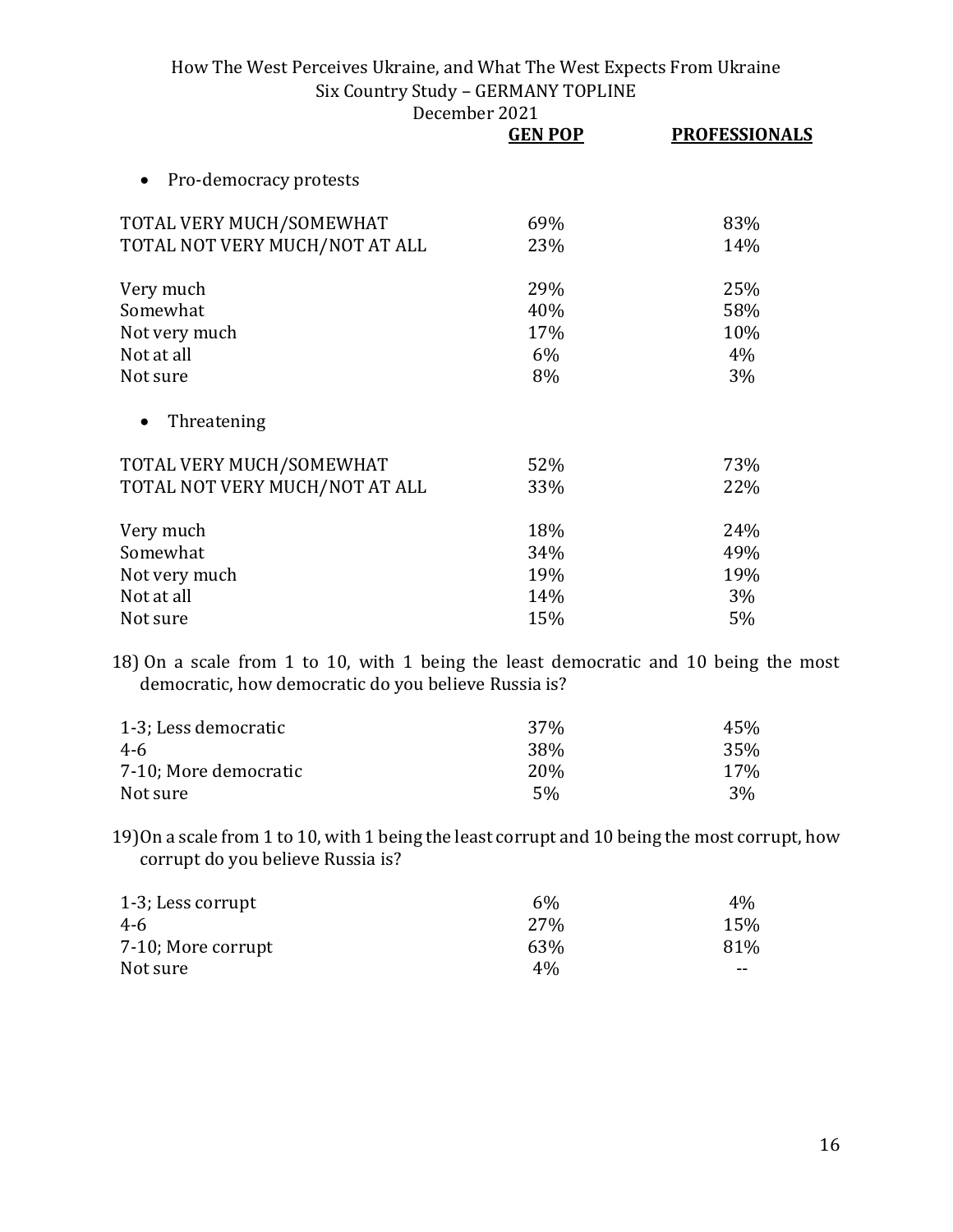# **GEN POP PROFESSIONALS**

20)Generally speaking, how important do you believe a strong partnership with Russia is to the West?

| TOTAL IMPORTANT<br>TOTAL NOT IMPORTANT | 73%<br>17% | 75%<br>21% |
|----------------------------------------|------------|------------|
| Very important                         | 26%        | 25%        |
| Somewhat important                     | 47%        | 50%        |
| Not very important                     | 13%        | 16%        |
| Not important at all                   | 4%         | 5%         |
| Not sure                               | 10%        | 4%         |

21)**[IF IMPORTANT]** Why do you believe that a strong partnership with Russia is important to the West?

| Russia is a big power with a nuclear arsenal - the | 29%   | 29%   |
|----------------------------------------------------|-------|-------|
| West must pay attention and respect                |       |       |
| Russia is key for stability in the region          | 22%   | 27%   |
| Russia has major natural resources, including iron | 16%   | 23%   |
| ore and fossil fuels                               |       |       |
| Russia is the West's best potential partner for    | 8%    | 6%    |
| containing China                                   |       |       |
| There are many Russian people who live in          | 4%    | 2%    |
| Western countries                                  |       |       |
| Russia has European values                         | 3%    | $2\%$ |
| Russia is an emerging market economy               | 3%    | 5%    |
| Russians are pro-democracy                         | 2%    | $- -$ |
| Russians are great people                          | 2%    | 3%    |
| Russia can become a leader of innovation and       | 2%    | $1\%$ |
| digital economy in the world                       |       |       |
| Russia has wealthy business leaders and investors  | $2\%$ |       |
| Things in Russia are getting better                | $1\%$ |       |
| Russia is doing its best to fight corruption       |       |       |
| Other (Please specify)                             |       | $1\%$ |
| Not sure                                           | 6%    | $1\%$ |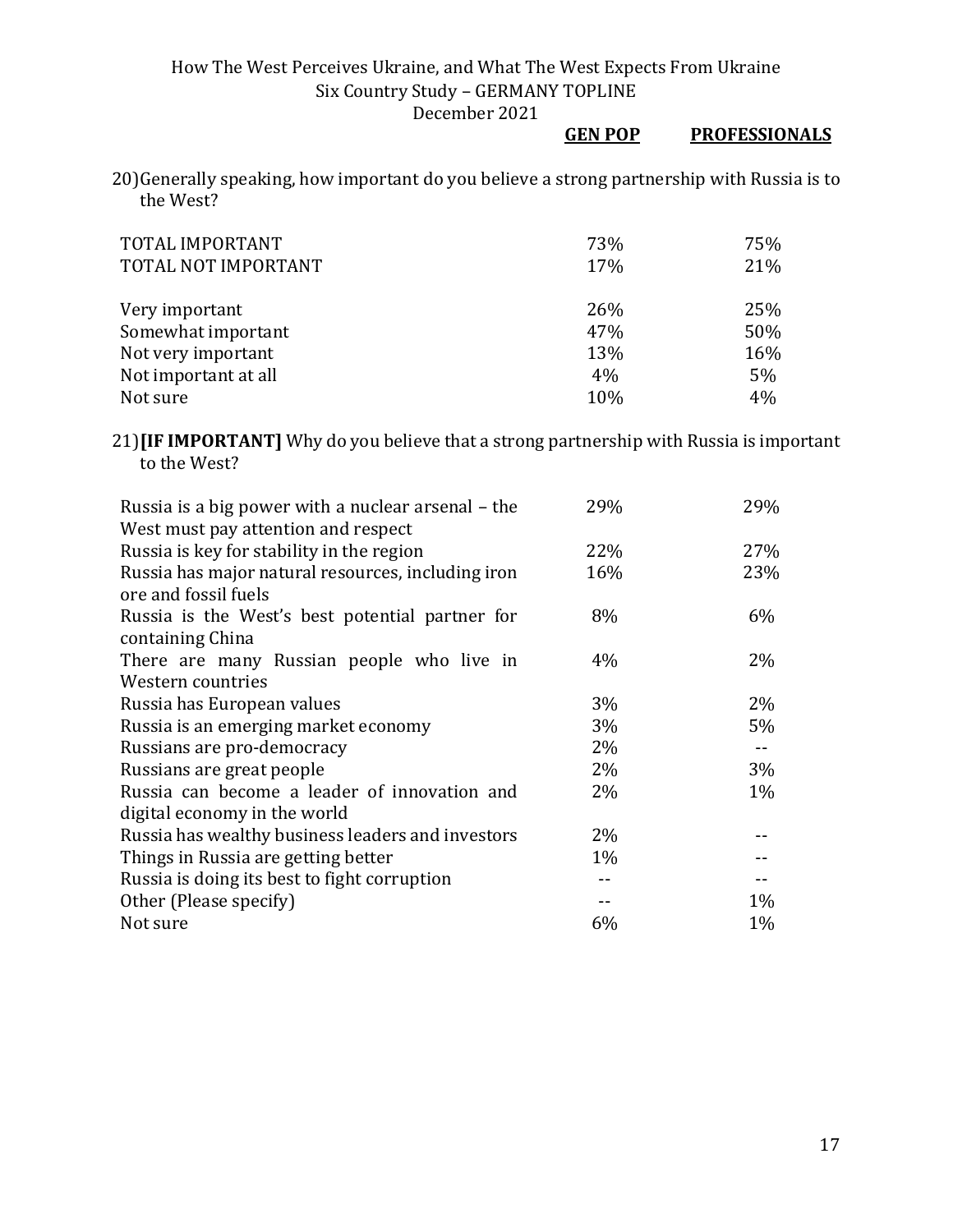December 2021

#### **GEN POP PROFESSIONALS**

22)**[IF NOT IMPORTANT]** Why do you believe that a strong partnership with Russia is NOT important for the West?

| Russia pressures, bullies and invades its<br>neighbors, therefore support or partnership | 32%   | 29%   |
|------------------------------------------------------------------------------------------|-------|-------|
| would be completely wrong                                                                |       |       |
| Russia is corrupt and will always be                                                     | 20%   | 17%   |
| I believe it is more important to help countries                                         | 13%   | 23%   |
| other than Russia                                                                        |       |       |
| I don't really know what is going on in Russia                                           | 10%   | 6%    |
| Support and offers of partnership for Russia                                             | 8%    | 8%    |
| would entice Russia to pressure and invade                                               |       |       |
| Ukraine                                                                                  |       |       |
| Russia doesn't deserve the support                                                       | $5\%$ | 11%   |
| Russia's economy is doomed, it has only                                                  | $5\%$ |       |
| corruption and an old style economy to offer                                             |       |       |
| Things in Russia are getting worse                                                       | $1\%$ | 2%    |
| Overall, we should stay away from international                                          | $1\%$ |       |
| partnerships and cooperation                                                             |       |       |
| Other (Please specify)                                                                   |       |       |
| Not sure                                                                                 | 5%    | $4\%$ |

23)Do you agree or disagree that the West should do more to have a good partnership with Russia and more understanding of their interests and needs?

| <b>TOTAL AGREE</b>    | 69% | 75% |
|-----------------------|-----|-----|
| <b>TOTAL DISAGREE</b> | 19% | 17% |
| Strongly agree        | 27% | 15% |
| Somewhat agree        | 42% | 60% |
| Somewhat disagree     | 13% | 13% |
| Strongly disagree     | 6%  | 4%  |
| Not sure              | 12% | 8%  |

24)Generally speaking, which of the following do you believe best describes Russia's overall position in the world?

| A strong independent power        | 33%        | 13%        |
|-----------------------------------|------------|------------|
| Partially Europe, partially Asian | 29%        | <b>39%</b> |
| A European country                | 14%        | 7%         |
| The leader of the Slavic world    | 12%        | 34%        |
| Not sure                          | <b>12%</b> | 7%         |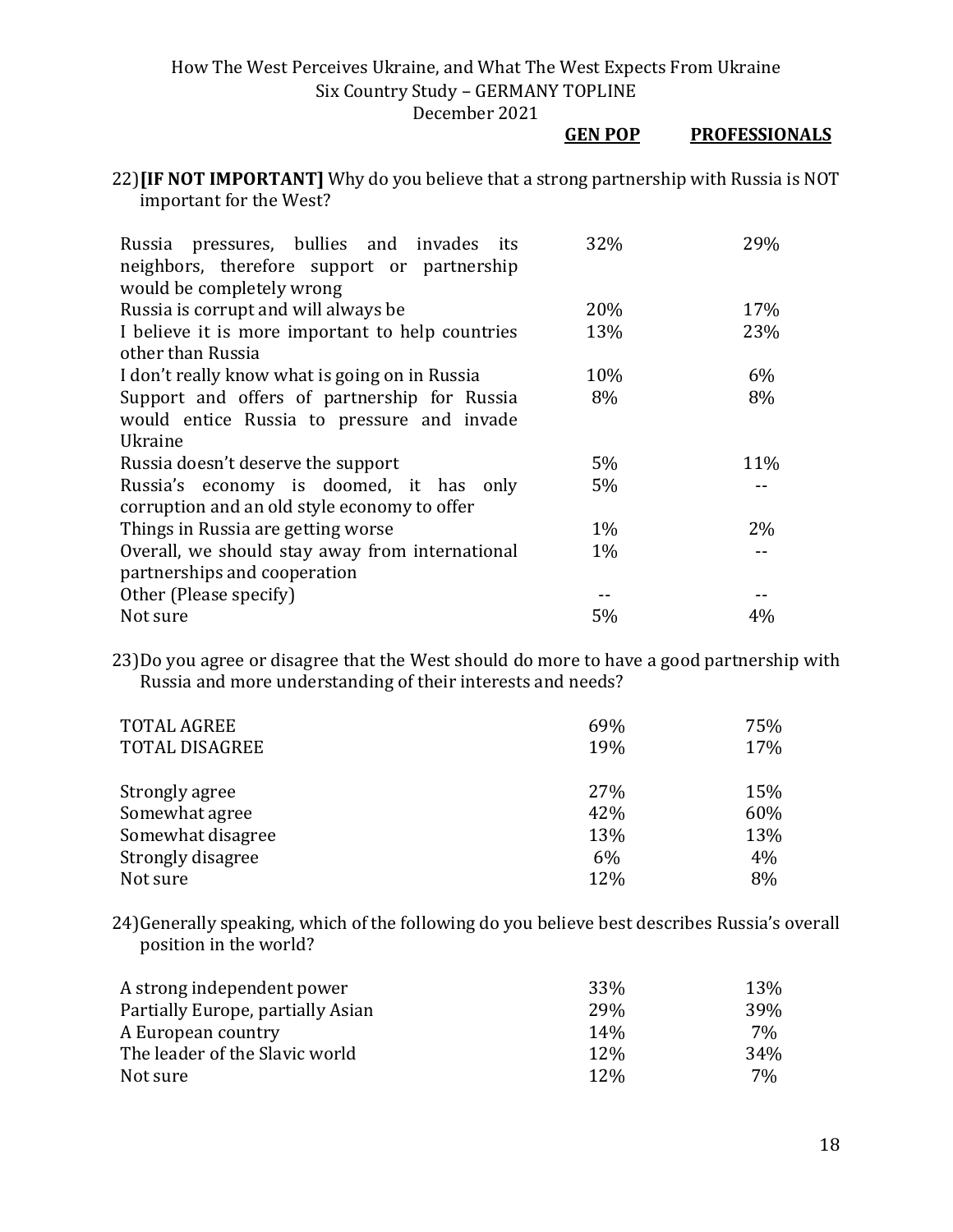#### **GEN POP PROFESSIONALS**

25)In Tsarist times and during the Soviet Union, Moscow was the center of an empire that included countries that are independent today, like Georgia, Ukraine, Moldova.

Thinking specifically about Ukraine, do you think that Russia's influence on Ukraine has historically been positive (meaning benevolent, and encouraging of development), negative (meaning a relation of oppression and exploitation), or neutral?

| <b>TOTAL POSITIVE</b> | 24% | 37% |
|-----------------------|-----|-----|
| <b>TOTAL NEGATIVE</b> | 52% | 52% |
|                       |     |     |
| Very positive         | 6%  | 3%  |
| Somewhat positive     | 18% | 34% |
| Somewhat negative     | 36% | 35% |
| Very negative         | 16% | 17% |
| Neutral               | 14% | 7%  |
| Not sure              | 10% | 4%  |

26)How would you describe the relations between the West (meaning EU countries, UK, US, Canada) and Russia?

| <b>TOTAL POSITIVE</b> | 23%   | 17% |
|-----------------------|-------|-----|
| <b>TOTAL NEGATIVE</b> | 56%   | 66% |
| Very positive         | $5\%$ | 10% |
| Somewhat positive     | 18%   | 7%  |
| Somewhat negative     | 44%   | 49% |
| Very negative         | 12%   | 17% |
| Neutral               | 16%   | 15% |
| Not sure              | 5%    | 2%  |

27)Okay, and do you believe that relations between the West (meaning EU countries, UK, US, Canada) and Russia have gotten better, worse, or stayed the same compared to ten years ago?

| Better          | 16% | 9%  |
|-----------------|-----|-----|
| Worse           | 49% | 71% |
| Stayed the same | 27% | 14% |
| Not sure        | 8%  | 6%  |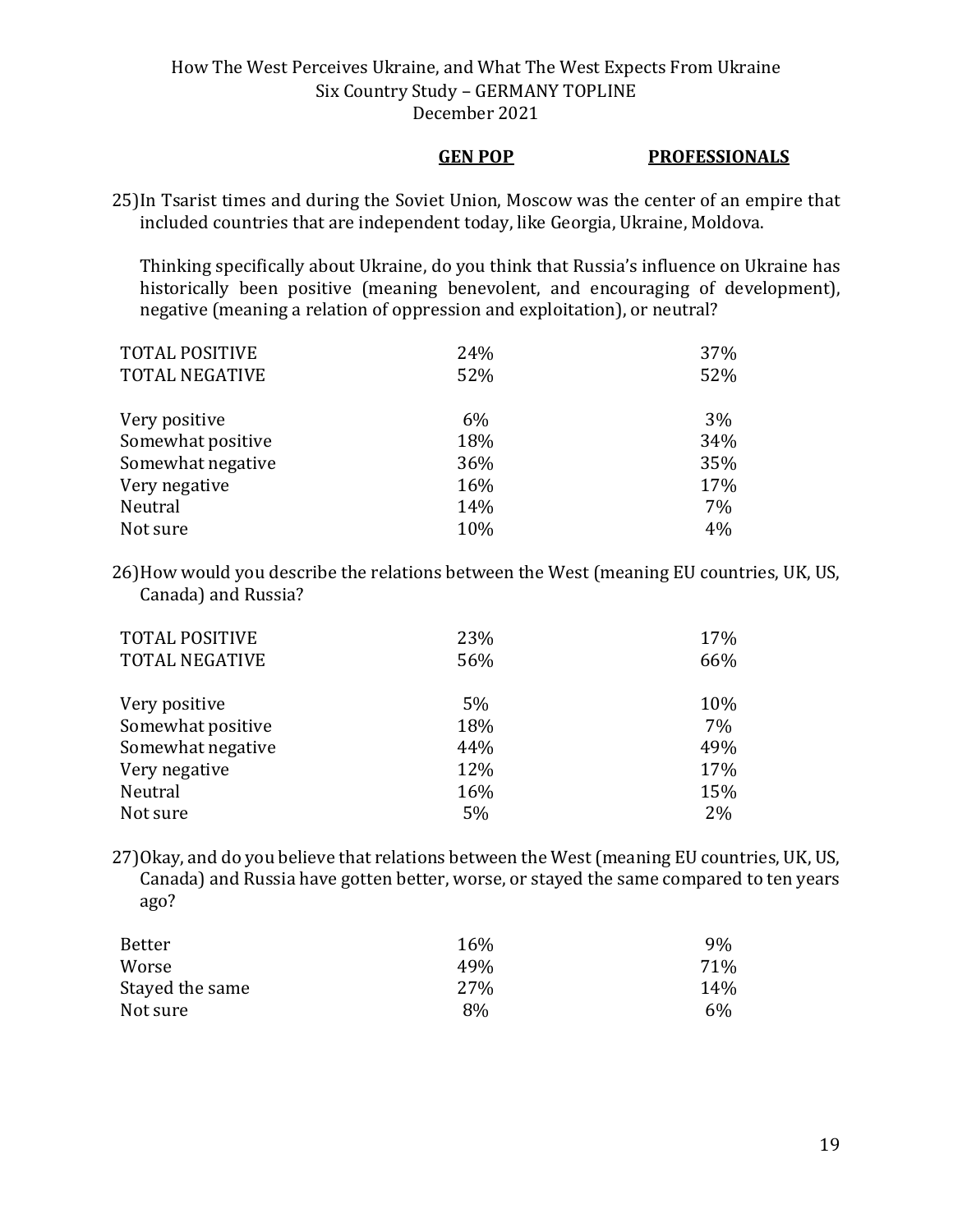#### **GEN POP PROFESSIONALS**

28)Many say that relations between the West and Russia have gotten worse over the past ten years. Whose fault do you think this is?

| Russia's fault                  | 25%    | 35%   |
|---------------------------------|--------|-------|
| The West's fault                | 15%    | 13%   |
| Both sides are equally at fault | 49%    | 48%   |
| Not sure                        | $11\%$ | $4\%$ |

29)**[IF RUSSIA]** Okay, and why do you think it is Russia's fault that relations between the West and Russia have gotten worse over the past ten years?

| The invasion of Ukraine                | 35%        | 51%   |
|----------------------------------------|------------|-------|
| Suppression of internal opposition and | 27%        | 32%   |
| other authoritarian tendencies         |            |       |
| Support of Assad regime in Syria       | <b>20%</b> | 9%    |
| Assassination of opponents abroad      | 11%        | 6%    |
| Other (Please specify)                 | 4%         | 1%    |
| Not sure                               | 3%         | $1\%$ |

30)**[IF THE WEST]** Okay, and why do you think it is the West's fault that relations between the West and Russia have gotten worse over the past ten years?

| Expansion of NATO and EU                 | 36% | 44% |
|------------------------------------------|-----|-----|
| Lack of respect for Russia               | 25% | 23% |
| Support of color revolutions in Georgia, | 22% | 22% |
| Ukraine and other places                 |     |     |
| <b>Sanctions against Russia</b>          | 10% | 2%  |
| Luring Ukraine away from Russia          | 3%  | 3%  |
| Other (Please specify)                   | --  |     |
| Not sure                                 | 4%  | 6%  |

31)Thinking about your home country's relationship with Russia, which of the following is most important?

| Improving relations with Russia rather than | 16% | 20% |
|---------------------------------------------|-----|-----|
| defending democratic principles and values  |     |     |
| Defending democratic principles and values  | 15% | 29% |
| rather than improve relations with Russia   |     |     |
| Defending principles is good, but avoiding  | 49% | 44% |
| escalation is even more important           |     |     |
| Not sure                                    | 20% | 7%  |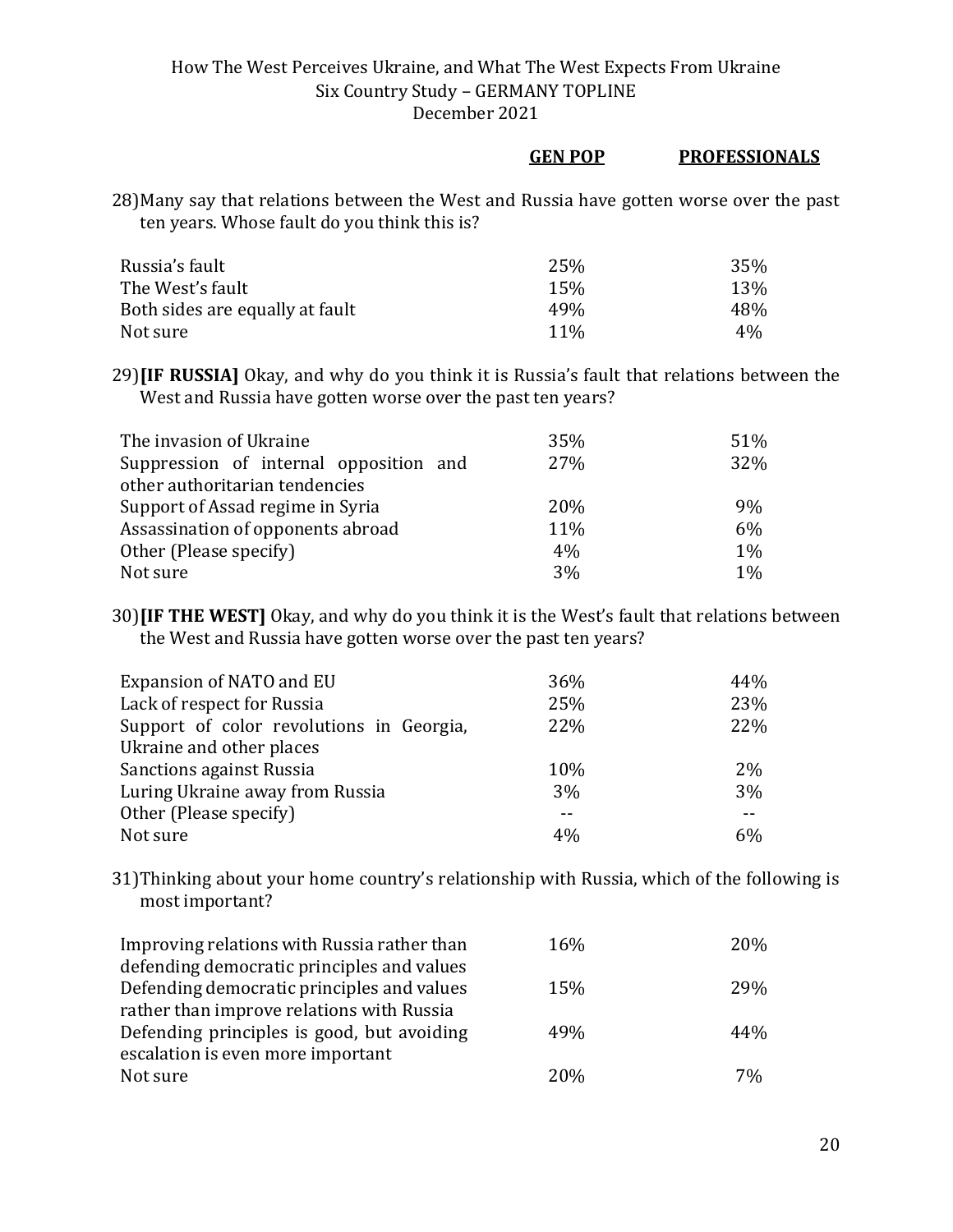#### **GEN POP PROFESSIONALS**

32)In the 1990s, Western countries considered admitting Russia to NATO. Do you think that Russia should become a NATO member at some point in the future?

| Yes      | 29% | 33% |
|----------|-----|-----|
| No       | 37% | 44% |
| Not sure | 34% | 23% |

33)Russia is being accused by Western governments of disinformation and cyberattacks. Which of the following statements best describes your view on the situation?

| The accusations are completely true, and the<br>West is in danger from Russia and should | 34% | 45% |
|------------------------------------------------------------------------------------------|-----|-----|
| defend itself more decisively                                                            |     |     |
| The accusations are true but exaggerated                                                 | 24% | 28% |
| The accusations are NOT true, Russia is just                                             | 11% | 5%  |
| defending their interests                                                                |     |     |
| The big tech companies are the ones controlling                                          | 7%  | 2%  |
| and abusing information                                                                  |     |     |
| It's actually Ukraine, not Russia, who is trying to                                      | 4%  | 4%  |
| spread disinformation and influence the West                                             |     |     |
| Not sure                                                                                 | 20% | 16% |

34)Do you believe that the West and Russia share the same value systems?

| <b>TOTAL YES</b> | 36% | 33% |
|------------------|-----|-----|
| Yes, definitely  | 10% | 8%  |
| Yes, somewhat    | 26% | 25% |
| N <sub>0</sub>   | 52% | 65% |
| Not sure         | 12% | 2%  |

35)Who is the key force for good in Russia, pushing in a good direction?

| Civil society                              | 33% | 60% |
|--------------------------------------------|-----|-----|
| Russia's Leadership                        | 14% | 1%  |
| The example of free and democratic Ukraine | 13% | 9%  |
| Western partners pushing Russia            | 9%  | 15% |
| <b>Business</b>                            | 7%  | 7%  |
| Not sure                                   | 24% | 8%  |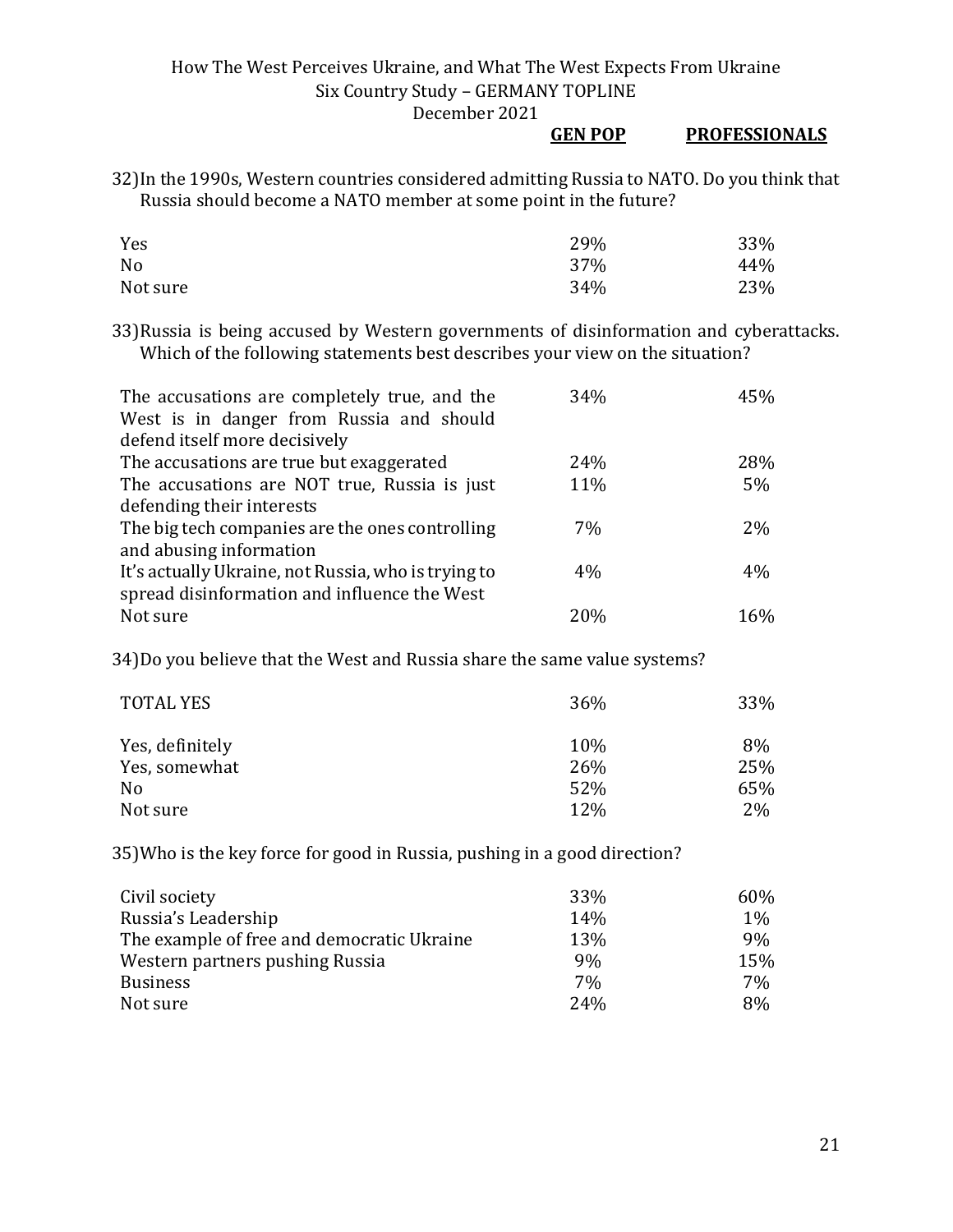## **GEN POP PROFESSIONALS**

36)How do you believe that Western mainstream media depicts Russia?

| Accurately     | 15% | 38% |
|----------------|-----|-----|
| Too positively | 21% | 15% |
| Too negatively | 42% | 39% |
| Not sure       | 22% | 8%  |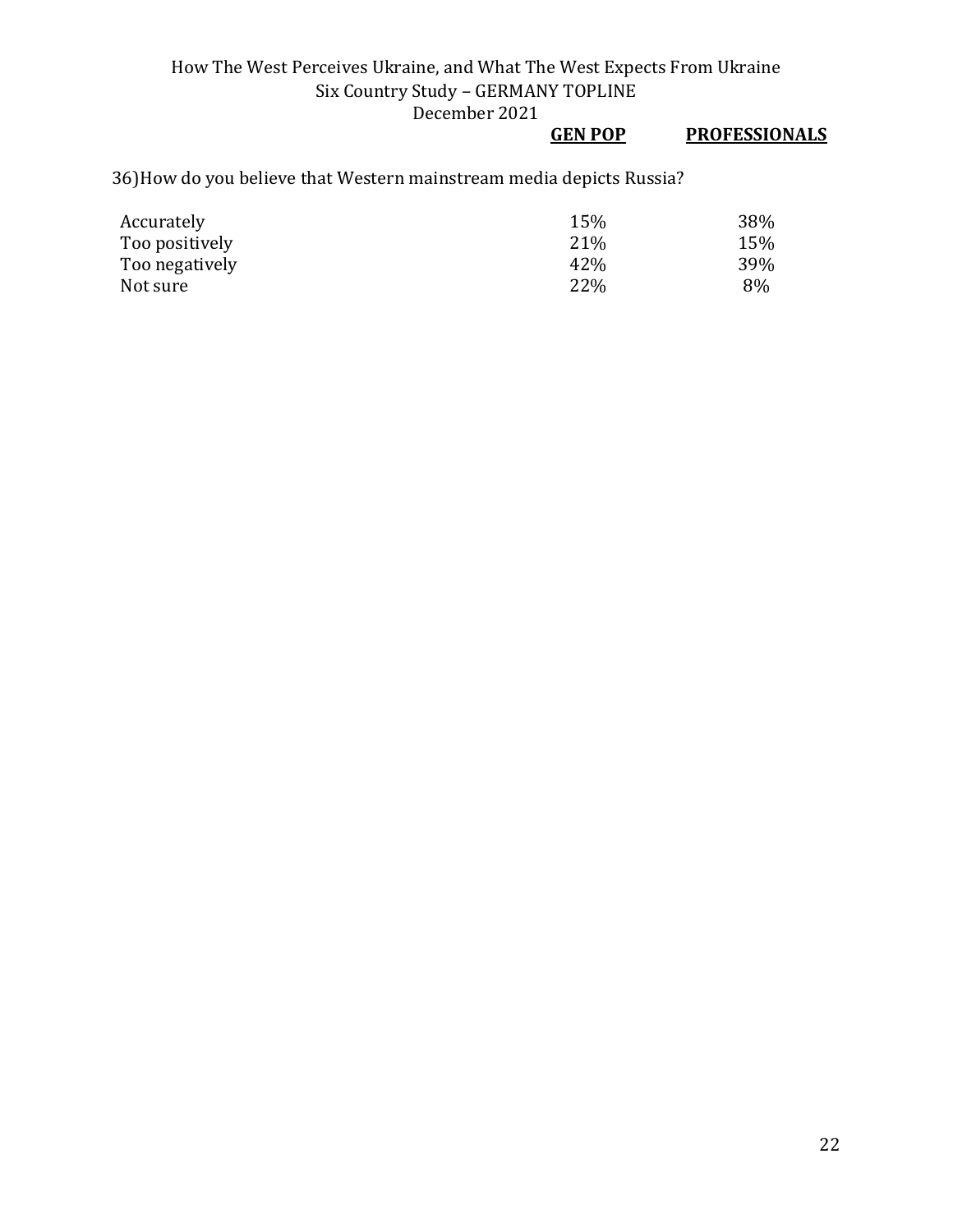# **Perceptions of Ukraine**

**INTRO**: Next, we will ask you some questions about Ukraine and its role in the world today.

|                                                                                       | <b>GEN POP</b> | <b>PROFESSIONALS</b> |
|---------------------------------------------------------------------------------------|----------------|----------------------|
| 37) Generally speaking, do you have a positive, neutral, or negative view of Ukraine? |                |                      |
| <b>TOTAL POSITIVE</b>                                                                 | 28%            | 41%                  |
| <b>TOTAL NEGATIVE</b>                                                                 | 13%            | 9%                   |
| Very positive                                                                         | 6%             | $5\%$                |
| Somewhat positive                                                                     | 22%            | 36%                  |
| Neutral                                                                               | 53%            | 47%                  |
| Somewhat negative                                                                     | 10%            | 7%                   |
| Very negative                                                                         | 3%             | $2\%$                |
| Not sure                                                                              | 6%             | 3%                   |
| 38) Please indicate how much you associate each of the following attributes and       |                |                      |

characteristics with Ukraine.

• Strength

| TOTAL VERY MUCH/SOMEWHAT       | 41%   | 35%   |
|--------------------------------|-------|-------|
| TOTAL NOT VERY MUCH/NOT AT ALL | 48%   | 55%   |
| Very much                      | 9%    | $4\%$ |
| Somewhat                       | 32%   | 31%   |
| Not very much                  | 37%   | 40%   |
| Not at all                     | 11%   | 15%   |
| Not sure                       | 11%   | 10%   |
| Nice people                    |       |       |
| TOTAL VERY MUCH/SOMEWHAT       | 63%   | 75%   |
| TOTAL NOT VERY MUCH/NOT AT ALL | 16%   | 9%    |
| Very much                      | 27%   | 29%   |
| Somewhat                       | 36%   | 46%   |
| Not very much                  | 15%   | 9%    |
| Not at all                     | $1\%$ |       |
| Not sure                       | 21%   | 16%   |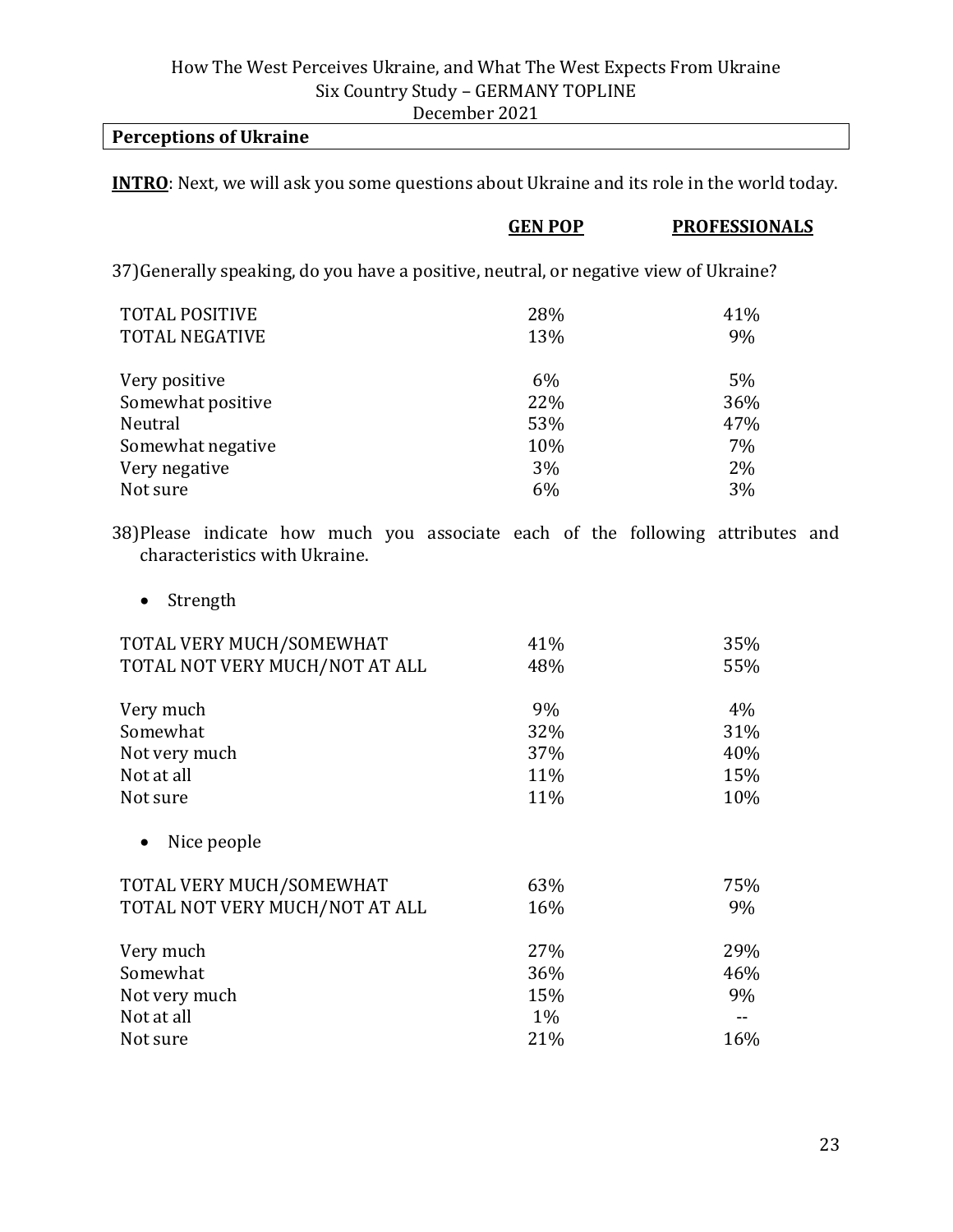|                                | <b>GEN POP</b> | <b>PROFESSIONALS</b> |
|--------------------------------|----------------|----------------------|
| Beautiful nature               |                |                      |
| TOTAL VERY MUCH/SOMEWHAT       | 67%            | 60%                  |
| TOTAL NOT VERY MUCH/NOT AT ALL | 17%            | 26%                  |
| Very much                      | 32%            | 34%                  |
| Somewhat                       | 35%            | 26%                  |
| Not very much                  | 13%            | 18%                  |
| Not at all                     | 4%             | 8%                   |
| Not sure                       | 16%            | 14%                  |
| Freedom                        |                |                      |
| TOTAL VERY MUCH/SOMEWHAT       | 51%            | 68%                  |
| TOTAL NOT VERY MUCH/NOT AT ALL | 39%            | 27%                  |
| Very much                      | 13%            | 14%                  |
| Somewhat                       | 38%            | 54%                  |
| Not very much                  | 29%            | 25%                  |
| Not at all                     | 10%            | 2%                   |
| Not sure                       | 10%            | 5%                   |
| Authoritarian leadership       |                |                      |
| TOTAL VERY MUCH/SOMEWHAT       | 53%            | 33%                  |
| TOTAL NOT VERY MUCH/NOT AT ALL | 34%            | 58%                  |
| Very much                      | 19%            | 8%                   |
| Somewhat                       | 34%            | 25%                  |
| Not very much                  | 20%            | 48%                  |
| Not at all                     | 14%            | 10%                  |
| Not sure                       | 13%            | 9%                   |
| Neo-Nazism                     |                |                      |
| TOTAL VERY MUCH/SOMEWHAT       | 34%            | 37%                  |
| TOTAL NOT VERY MUCH/NOT AT ALL | 43%            | 52%                  |
| Very much                      | 13%            | 8%                   |
| Somewhat                       | 21%            | 29%                  |
| Not very much                  | 31%            | 33%                  |
| Not at all                     | 12%            | 19%                  |
| Not sure                       | 23%            | 11%                  |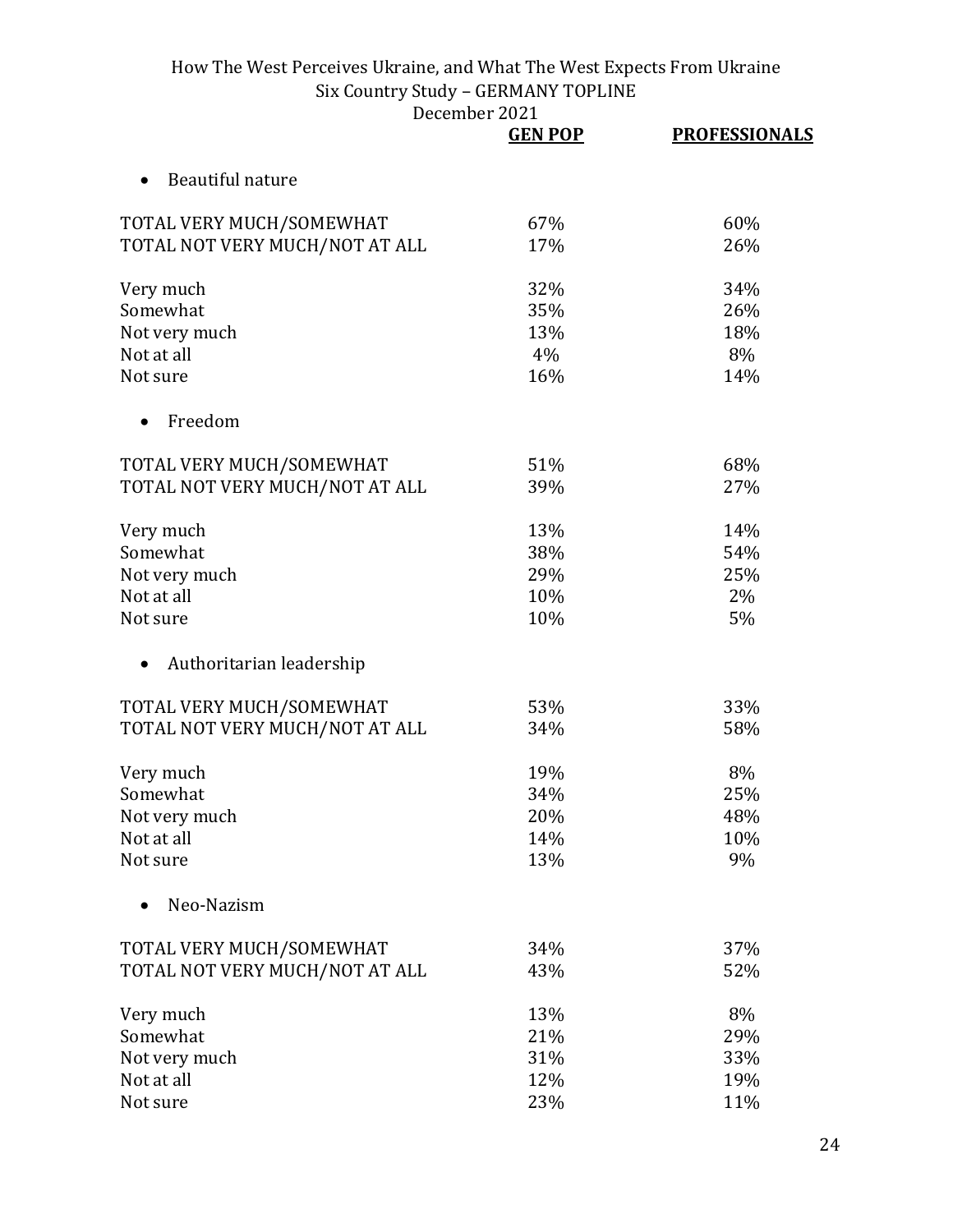|                                     | <b>GEN POP</b> | <b>PROFESSIONALS</b> |
|-------------------------------------|----------------|----------------------|
| Soviet industry<br>$\bullet$        |                |                      |
| TOTAL VERY MUCH/SOMEWHAT            | 53%            | 68%                  |
| TOTAL NOT VERY MUCH/NOT AT ALL      | 33%            | 25%                  |
| Very much                           | 14%            | 20%                  |
| Somewhat                            | 39%            | 48%                  |
| Not very much                       | 21%            | 18%                  |
| Not at all                          | 12%            | 7%                   |
| Not sure                            | 14%            | 7%                   |
| Nuclear power                       |                |                      |
| TOTAL VERY MUCH/SOMEWHAT            | 32%            | 26%                  |
| TOTAL NOT VERY MUCH/NOT AT ALL      | 47%            | 55%                  |
| Very much                           | 11%            | 9%                   |
| Somewhat                            | 21%            | 17%                  |
| Not very much                       | 28%            | 21%                  |
| Not at all                          | 19%            | 34%                  |
| Not sure                            | 21%            | 19%                  |
| Corruption                          |                |                      |
| TOTAL VERY MUCH/SOMEWHAT            | 69%            | 68%                  |
| TOTAL NOT VERY MUCH/NOT AT ALL      | 18%            | 18%                  |
| Very much                           | 26%            | 20%                  |
| Somewhat                            | 43%            | 48%                  |
| Not very much                       | 14%            | 12%                  |
| Not at all                          | 4%             | 6%                   |
| Not sure                            | 13%            | 14%                  |
| Successful fight against corruption |                |                      |
| TOTAL VERY MUCH/SOMEWHAT            | 32%            | 14%                  |
| TOTAL NOT VERY MUCH/NOT AT ALL      | 52%            | 78%                  |
| Very much                           | 13%            | 4%                   |
| Somewhat                            | 19%            | 10%                  |
| Not very much                       | 33%            | 45%                  |
| Not at all                          | 19%            | 33%                  |
| Not sure                            | 16%            | 8%                   |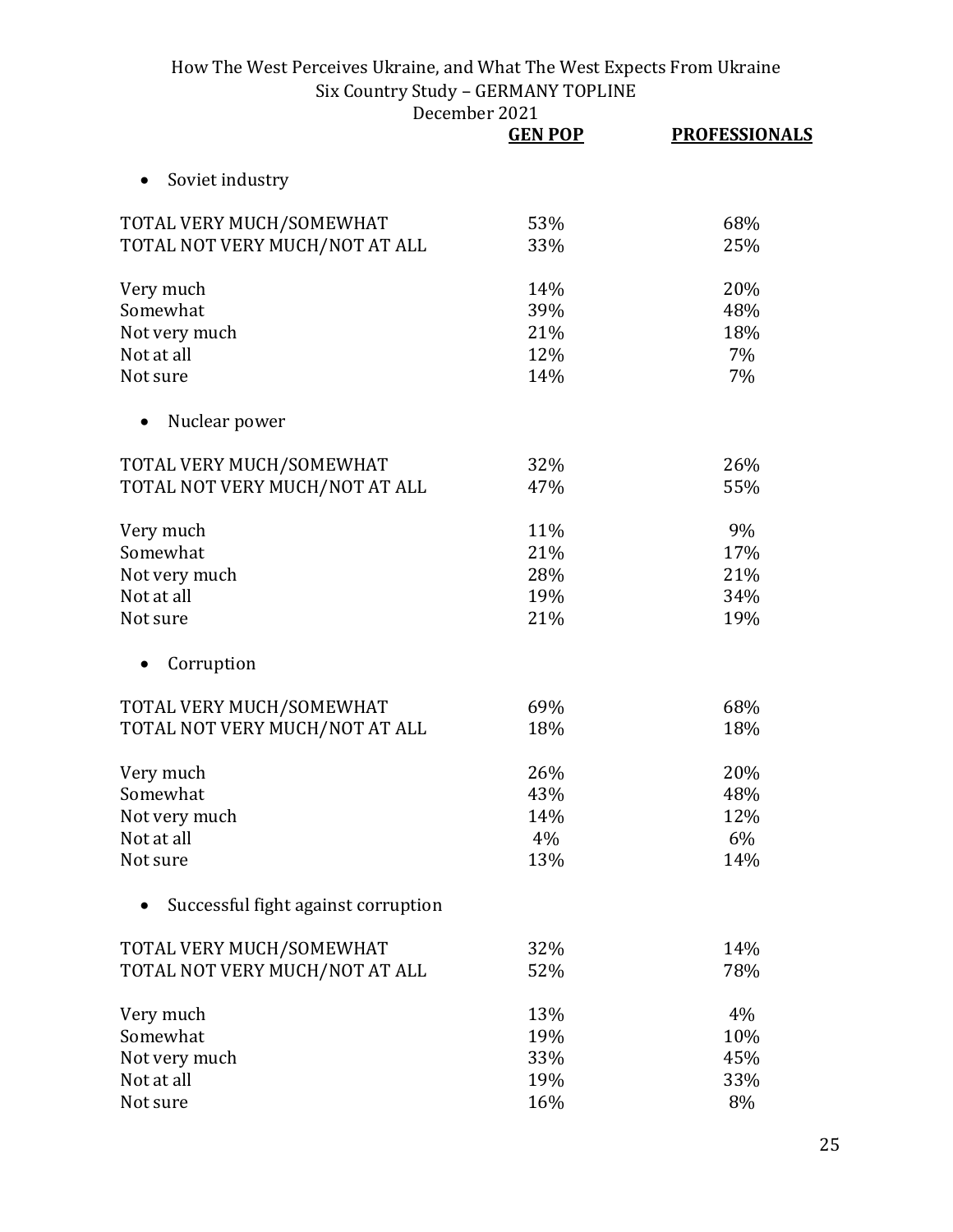|                                | <b>GEN POP</b> | <b>PROFESSIONALS</b> |
|--------------------------------|----------------|----------------------|
| Trafficking of women           |                |                      |
| TOTAL VERY MUCH/SOMEWHAT       | 38%            | 47%                  |
| TOTAL NOT VERY MUCH/NOT AT ALL | 47%            | 36%                  |
| Very much                      | 13%            | 12%                  |
| Somewhat                       | 25%            | 35%                  |
| Not very much                  | 28%            | 25%                  |
| Not at all                     | 19%            | 11%                  |
| Not sure                       | 15%            | 17%                  |
| Organized crime                |                |                      |
| TOTAL VERY MUCH/SOMEWHAT       | 58%            | 62%                  |
| TOTAL NOT VERY MUCH/NOT AT ALL | 28%            | 34%                  |
| Very much                      | 21%            | 8%                   |
| Somewhat                       | 37%            | 54%                  |
| Not very much                  | 24%            | 30%                  |
| Not at all                     | 4%             | 4%                   |
| Not sure                       | 14%            | 4%                   |
| Creativity<br>$\bullet$        |                |                      |
| TOTAL VERY MUCH/SOMEWHAT       | 49%            | 47%                  |
| TOTAL NOT VERY MUCH/NOT AT ALL | 39%            | 41%                  |
| Very much                      | 9%             | 4%                   |
| Somewhat                       | 40%            | 43%                  |
| Not very much                  | 27%            | 30%                  |
| Not at all                     | 12%            | 11%                  |
| Not sure                       | 12%            | 12%                  |
| Anti-Semitism                  |                |                      |
| TOTAL VERY MUCH/SOMEWHAT       | 39%            | 50%                  |
| TOTAL NOT VERY MUCH/NOT AT ALL | 39%            | 38%                  |
| Very much                      | 11%            | 6%                   |
| Somewhat                       | 28%            | 44%                  |
| Not very much                  | 29%            | 24%                  |
| Not at all                     | 10%            | 14%                  |
| Not sure                       | 22%            | 12%                  |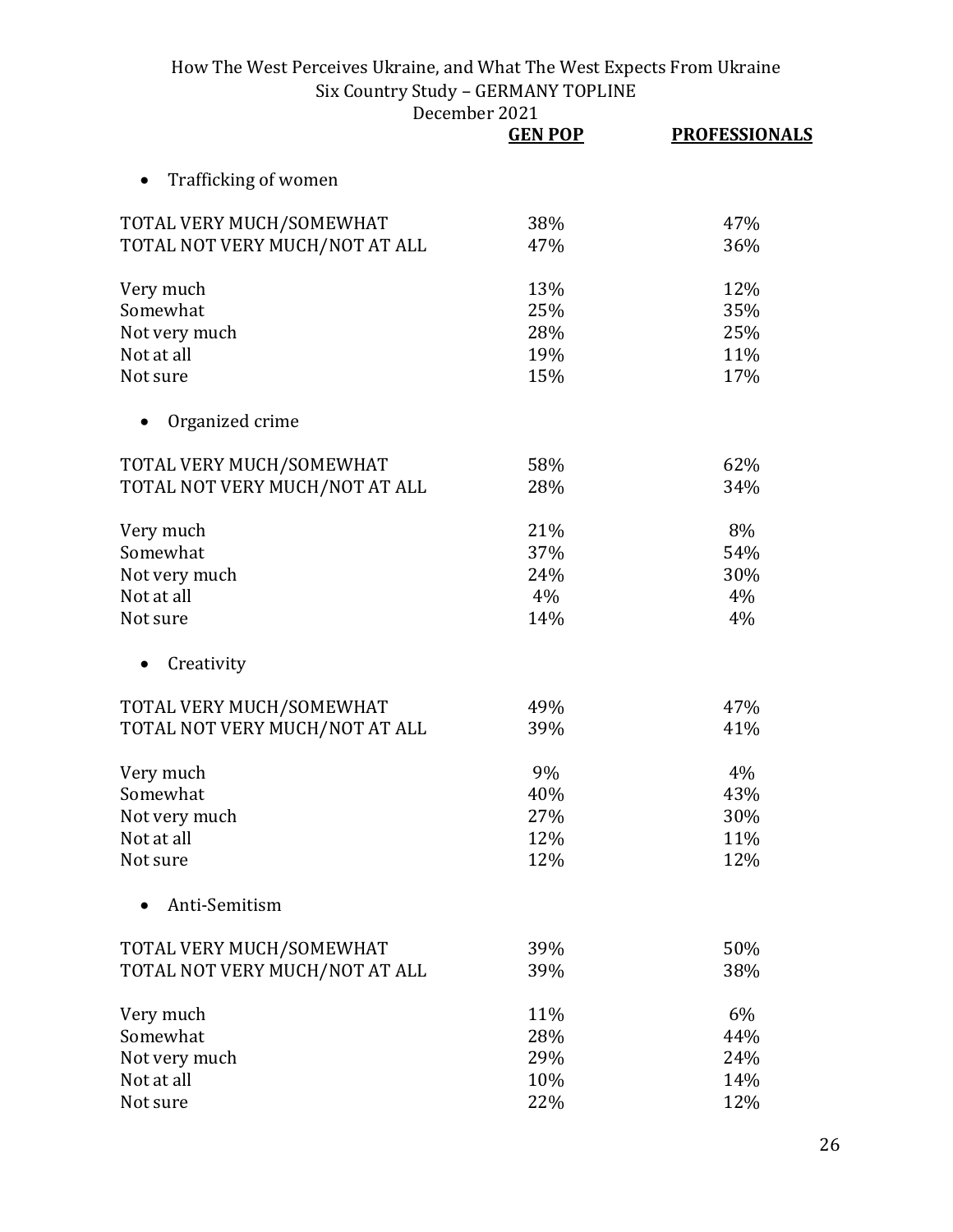|                                | <b>GEN POP</b> | <b>PROFESSIONALS</b> |
|--------------------------------|----------------|----------------------|
| IT industry<br>$\bullet$       |                |                      |
| TOTAL VERY MUCH/SOMEWHAT       | 28%            | 32%                  |
| TOTAL NOT VERY MUCH/NOT AT ALL | 49%            | 62%                  |
| Very much                      | 10%            | 16%                  |
| Somewhat                       | 18%            | 16%                  |
| Not very much                  | 38%            | 29%                  |
| Not at all                     | 11%            | 33%                  |
| Not sure                       | 23%            | 6%                   |
| Aggressive nationalism         |                |                      |
| TOTAL VERY MUCH/SOMEWHAT       | 52%            | 44%                  |
| TOTAL NOT VERY MUCH/NOT AT ALL | 34%            | 50%                  |
| Very much                      | 23%            | 6%                   |
| Somewhat                       | 29%            | 38%                  |
| Not very much                  | 30%            | 34%                  |
| Not at all                     | 4%             | 16%                  |
| Not sure                       | 14%            | 6%                   |
| Europe                         |                |                      |
| TOTAL VERY MUCH/SOMEWHAT       | 52%            | 67%                  |
| TOTAL NOT VERY MUCH/NOT AT ALL | 38%            | 25%                  |
| Very much                      | 11%            | 10%                  |
| Somewhat                       | 41%            | 57%                  |
| Not very much                  | 27%            | 17%                  |
| Not at all                     | 11%            | 8%                   |
| Not sure                       | 10%            | 8%                   |
| Russia                         |                |                      |
| TOTAL VERY MUCH/SOMEWHAT       | 53%            | 65%                  |
| TOTAL NOT VERY MUCH/NOT AT ALL | 29%            | 29%                  |
| Very much                      | 22%            | 19%                  |
| Somewhat                       | 31%            | 46%                  |
| Not very much                  | 19%            | 26%                  |
| Not at all                     | 10%            | 3%                   |
| Not sure                       | 18%            | 6%                   |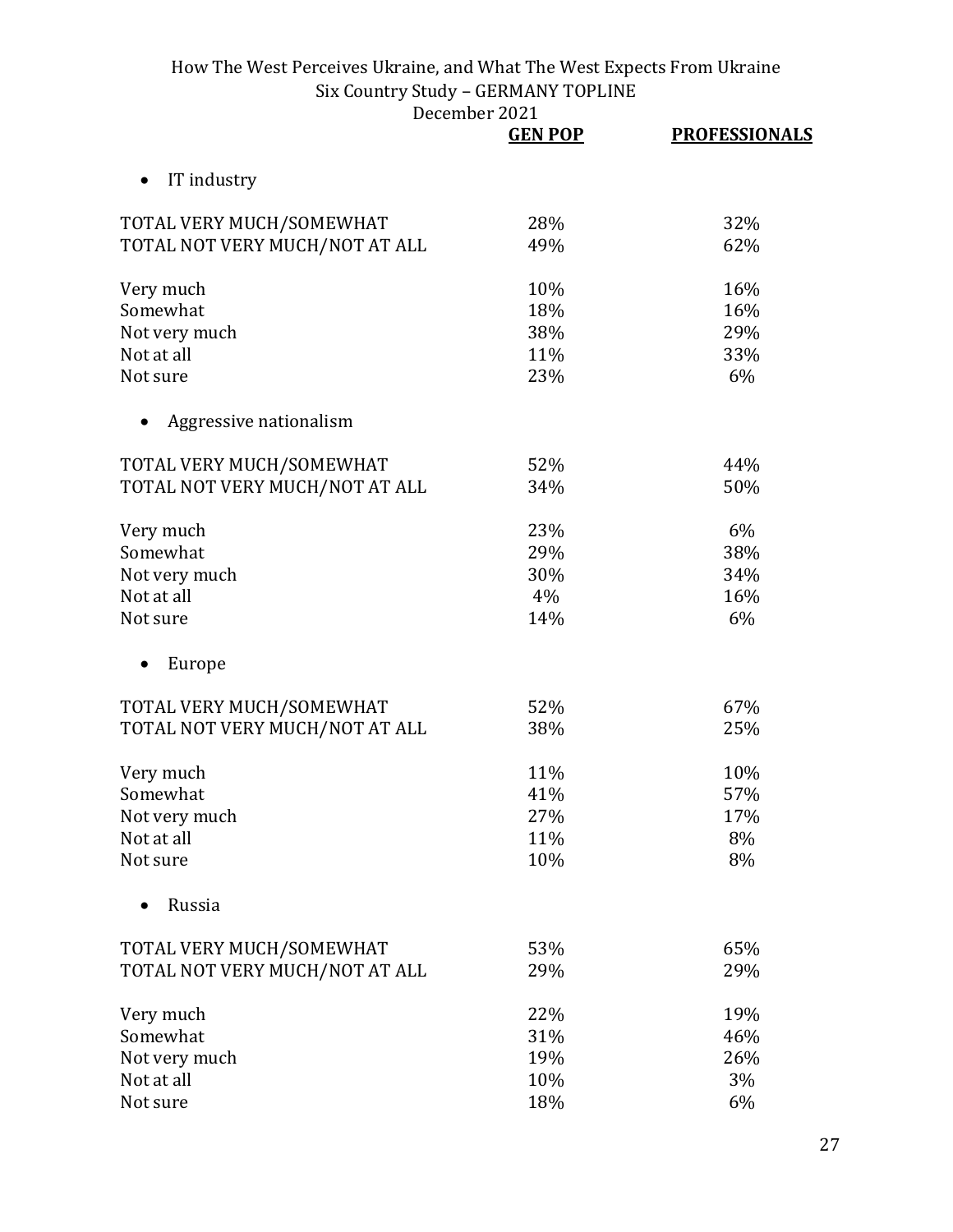|                                | <b>GEN POP</b> | <b>PROFESSIONALS</b> |
|--------------------------------|----------------|----------------------|
| The Slavic Soul                |                |                      |
| TOTAL VERY MUCH/SOMEWHAT       | 54%            | 72%                  |
| TOTAL NOT VERY MUCH/NOT AT ALL | 28%            | 20%                  |
| Very much                      | 19%            | 18%                  |
| Somewhat                       | 35%            | 54%                  |
| Not very much                  | 23%            | 15%                  |
| Not at all                     | 5%             | 5%                   |
| Not sure                       | 18%            | 8%                   |
| Oligarchs                      |                |                      |
| TOTAL VERY MUCH/SOMEWHAT       | 54%            | 54%                  |
| TOTAL NOT VERY MUCH/NOT AT ALL | 26%            | 35%                  |
| Very much                      | 22%            | 8%                   |
| Somewhat                       | 32%            | 46%                  |
| Not very much                  | 23%            | 26%                  |
| Not at all                     | 3%             | 9%                   |
| Not sure                       | 20%            | 11%                  |
| Great culture                  |                |                      |
| TOTAL VERY MUCH/SOMEWHAT       | 62%            | 75%                  |
| TOTAL NOT VERY MUCH/NOT AT ALL | 26%            | 17%                  |
| Very much                      | 23%            | 20%                  |
| Somewhat                       | 39%            | 55%                  |
| Not very much                  | 21%            | 11%                  |
| Not at all                     | 5%             | 6%                   |
| Not sure                       | 12%            | 8%                   |
| <b>Emerging markets</b>        |                |                      |
| TOTAL VERY MUCH/SOMEWHAT       | 37%            | 39%                  |
| TOTAL NOT VERY MUCH/NOT AT ALL | 44%            | 51%                  |
| Very much                      | 9%             | 5%                   |
| Somewhat                       | 28%            | 34%                  |
| Not very much                  | 32%            | 39%                  |
| Not at all                     | 12%            | 12%                  |
| Not sure                       | 19%            | 10%                  |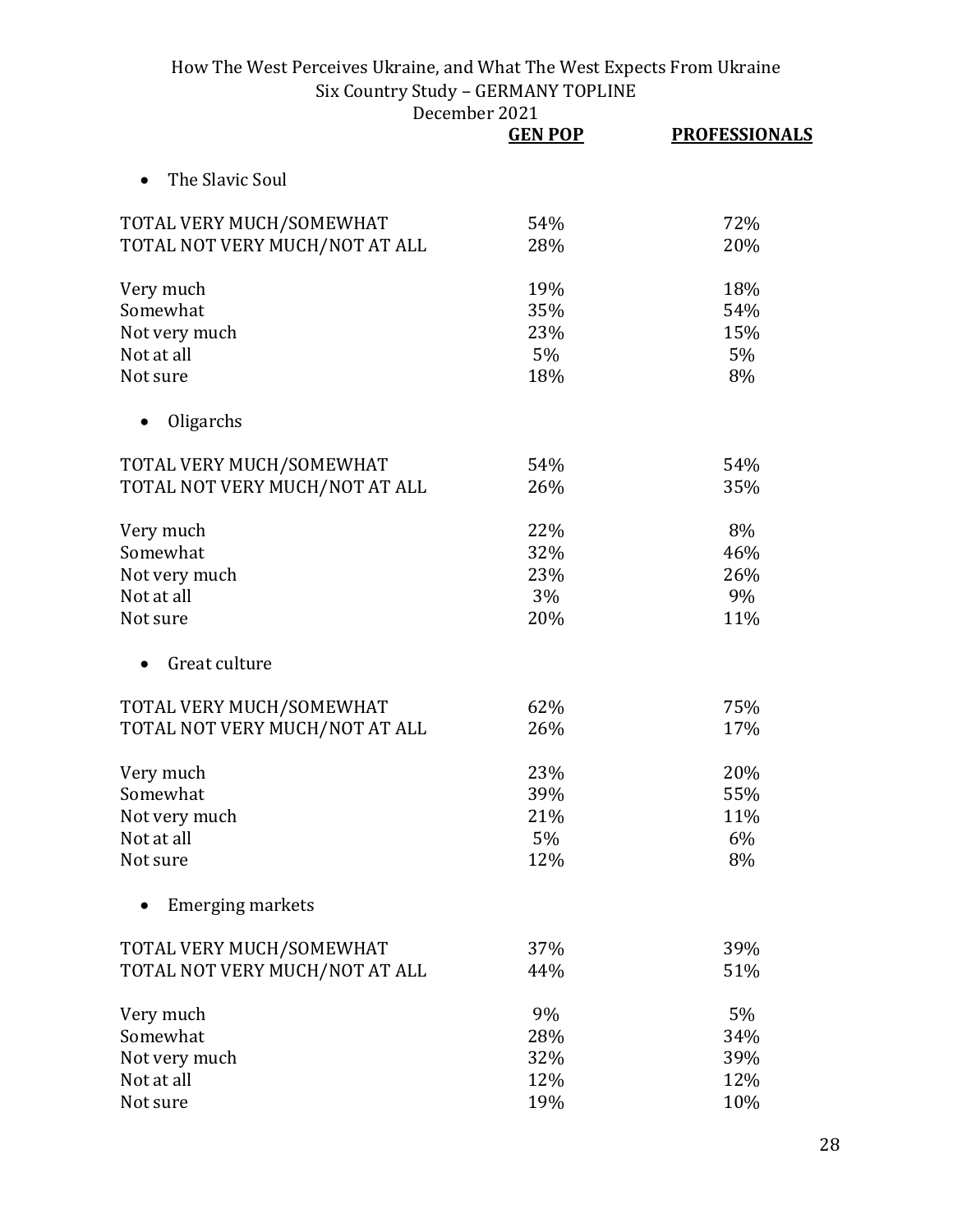|                                | <b>GEN POP</b> | <b>PROFESSIONALS</b> |
|--------------------------------|----------------|----------------------|
| Frozen conflicts               |                |                      |
| TOTAL VERY MUCH/SOMEWHAT       | 61%            | 85%                  |
| TOTAL NOT VERY MUCH/NOT AT ALL | 27%            | 7%                   |
| Very much                      | 29%            | 40%                  |
| Somewhat                       | 32%            | 45%                  |
| Not very much                  | 18%            | 4%                   |
| Not at all                     | 9%             | 3%                   |
| Not sure                       | 12%            | 8%                   |
| Pro-democracy protests         |                |                      |
| TOTAL VERY MUCH/SOMEWHAT       | 70%            | 74%                  |
| TOTAL NOT VERY MUCH/NOT AT ALL | 19%            | 22%                  |
| Very much                      | 24%            | 24%                  |
| Somewhat                       | 46%            | 50%                  |
| Not very much                  | 14%            | 22%                  |
| Not at all                     | 5%             | --                   |
| Not sure                       | 11%            | 4%                   |
| Unstable economy               |                |                      |
| TOTAL VERY MUCH/SOMEWHAT       | 67%            | 71%                  |
| TOTAL NOT VERY MUCH/NOT AT ALL | 20%            | 19%                  |
| Very much                      | 17%            | 23%                  |
| Somewhat                       | 50%            | 48%                  |
| Not very much                  | 16%            | 16%                  |
| Not at all                     | 4%             | 3%                   |
| Not sure                       | 13%            | 10%                  |
| Clueless                       |                |                      |
| TOTAL VERY MUCH/SOMEWHAT       | 36%            | 33%                  |
| TOTAL NOT VERY MUCH/NOT AT ALL | 45%            | 55%                  |
| Very much                      | 12%            | 4%                   |
| Somewhat                       | 24%            | 29%                  |
| Not very much                  | 27%            | 34%                  |
| Not at all                     | 18%            | 21%                  |
| Not sure                       | 19%            | 12%                  |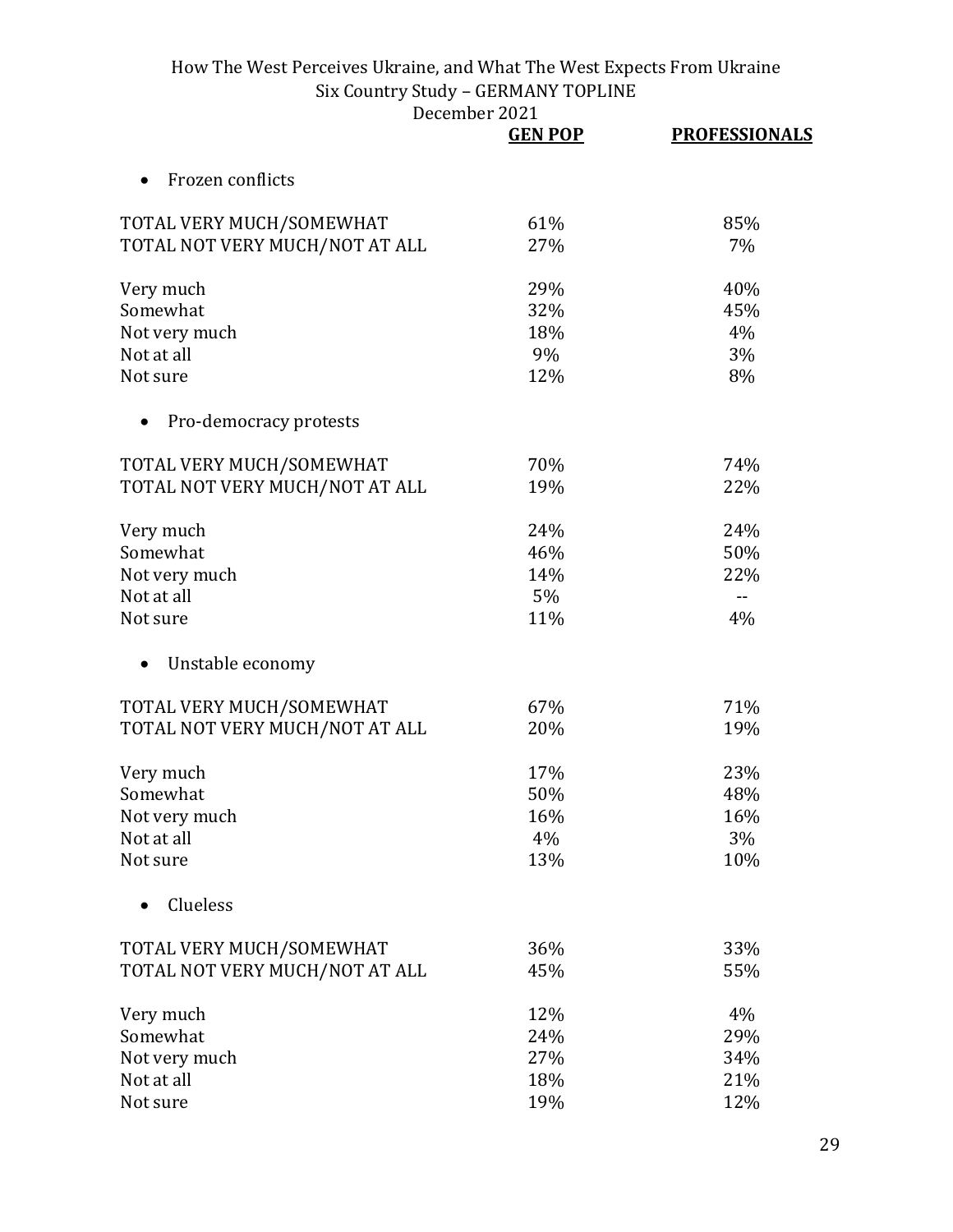|                                | <b>GEN POP</b> | <b>PROFESSIONALS</b> |
|--------------------------------|----------------|----------------------|
| Threatening                    |                |                      |
| TOTAL VERY MUCH/SOMEWHAT       | 31%            | 17%                  |
| TOTAL NOT VERY MUCH/NOT AT ALL | 54%            | 76%                  |
| Very much                      | 8%             | 6%                   |
| Somewhat                       | 23%            | 11%                  |
| Not very much                  | 30%            | 44%                  |
| Not at all                     | 24%            | 32%                  |
| Not sure                       | 15%            | 7%                   |

39)On a scale from 1 to 10, with 1 being the least democratic and 10 being the most democratic, how democratic do you believe Ukraine is?

| 1-3; Less democratic  | <b>19%</b>      | $4\%$ |
|-----------------------|-----------------|-------|
| 4-6                   | 48%             | 56%   |
| 7-10; More democratic | 27 <sub>%</sub> | 39%   |
| Not sure              | $6\%$           | $1\%$ |

40)On a scale from 1 to 10, with 1 being the least corrupt and 10 being the most corrupt, how corrupt do you believe Ukraine is?

| 1-3; Less corrupt  | $6\%$ | $5\%$ |
|--------------------|-------|-------|
| 4-6                | 38%   | 40%   |
| 7-10; More corrupt | 47%   | 51%   |
| Not sure           | 9%    | $4\%$ |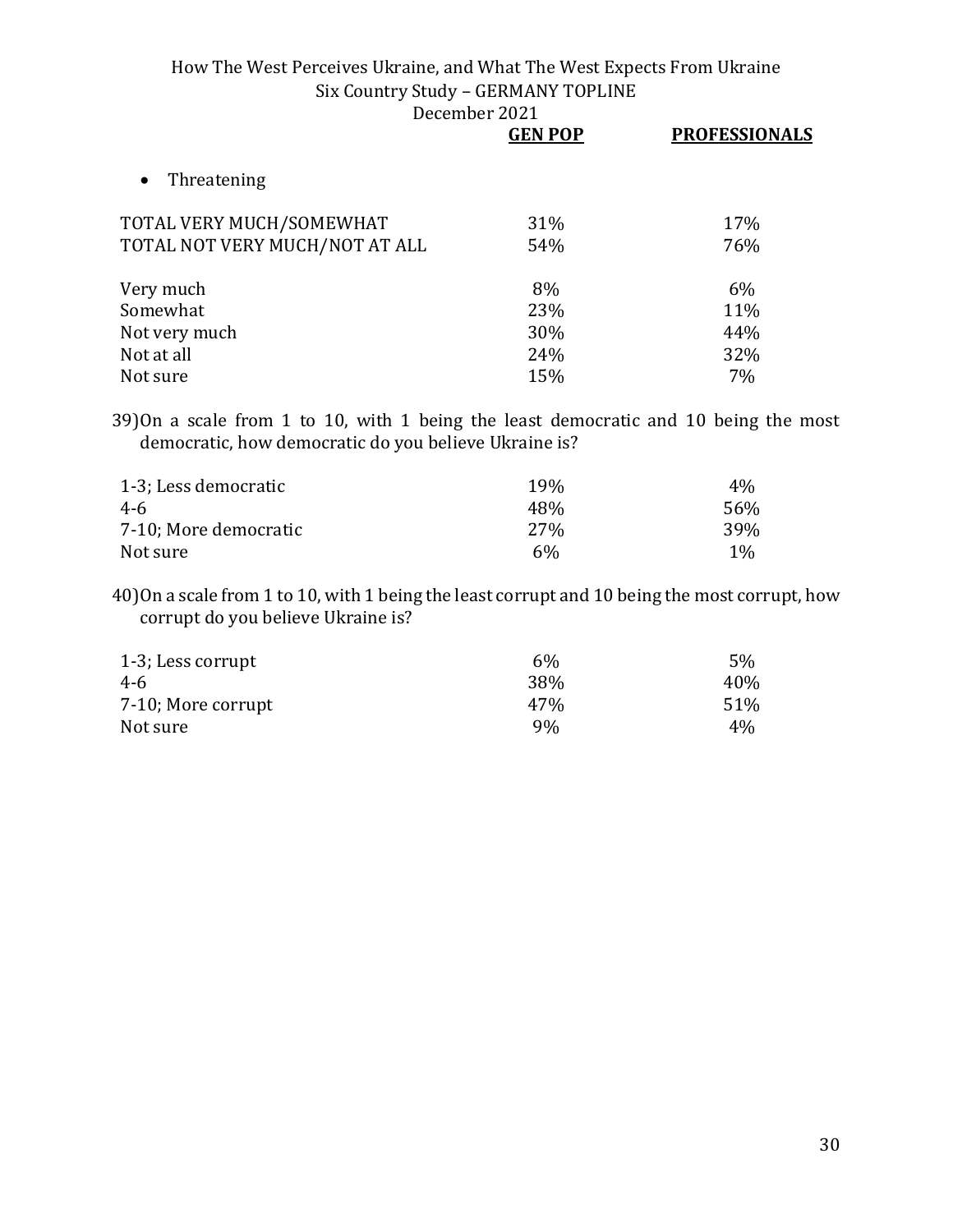December 2021

## **GEN POP PROFESSIONALS**

41)Which of the following historical events or places do you most associate with Ukraine? [SELECT ONE]

| The 2014 Russian invasion of Crimea           | 25%   | 36%   |
|-----------------------------------------------|-------|-------|
| The Chernobyl disaster                        | 23%   | 23%   |
| The 2004 Orange Revolution                    | 9%    | 20%   |
| Ukrainian sport successes (Klitschko brothers | 8%    | 8%    |
| boxing, Andriy Shevchenko)                    |       |       |
| Holodomor, which was a famine between 1932    | 5%    | $2\%$ |
| and 1933                                      |       |       |
| The 2014 Euromaidan protests                  | 4%    | 5%    |
| Wins on Eurovision Song Contest (Rusłana,     | 4%    |       |
| Jamala)                                       |       |       |
| The occupation of Donetsk by pro-Russian      | 3%    | 2%    |
| forces                                        |       |       |
| Tourist attractions (Kyiv, Lyiv, Odessa)      | $1\%$ |       |
| Other (Please specify)                        |       |       |
| Not sure                                      | 18%   | 4%    |

42) Generally speaking, how important do you believe it is for the West, including Germany to support Ukraine?

| TOTAL IMPORTANT      | 57% | 72% |
|----------------------|-----|-----|
| TOTAL NOT IMPORTANT  | 28% | 21% |
| Very important       | 15% | 21% |
| Somewhat important   | 42% | 51% |
| Not very important   | 21% | 13% |
| Not important at all | 7%  | 8%  |
| Not sure             | 15% | 7%  |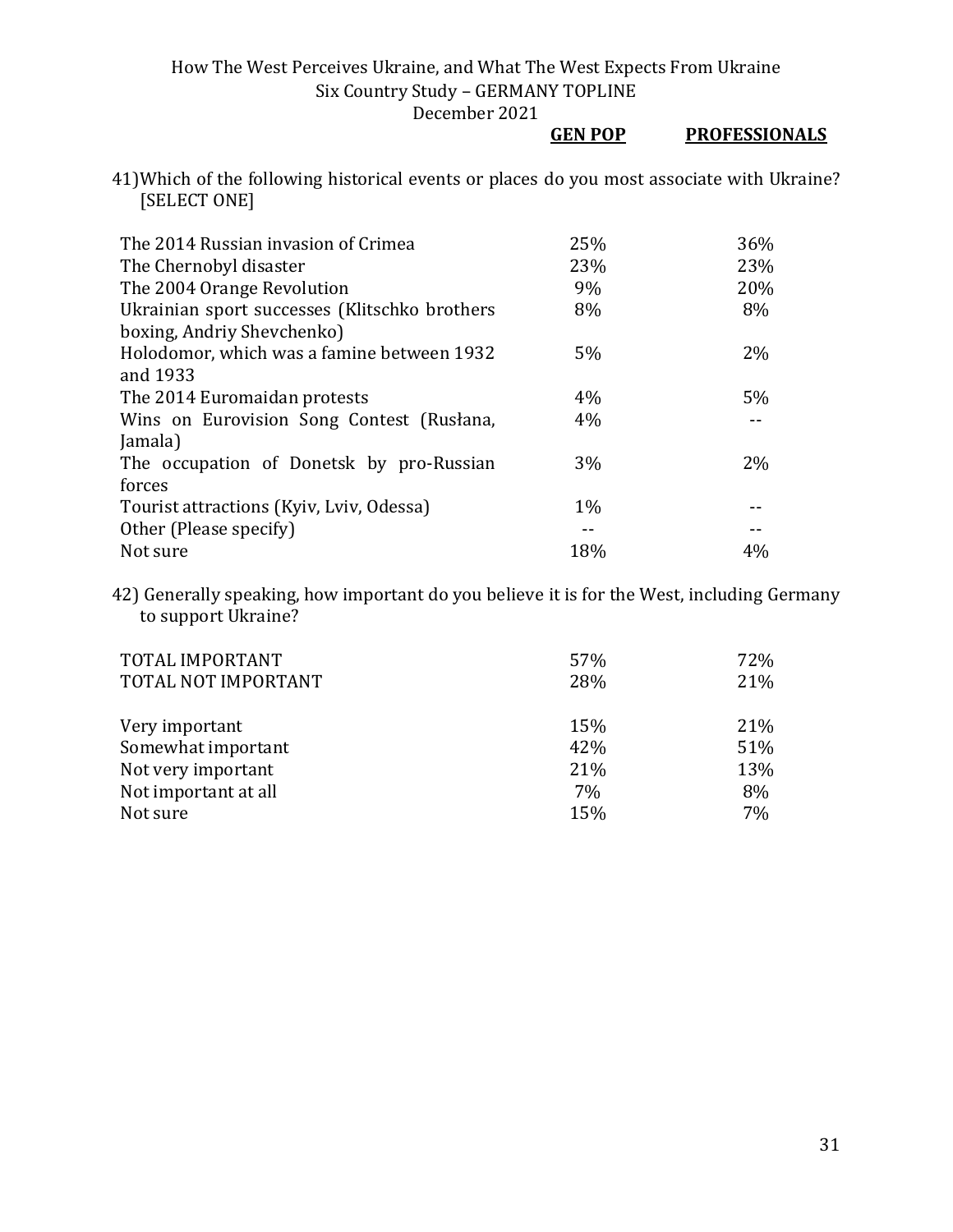December 2021

## **GEN POP PROFESSIONALS**

43)**[IF IMPORTANT]** Why do you believe that it is important for the West to support Ukraine?

| Ukraine can be Europe's bridge to Russia and      | 21%   | 24%   |
|---------------------------------------------------|-------|-------|
| Asia<br>Ukraine is on the frontlines of defending | 17%   | 16%   |
| democracy against authoritarianism                |       |       |
| Ukraine can be the example that a free            | 13%   | 20%   |
| democracy in the post-Soviet Slavic world is      |       |       |
| possible                                          |       |       |
| Ukraine is on the frontlines of containing Russia | 11%   | 10%   |
| Ukraine is on the frontlines of containing Russia | 5%    | 10%   |
| and China                                         |       |       |
| Ukraine has European values                       | $5\%$ | 2%    |
| Ukrainians are pro-democracy                      | 5%    | 7%    |
| Ukraine has major natural resources, including    | 3%    | 2%    |
| iron ore and fossil fuels                         |       |       |
| Ukrainians are great people                       | $2\%$ | $1\%$ |
| There are many Ukrainian people who live in       | 2%    | 3%    |
| Western countries                                 |       |       |
| Ukraine is an emerging market economy             | 2%    | 2%    |
| Ukraine can become a leader of innovation and     | 1%    | $-$   |
| digital economy in the world                      |       |       |
| Ukraine has wealthy business leaders and          | $1\%$ |       |
| investors                                         |       |       |
| Ukraine is trying its best to fight corruption    | $1\%$ | 1%    |
| Things in Ukraine are getting better              | 1%    |       |
| Other (Please specify)                            |       |       |
| Not sure                                          | 10%   | 2%    |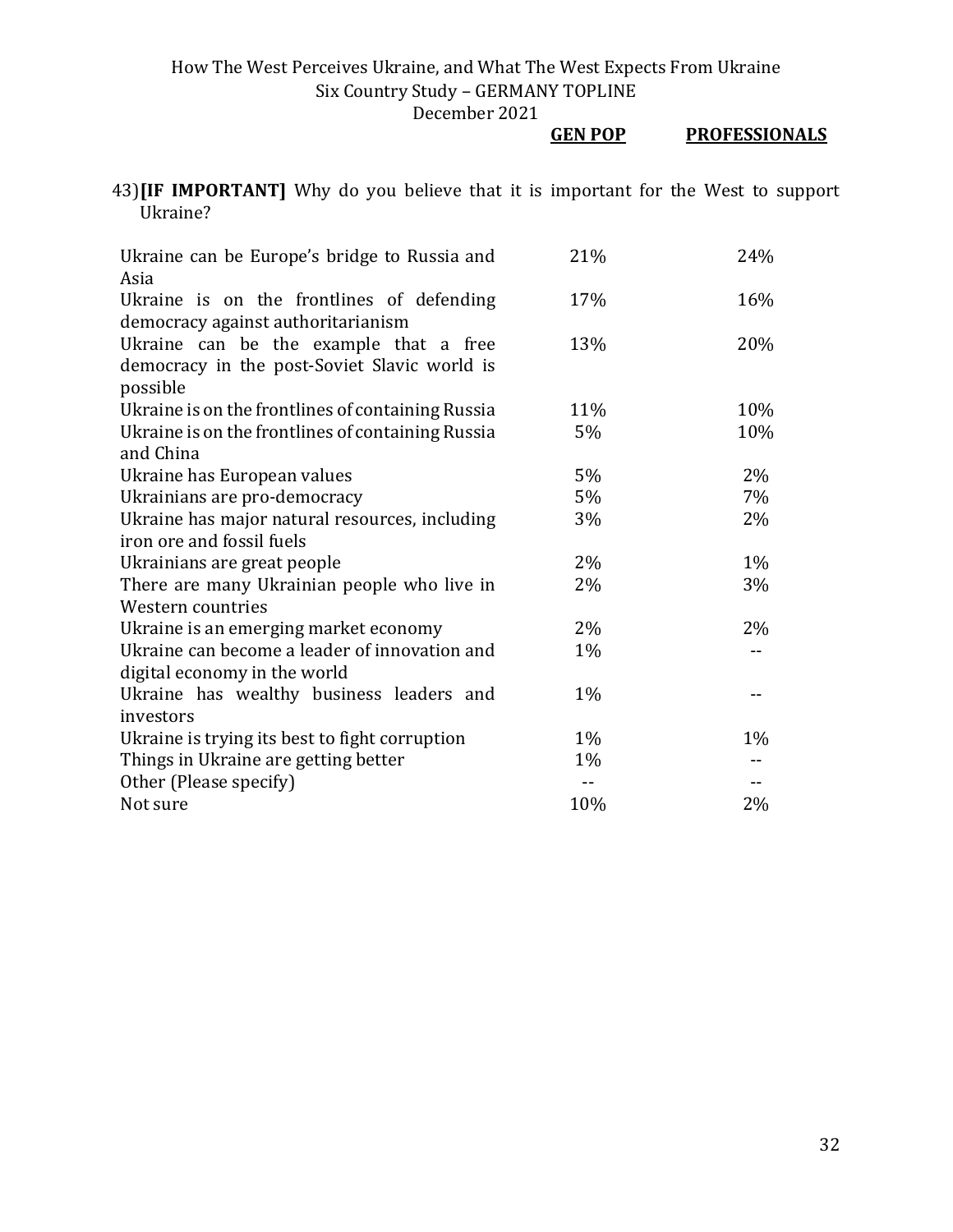#### **GEN POP PROFESSIONALS**

44)**[IF NOT IMPORTANT]** Why do you believe that it is **NOT** important for the West to support Ukraine?

| I don't really know what is going on in Ukraine           | 21%   | 20%   |
|-----------------------------------------------------------|-------|-------|
| Ukraine is escalating the conflict with Russia, the West  | 16%   | 16%   |
| should not support such behavior                          |       |       |
| Ukraine is corrupt and will always be                     | 9%    | $2\%$ |
| I believe it is more important to help countries other    | 7%    | 8%    |
| than Ukraine                                              |       |       |
| Support for Ukraine would mean putting sanctions on       | $6\%$ | 5%    |
| Russia, and this is against the West's economic interests |       |       |
| Ukraine is Russia's territory, the West should stay out   | 5%    | $2\%$ |
| Support for Ukraine could provoke Russia, which could     | 5%    | 14%   |
| mean war                                                  |       |       |
| Overall, we should give less support to foreign countries | 5%    |       |
| Ukraine doesn't deserve the support                       | 3%    | $2\%$ |
| Ukraine's economy is doomed, it has only corruption and   | $2\%$ | 17%   |
| an old style economy to offer                             |       |       |
| Things in Ukraine are getting worse                       | $1\%$ |       |
| Other (Please specify)                                    | $1\%$ | $1\%$ |
| Not sure                                                  | 19%   | 13%   |

45)Do you believe that the West needs to better understand how important Ukraine is?

| TOTAL DEFINITELY/POSSIBLY<br>TOTAL NOT REALLY/NO | 70%<br>21% | 66%<br>31% |
|--------------------------------------------------|------------|------------|
| Definitely                                       | 23%        | 15%        |
| Possibly                                         | 47%        | 51%        |
| Not really                                       | 18%        | 29%        |
| Not at all                                       | 3%         | 2%         |
| Not sure                                         | 9%         | 3%         |

46)Thinking about Germany's interests, which do you think is more important?

| Improving relations with Russia rather than defending  | 18%             | 19% |
|--------------------------------------------------------|-----------------|-----|
| Ukraine                                                |                 |     |
| Defending Ukraine rather than improving relations with | 16 <sub>%</sub> | 19% |
| Russia                                                 |                 |     |
| Defending Ukraine is good, but never at the risk of    | 51%             | 56% |
| serious conflict with Russia                           |                 |     |
| Not sure                                               | 15%             | 6%  |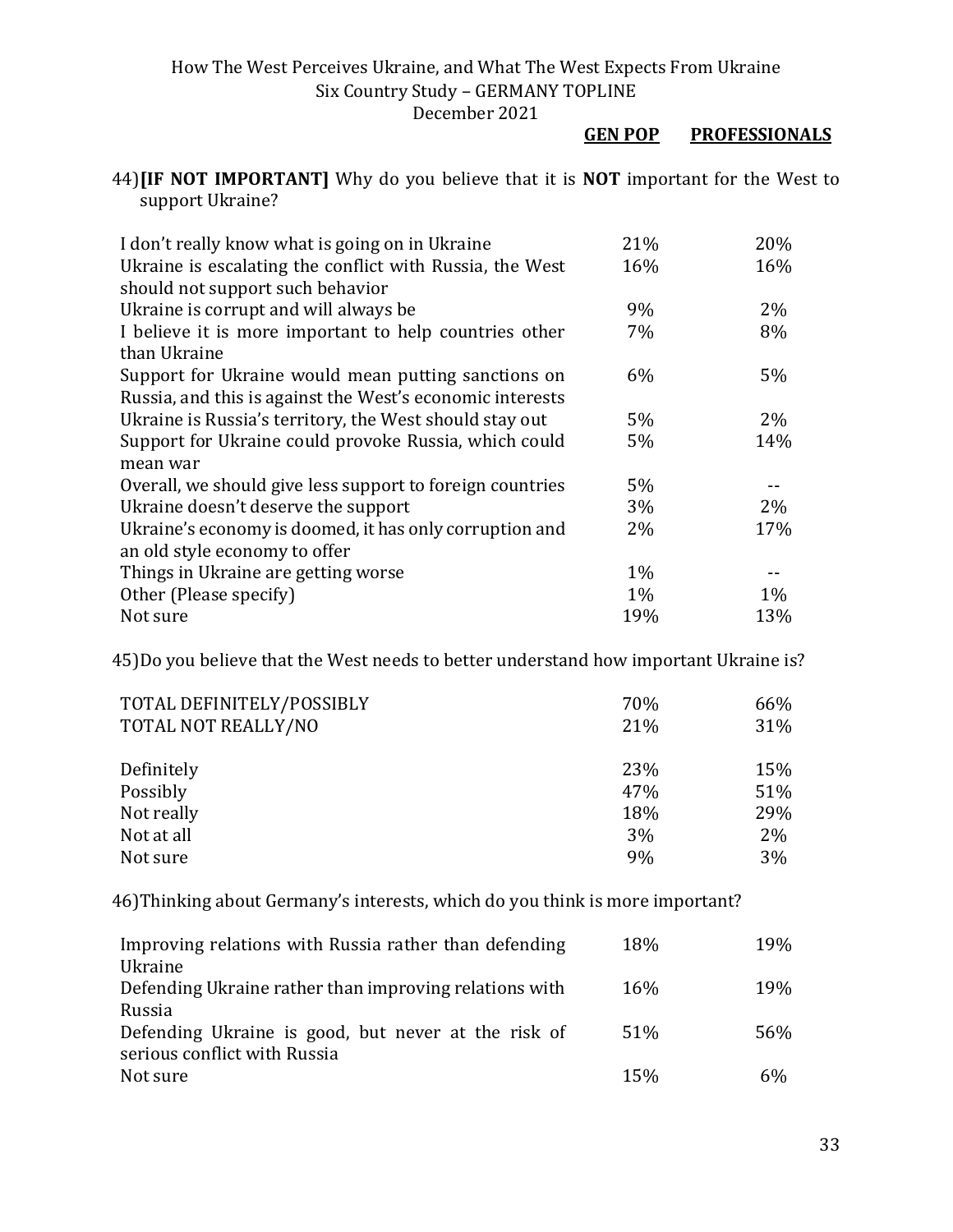**GEN POP PROFESSIONALS**

47)How important do you believe Ukraine is to European security?

| TOTAL IMPORTANT<br>TOTAL NOT IMPORTANT | 51%<br>32% | 72%<br>23% |
|----------------------------------------|------------|------------|
| Very important                         | 17%        | 24%        |
| Somewhat important                     | 34%        | 48%        |
| Not very important                     | 26%        | 16%        |
| Not important at all                   | 6%         | 7%         |
| Not sure                               | 17%        | 5%         |

48)Generally speaking, which of the following do you believe best describes Ukraine's overall position in the world?

| A bridge to Russia<br>An independent country | 20%<br>16% | 22%<br>20% |
|----------------------------------------------|------------|------------|
| between Europe and Russia                    |            |            |
| A part of Russia                             | 15%        | 5%         |
| A European country                           | 13%        | 20%        |
| A Slavic country                             | 12%        | 18%        |
| A part of the West                           | 9%         | 10%        |
| Not sure                                     | 15%        | 5%         |

49)From what you know, is the Ukrainian language a dialect of Russian or a fully separate language?

| A dialect of Russian      | 40\% | 34% |
|---------------------------|------|-----|
| A fully separate language | 38%  | 42% |
| Not sure                  | 22%  | 24% |

50)From what you know, how would you describe the relations between the West (meaning EU countries, UK, US, and Canada) and Ukraine?

| <b>TOTAL STRONG</b> | 40% | 40%   |
|---------------------|-----|-------|
| <b>TOTAL WEAK</b>   | 44% | 42%   |
|                     |     |       |
| Very strong         | 6%  | $6\%$ |
| Somewhat strong     | 34% | 34%   |
| Somewhat weak       | 37% | 39%   |
| Very weak           | 7%  | 3%    |
| Not sure            | 16% | 18%   |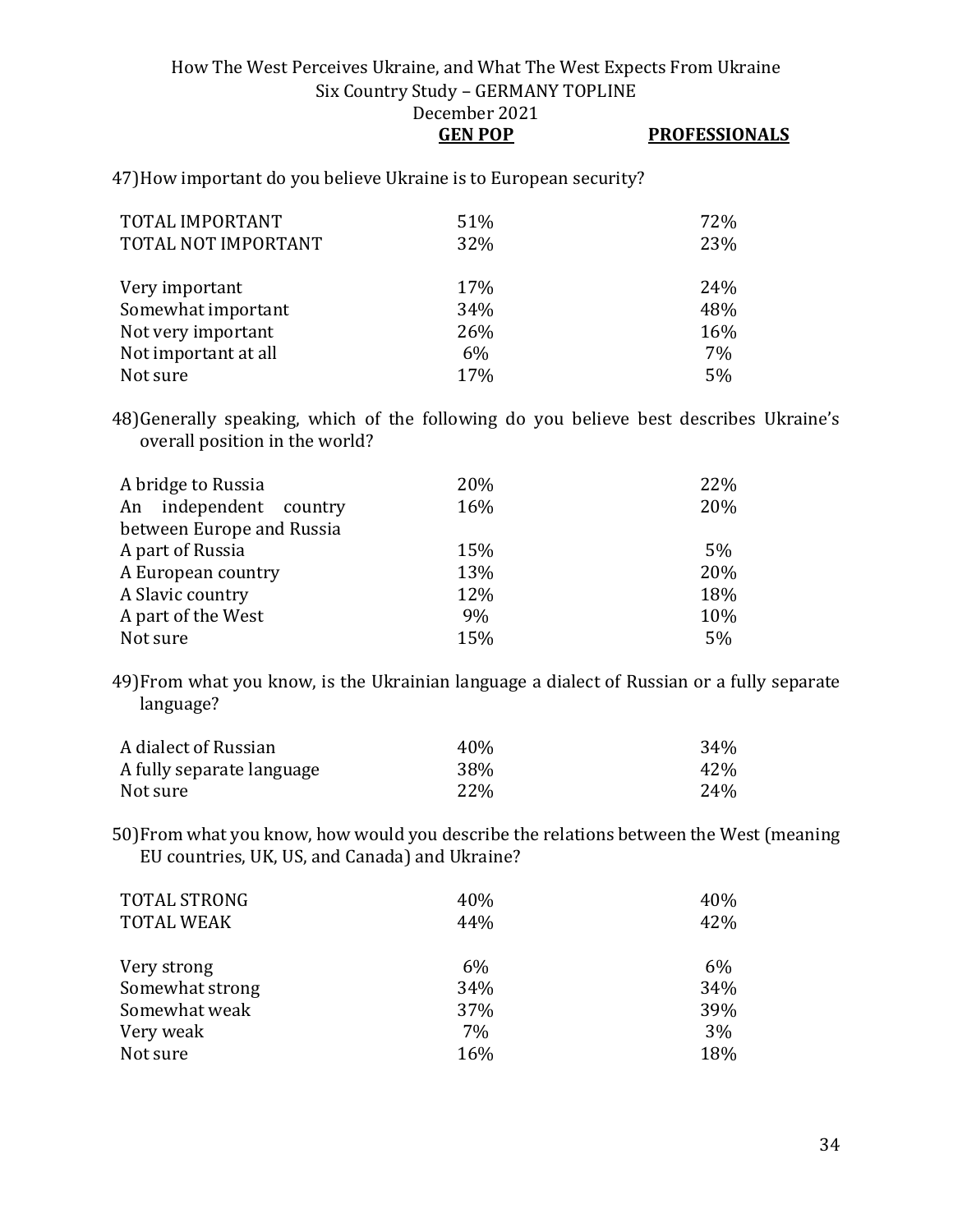## **GEN POP PROFESSIONALS**

51)From what you know, do you believe that relations between the West (meaning EU countries, UK, US, and Canada) and Ukraine have gotten better or worse in the past ten years?

| Better          | 24% | 30% |
|-----------------|-----|-----|
| Worse           | 26% | 28% |
| Stayed the same | 33% | 30% |
| Not sure        | 17% | 12% |

52)**[IF WORSE]** Whose fault do you think this is that relations between the West and Ukraine have gotten worse over the past ten years?

| Ukraine's fault                    | 20 <sub>%</sub> | 23% |
|------------------------------------|-----------------|-----|
| The West's fault                   | 15%             | 26% |
| Both sides are equally at<br>fault | 57%             | 46% |
| Not sure                           | 8%              | 5%  |

53)**[IF UKRAINE]** Why do you believe it is Ukraine's fault that relations between the West and Ukraine have deteriorated in the past 10 years?

| Ukraine is not serious about<br>democratic reforms | 35% | 42%   |
|----------------------------------------------------|-----|-------|
| Ukraine provokes Russia                            | 16% | $5\%$ |
| Ukraine has had many                               | 14% | 23%   |
| chances but fails to use them                      |     |       |
| Ukraine always demands                             | 13% | 20%   |
| but does not deliver                               |     |       |
| Ukraine was on a good track                        | 10% | 9%    |
| but recently things got                            |     |       |
| worse                                              |     |       |
| Corruption                                         | 4%  |       |
| Other (Please specify)                             |     |       |
| Not sure                                           | 8%  | $1\%$ |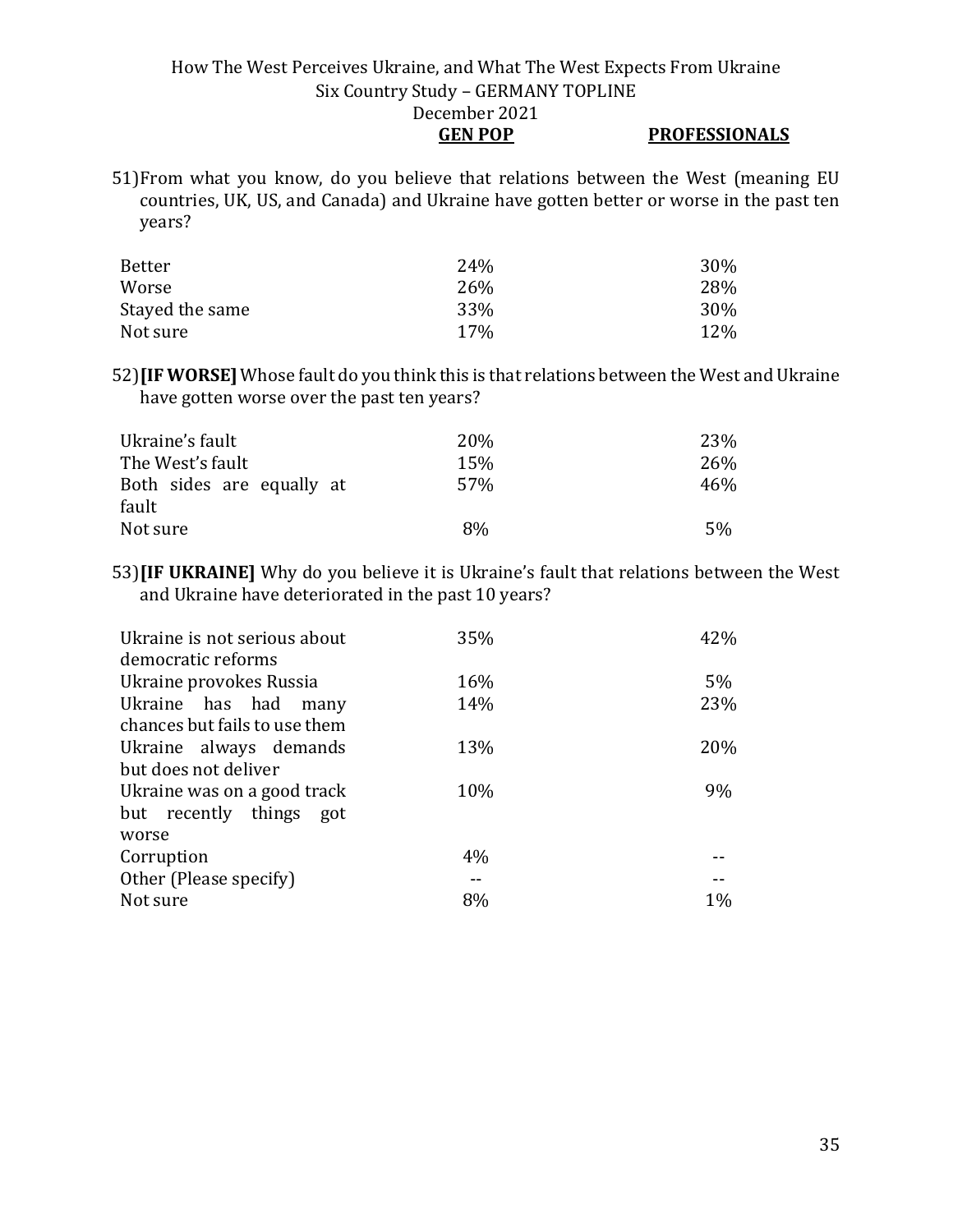December 2021

#### **GEN POP PROFESSIONALS**

54)**[IF THE WEST]** Why do you believe it is the West's fault that relations between the West and Ukraine have deteriorated in the past 10 years?

| The West always promises support but never    | 27% | 29% |
|-----------------------------------------------|-----|-----|
| delivers when it counts                       |     |     |
| Denying a NATO perspective to Ukraine         | 18% | 13% |
| Support of color revolutions in Georgia,      | 18% | 6%  |
| Ukraine and other places                      |     |     |
| The West lacks courage to stand up for values | 17% | 26% |
| that Ukraine defends                          |     |     |
| Denying an EU perspective to Ukraine          | 11% | 13% |
| Trying to lure Ukraine away from Russia       | 5%  | 9%  |
| Not fulfilling the promises made in the       | 4%  |     |
| Budapest Memorandum in 1994, that in          |     |     |
| exchange for giving up nuclear weapons        |     |     |
| Ukraine's security would be assured           |     |     |
| Other (Please specify)                        |     |     |
| Not sure                                      |     |     |

55) **[IF BETTER]**In your view, why have relations between Ukraine and the West improved?

| Because Ukrainians fought successfully a        | 28% | 33% |
|-------------------------------------------------|-----|-----|
| previous autocratic regime                      |     |     |
| Because Ukrainians bravely fight for freedom    | 23% | 25% |
| Because Ukrainians defend Europe against        | 14% | 16% |
| Russia                                          |     |     |
| Because Ukrainians try to fight corruption      | 13% | 16% |
| Because we finally learned what is Ukraine,     | 7%  | 2%  |
| shattering Russian stereotypes and fake stories |     |     |
| Because the Ukrainian leadership is impressive  | 5%  | 4%  |
| and does the right thing                        |     |     |
| Not sure                                        | 10% |     |

56)Do you think things in Ukraine are moving in the right direction or wrong direction?

| Things are getting worse recently             | 21% | 36% |
|-----------------------------------------------|-----|-----|
| I do not follow news from Ukraine             | 15% | 4%  |
| Bad as always                                 | 14% | 11% |
| Ukraine is corruption and always will be      | 11% | 6%  |
| Ukraine would be a great asset for Europe and | 10% | 12% |
| the West                                      |     |     |
| Things are moving in the right direction      | 9%  | 10% |
| Not sure                                      | 20% | 21% |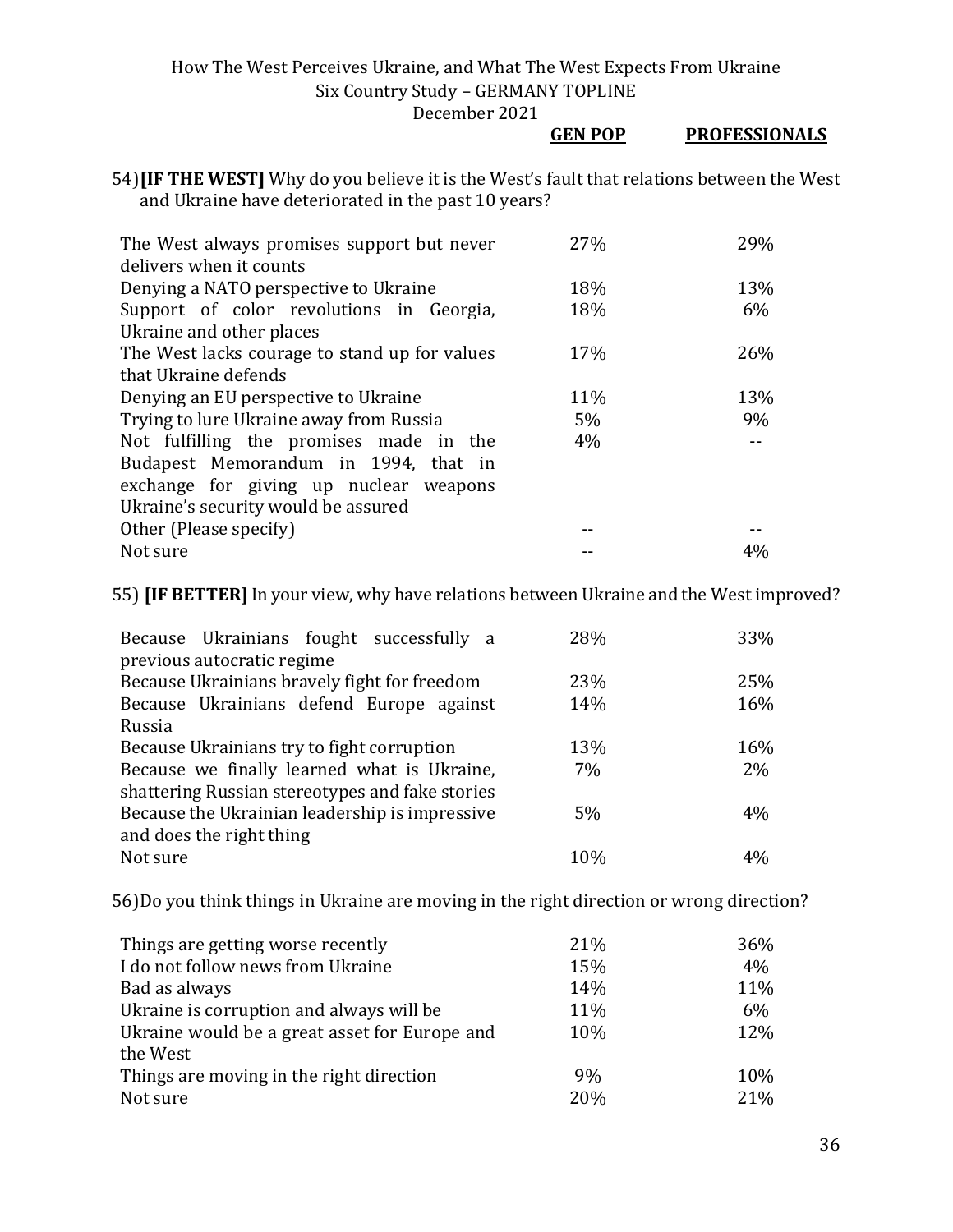December 2021

## **GEN POP PROFESSIONALS**

57)How do you believe that Western mainstream media depicts Ukraine?

| Accurately     | 24% | 39% |
|----------------|-----|-----|
| Too positively | 25% | 17% |
| Too negatively | 15% | 21% |
| Not sure       | 36% | 23% |

58)If Ukraine and Russia were to take different positions on a major issue, whom would you be more likely to believe?

| Ukraine      | 27% | 34% |
|--------------|-----|-----|
| Russia       | 15% | 10% |
| Both equally | 28% | 23% |
| Neither      | 14% | 26% |
| Not sure     | 16% | 7%  |

59)Which of the following best describes Ukraine's position with relation to Russia?

| 14%  | 10%   |
|------|-------|
| 9%   | 6%    |
| 14%  | 31%   |
|      |       |
| 19%  | 32%   |
|      |       |
| 13%  | 10%   |
|      |       |
|      |       |
|      |       |
| 10%  | $6\%$ |
|      |       |
| 21\% | 5%    |
|      |       |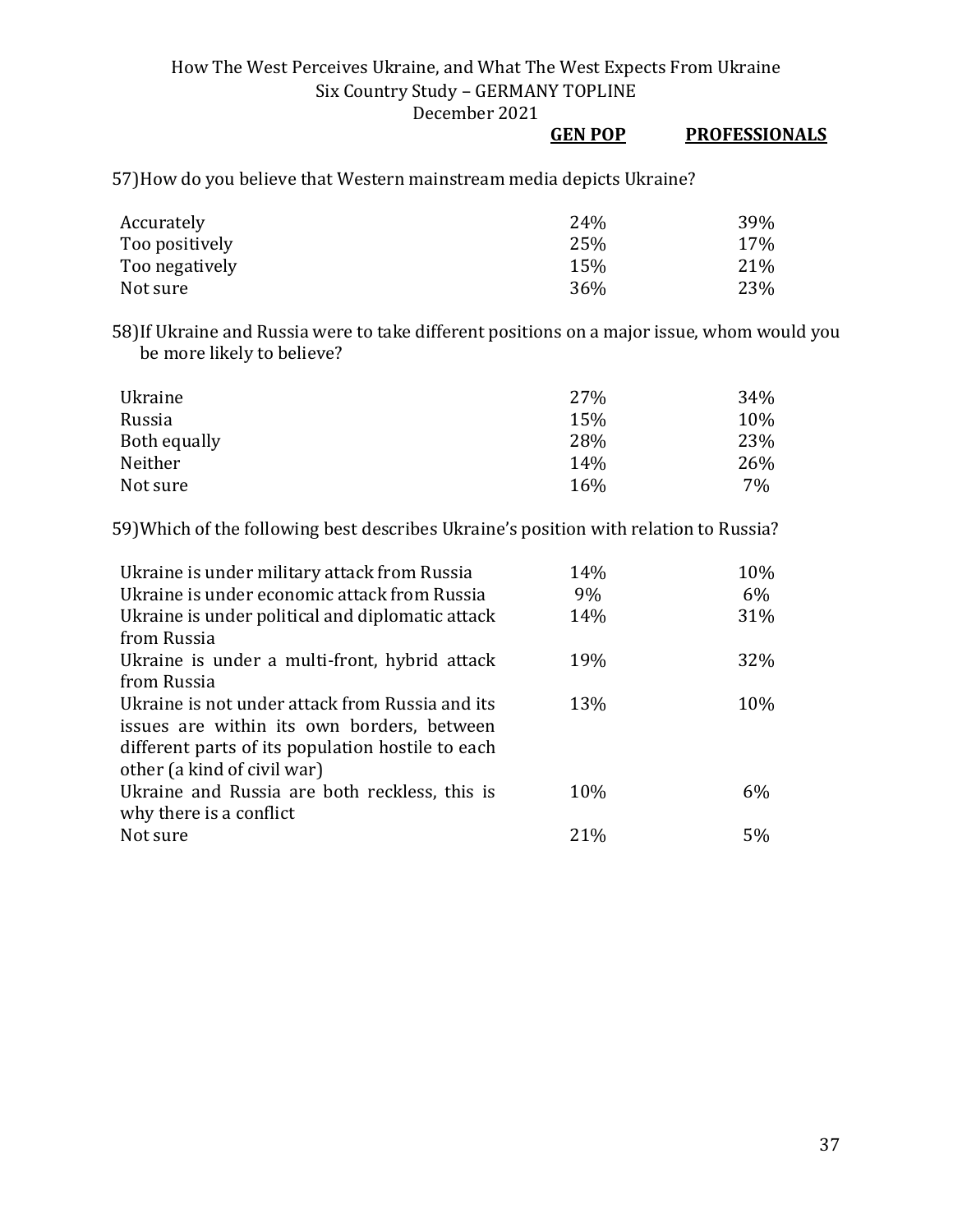## **Ukraine's Geopolitical Alignment & Future**

**INTRO**: Next, we will ask some questions about Ukraine's current position and its future, both as it relates to Russia and their position in the rest of the world.

|                                           | <b>GEN POP</b> | <b>PROFESSIONALS</b> |
|-------------------------------------------|----------------|----------------------|
| 60) Where do you see Ukraine in 10 years? |                |                      |
| Special relations but no formal alliance  | 25%            | 27%                  |
| either with NATO, EU, Russia or China     |                |                      |
| A member of the EU but not NATO           | 13%            | 18%                  |
| A member of the EU and NATO               | 12%            | 22%                  |
| A member of the NATO but not the EU       | 11%            | 7%                   |
| Closely tied to Russia                    | 8%             | 9%                   |
| Part of a Russia-China alliance           | 3%             | 2%                   |
| None of the above                         | 9%             | 10%                  |
| Not sure                                  | 19%            | 5%                   |
|                                           |                |                      |

61)Do you favor or oppose NATO allies making a commitment to defend Ukraine from Russian aggression?

| <b>TOTAL FAVOR</b><br><b>TOTAL OPPOSE</b> | 49%<br>35% | 64%<br>28% |
|-------------------------------------------|------------|------------|
| Strongly favor                            | 14%        | 11%        |
| Somewhat favor                            | 35%        | 53%        |
| Somewhat oppose                           | 21%        | 20%        |
| Strongly oppose                           | 14%        | 8%         |
| Not sure                                  | 16%        | 8%         |

62)Do you favor or oppose Ukraine becoming a member of the European Union at any point in the future?

| <b>TOTAL FAVOR</b>  | 50% | 47% |
|---------------------|-----|-----|
| <b>TOTAL OPPOSE</b> | 27% | 38% |
| Strongly favor      | 13% | 12% |
| Somewhat favor      | 37% | 35% |
| Somewhat oppose     | 20% | 31% |
| Strongly oppose     | 7%  | 7%  |
| Not sure            | 23% | 15% |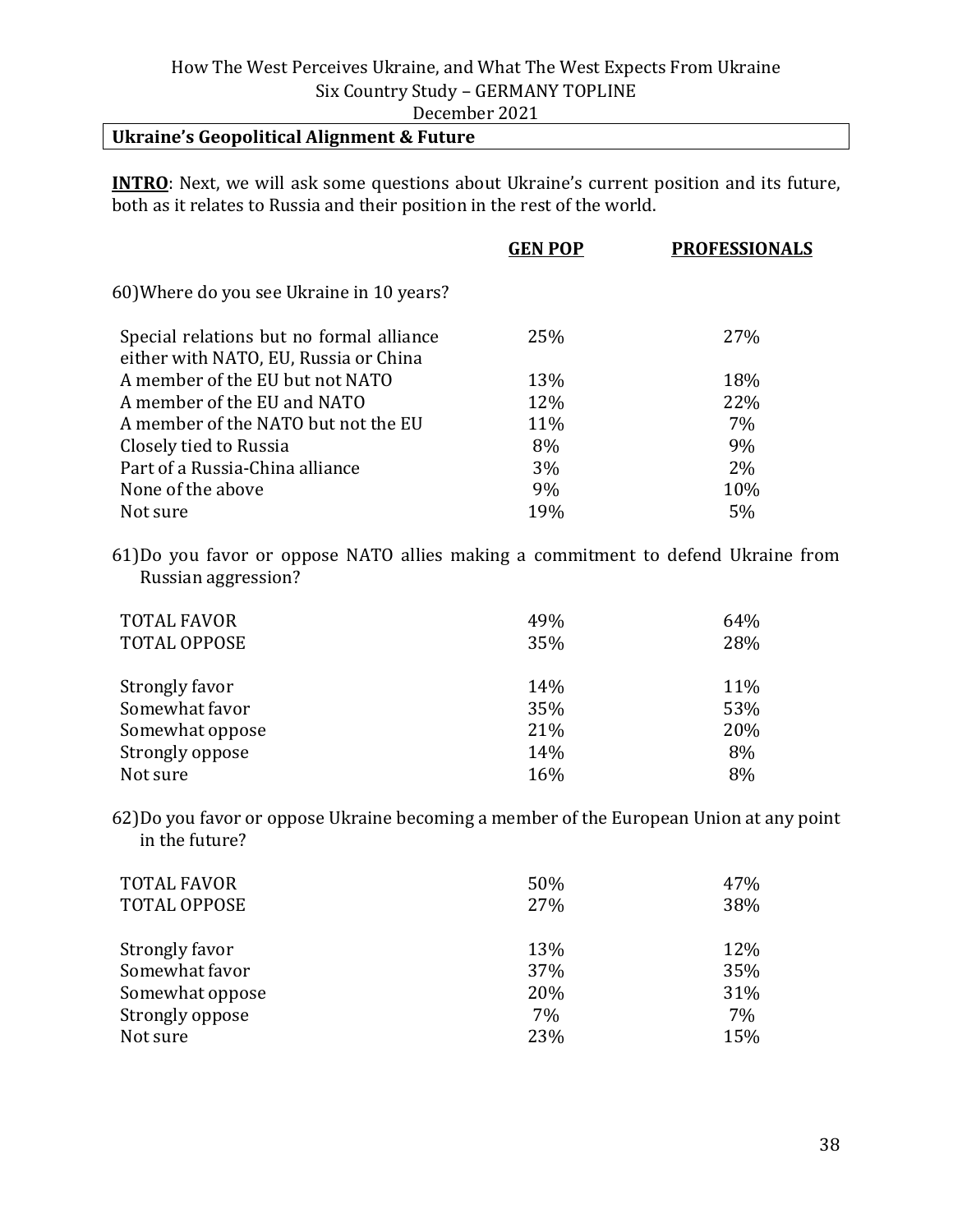December 2021

|                                                                                          | <b>GEN POP</b> | <b>PROFESSIONALS</b> |
|------------------------------------------------------------------------------------------|----------------|----------------------|
| 63) Do you favor or oppose Ukraine becoming a member of NATO at any point in the future? |                |                      |

| <b>TOTAL FAVOR</b><br><b>TOTAL OPPOSE</b> | 35%<br>41% | 49%<br>28% |
|-------------------------------------------|------------|------------|
| Strongly favor                            | 8%         | 16%        |
| Somewhat favor                            | 27%        | 33%        |
| Somewhat oppose                           | 25%        | 20%        |
| Strongly oppose                           | 16%        | 8%         |
| Not sure                                  | 24%        | 23%        |

64)From what you know, what are the main obstacles to Ukraine's membership in the EU and NATO? (Select up to 3)

| Corruption                              | 31% | 26%   |
|-----------------------------------------|-----|-------|
| Soviet legacy                           | 27% | 24%   |
| Weak military and unsecure borders      | 21% | 17%   |
| Pro-Russian factions and regions in the | 20% | 32%   |
| country                                 |     |       |
| Weak economy                            | 16% | 21%   |
| Organized crime                         | 14% | 9%    |
| Russian border                          | 14% | 22%   |
| Cultural differences                    | 12% | 14%   |
| Lack of resources                       | 8%  | $3\%$ |
| Oligarchs                               | 8%  | 8%    |
| Unstable government                     | 8%  | 17%   |
| Authoritarian leadership                | 7%  | 10%   |
| Geographic distance                     | 2%  | 14%   |
| Public protests                         | 2%  |       |
| Other (Please specify)                  | 1%  | 3%    |
| Not sure                                | 17% | 10%   |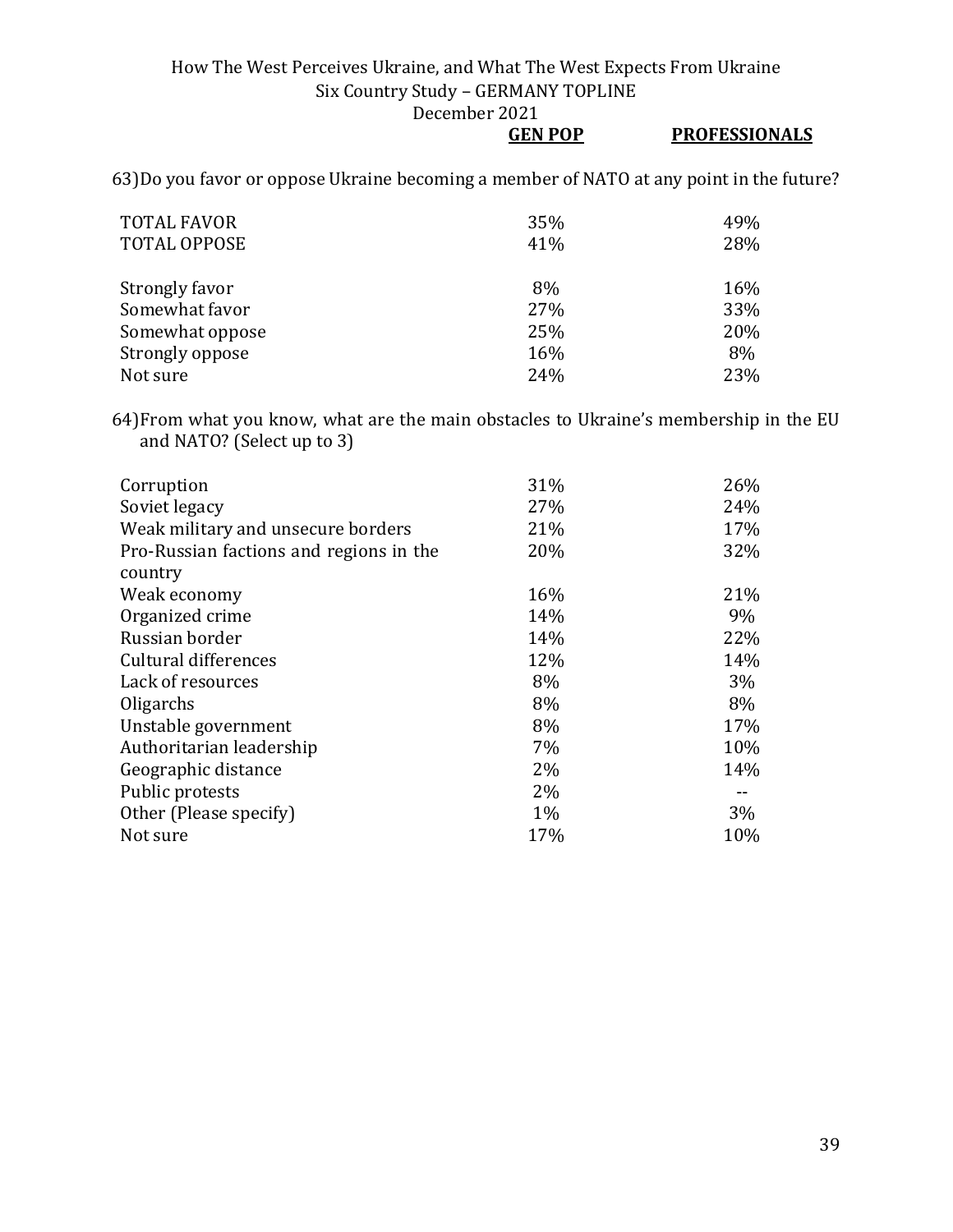#### **GEN POP PROFESSIONALS**

65)Thinking about how much influence Russia should have over Ukraine's future, please indicate if you agree with any of the following statements.

• Russia should have influence over major strategic decisions made by Ukraine.

| <b>TOTAL AGREE</b>    | 31% | 18% |
|-----------------------|-----|-----|
| <b>TOTAL DISAGREE</b> | 58% | 80% |
|                       |     |     |
| Strongly agree        | 17% | 9%  |
| Somewhat agree        | 14% | 9%  |
| Somewhat disagree     | 20% | 28% |
| Strongly disagree     | 38% | 52% |
| Not sure              | 11% | 2%  |

• Russia should not have absolute influence over Ukraine, but Ukraine should take Russia's interests into account at every step.

| <b>TOTAL AGREE</b><br><b>TOTAL DISAGREE</b> | 62%<br>23% | 68%<br>15% |
|---------------------------------------------|------------|------------|
| Strongly agree                              | 29%        | 19%        |
| Somewhat agree                              | 33%        | 49%        |
| Somewhat disagree                           | 17%        | 13%        |
| Strongly disagree                           | 6%         | $2\%$      |
| Not sure                                    | 15%        | 17%        |

• NATO and the EU should not take actions with Ukraine that violate Russia's interests.

| <b>TOTAL AGREE</b>    | 61% | 51% |
|-----------------------|-----|-----|
| <b>TOTAL DISAGREE</b> | 23% | 41% |
|                       |     |     |
| Strongly agree        | 29% | 16% |
| Somewhat agree        | 32% | 35% |
| Somewhat disagree     | 17% | 25% |
| Strongly disagree     | 6%  | 16% |
| Not sure              | 16% | 8%  |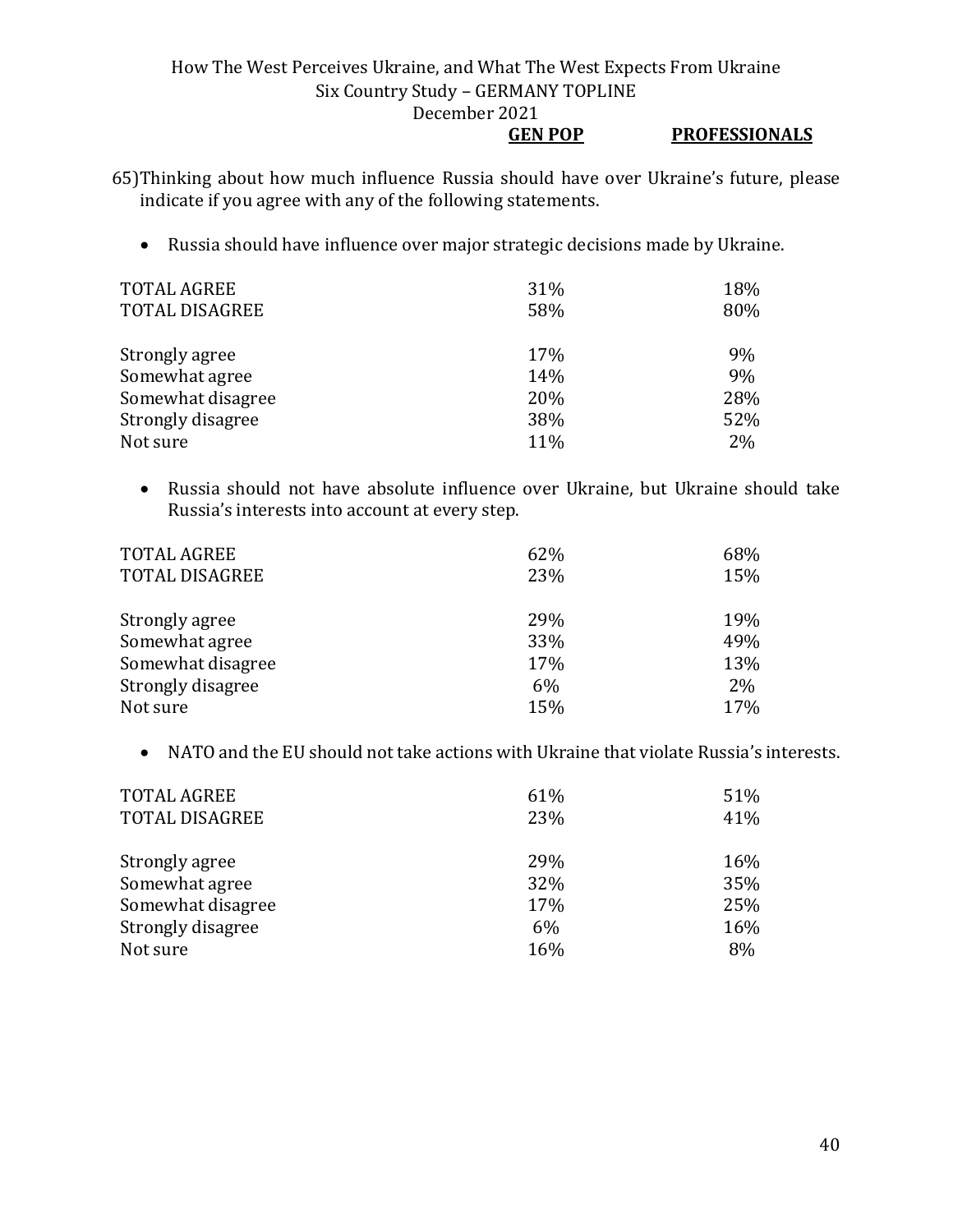December 2021

# **GEN POP PROFESSIONALS**

• Russia has no right to influence what happens in Ukraine.

| <b>TOTAL AGREE</b><br><b>TOTAL DISAGREE</b> | 67%<br>21% | 80%<br>14% |
|---------------------------------------------|------------|------------|
| Strongly agree                              | 40%        | 55%        |
| Somewhat agree                              | 27%        | 25%        |
| Somewhat disagree                           | 17%        | 10%        |
| Strongly disagree                           | 4%         | 4%         |
| Not sure                                    | 12%        | 6%         |

66)In the past year or so, have you become more positive and welcoming or more negative and skeptical toward the idea of Ukraine becoming more closely integrated with the EU and the West, or have your views not changed?

| More positive and welcoming          | 21 <sup>%</sup> | 32% |
|--------------------------------------|-----------------|-----|
| More negative and skeptical          | <b>22%</b>      | 15% |
| Nothing changed recently in my views | 39 <sub>%</sub> | 46% |
| Not sure                             | 18%             | 7%  |

67)Do you think that the West and Ukraine share the same value systems?

| <b>TOTAL YES</b> | 48% | 48% |
|------------------|-----|-----|
| Yes, definitely  | 8%  | 3%  |
| Yes, somewhat    | 40% | 45% |
| No               | 32% | 48% |
| Not sure         | 20% | 4%  |

68)Which of the following do you believe is most important for Ukraine to become a successful market economy and democracy?

| 40%   | 38%   |
|-------|-------|
| 18%   | 21%   |
| 9%    | 17%   |
| 7%    | 9%    |
|       |       |
| 6%    | $3\%$ |
| 4%    |       |
| 3%    | $6\%$ |
| $2\%$ | 2%    |
|       |       |
| 11%   | $4\%$ |
|       |       |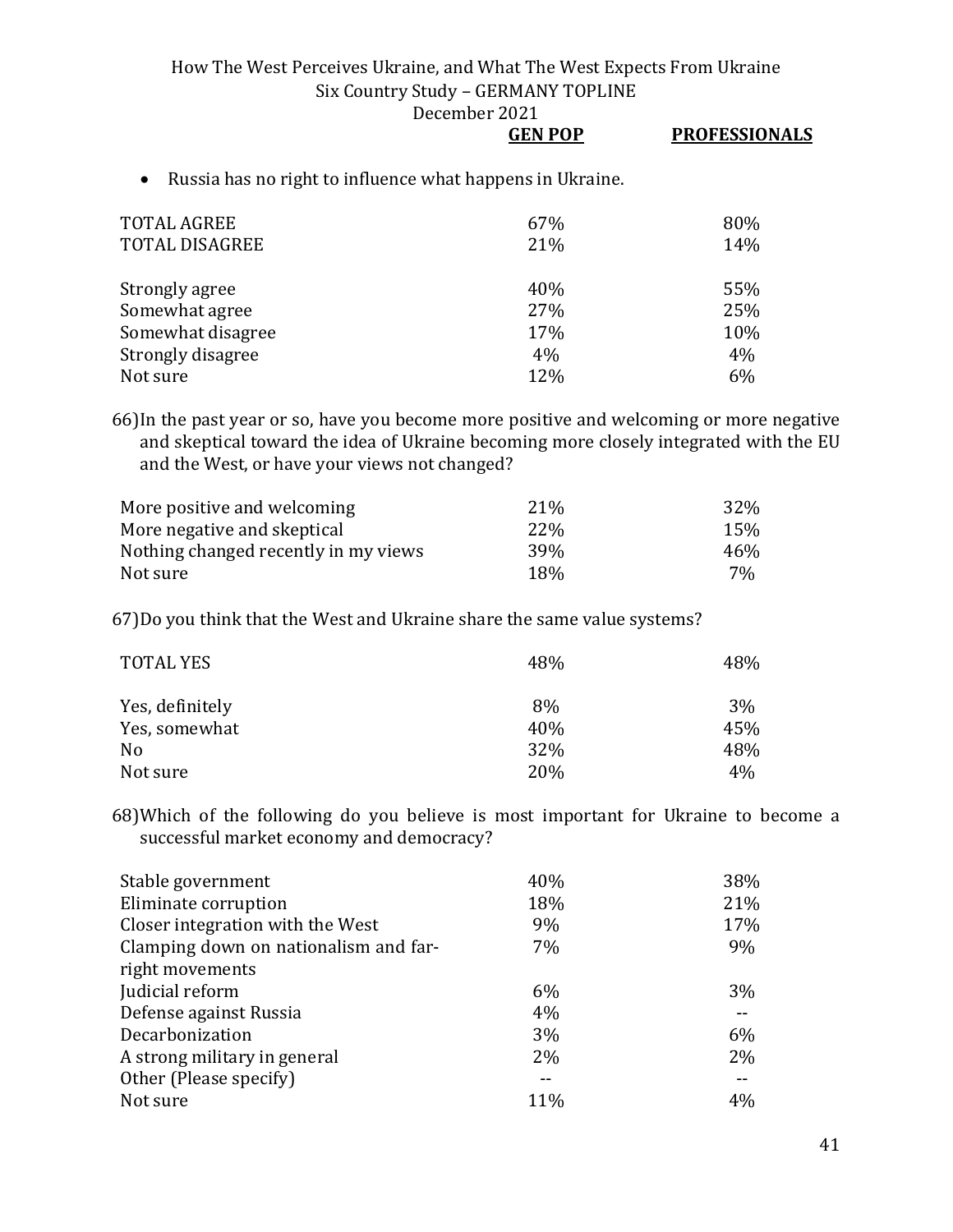#### How The West Perceives Ukraine, and What The West Expects From Ukraine Six Country Study – GERMANY TOPLINE December 2021 **GEN POP PROFESSIONALS**

- 69) Thinking about the West's support for Ukraine, please indicate if you agree with any of the following statements.
	- Ukraine can be successful on its own without Western support or Western pressure.

| <b>TOTAL AGREE</b>    | 34% | 28% |
|-----------------------|-----|-----|
| <b>TOTAL DISAGREE</b> | 49% | 52% |
| Strongly agree        | 12% | 12% |
| Somewhat agree        | 22% | 16% |
| Somewhat disagree     | 36% | 34% |
| Strongly disagree     | 13% | 18% |
| Not sure              | 17% | 20% |

• Ukraine needs Western support, but not Western pressure.

| <b>TOTAL AGREE</b><br><b>TOTAL DISAGREE</b> | 66%<br>18% | 86%<br>10% |
|---------------------------------------------|------------|------------|
| Strongly agree                              | 32%        | 33%        |
| Somewhat agree                              | 34%        | 53%        |
| Somewhat disagree                           | 12%        | 8%         |
| Strongly disagree                           | 6%         | 2%         |
| Not sure                                    | 16%        | 4%         |

• Ukraine needs support, pressure, and firm guidance from the West.

| <b>TOTAL AGREE</b>    | 58% | 71% |
|-----------------------|-----|-----|
| <b>TOTAL DISAGREE</b> | 25% | 16% |
| Strongly agree        | 26% | 35% |
| Somewhat agree        | 32% | 36% |
| Somewhat disagree     | 17% | 14% |
| Strongly disagree     | 8%  | 2%  |
| Not sure              | 17% | 13% |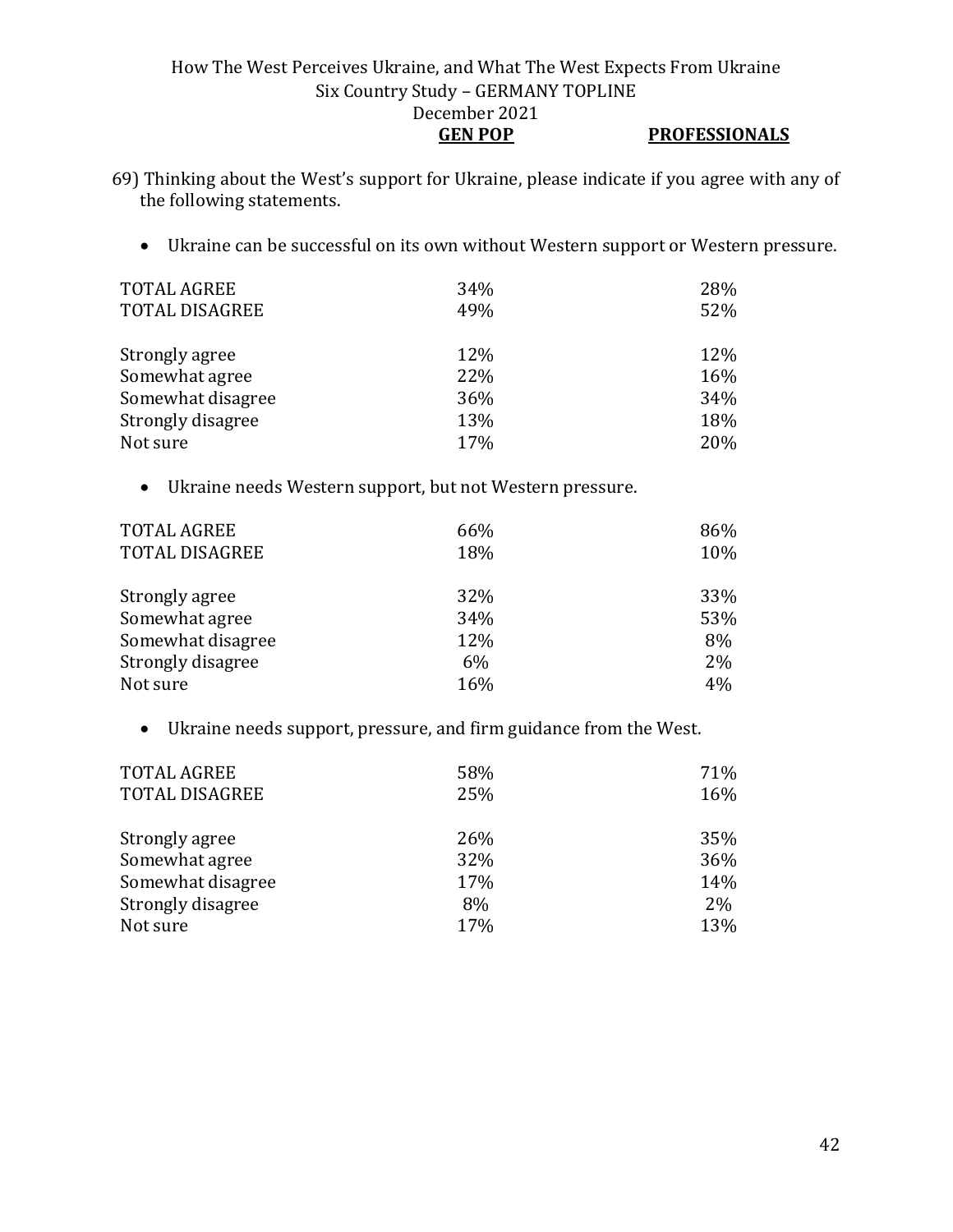• Now is a great moment to strengthen support for Ukraine.

| <b>TOTAL AGREE</b><br><b>TOTAL DISAGREE</b> | 51%<br>33% | 75%<br>14% |
|---------------------------------------------|------------|------------|
| Strongly agree                              | 14%        | 23%        |
| Somewhat agree                              | 37%        | 52%        |
| Somewhat disagree                           | 23%        | 12%        |
| Strongly disagree                           | 10%        | $2\%$      |
| Not sure                                    | 16%        | 11%        |

• Ukraine must first get their act together, then support can be given.

| <b>TOTAL AGREE</b>    | 60% | 61% |
|-----------------------|-----|-----|
| <b>TOTAL DISAGREE</b> | 23% | 28% |
|                       |     |     |
| Strongly agree        | 18% | 18% |
| Somewhat agree        | 42% | 43% |
| Somewhat disagree     | 15% | 26% |
| Strongly disagree     | 8%  | 2%  |
| Not sure              | 17% | 11% |

• Western efforts to support and pressure Ukraine will be unsuccessful and a waste of resources.

| <b>TOTAL AGREE</b><br><b>TOTAL DISAGREE</b> | 47%<br>34% | 43%<br>46% |
|---------------------------------------------|------------|------------|
| Strongly agree                              | 19%        | 11%        |
| Somewhat agree                              | 28%        | 32%        |
| Somewhat disagree                           | 26%        | 33%        |
| Strongly disagree                           | 8%         | 13%        |
| Not sure                                    | 19%        | 11%        |

70)Compared to 5 or 10 years ago, are Ukraine's efforts to defend its territorial integrity and freedom to choose its own way more or less important to you today?

| More important    | 27% | 22% |
|-------------------|-----|-----|
| Equally important | 42% | 52% |
| Less important    | 9%  | 13% |
| Not sure          | 22% | 13% |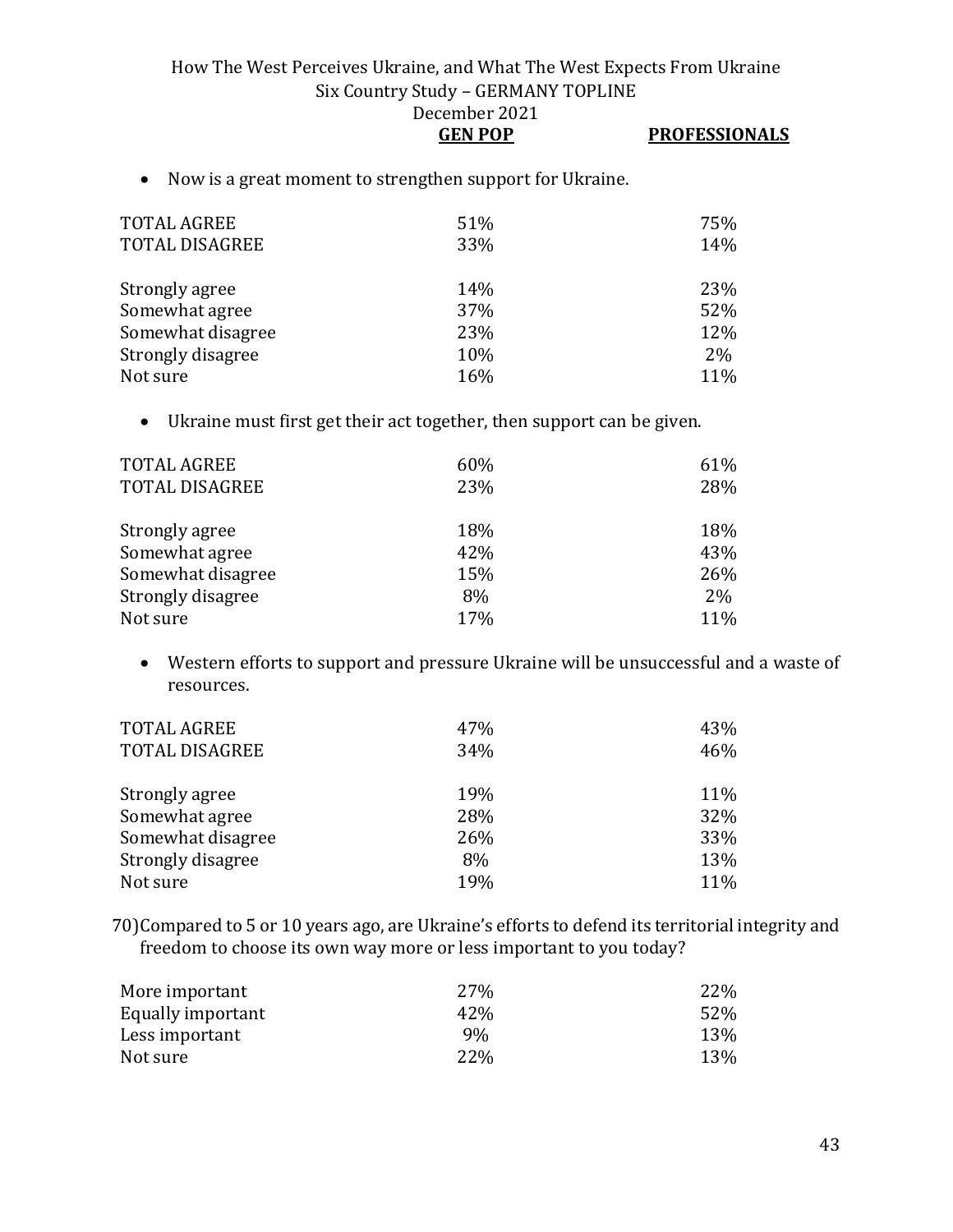**GEN POP PROFESSIONALS**

71)Compared to 10 years ago, are you more or less optimistic that Ukraine will be a successful democracy relatively soon?

| TOTAL MORE OPTIMISTIC<br>TOTAL LESS OPTIMISTIC | 41%<br>44% | 53%<br>40% |
|------------------------------------------------|------------|------------|
| Much more optimistic                           | 6%         | 15%        |
| Somewhat more optimistic                       | 35%        | 38%        |
| Somewhat less optimistic                       | 28%        | 36%        |
| Much less optimistic                           | 16%        | 4%         |
| Not sure                                       | 15%        | 7%         |

72)Who is the key force for good in Ukraine, pushing in the direction you think is best for the country?

| Civil society            | 34% | 44% |
|--------------------------|-----|-----|
| Ukraine's Leadership     | 16% | 11% |
| Western partners pushing | 15% | 18% |
| Ukraine                  |     |     |
| <b>Business</b>          | 11% | 8%  |
| Russia                   |     | 3%  |
| Not sure                 | 24% | 16% |

73)Do you agree or disagree that Ukraine can be a successful market economy without Europe?

| <b>TOTAL AGREE</b>    | 34% | 40% |
|-----------------------|-----|-----|
| <b>TOTAL DISAGREE</b> | 45% | 50% |
|                       |     |     |
| Strongly agree        | 13% | 6%  |
| Somewhat agree        | 21% | 34% |
| Somewhat disagree     | 34% | 43% |
| Strongly disagree     | 11% | 7%  |
| Not sure              | 21% | 10% |

74)Do you think that Russia has too much, too little, or the right amount of influence over Ukraine's future today?

| Too much influence   | 49 <sub>%</sub> | 57 <sub>%</sub> |
|----------------------|-----------------|-----------------|
| Too little influence | 15%             | 18%             |
| The right amount     | 14%<br>— ∩f     | 10 <sub>%</sub> |
| influence            |                 |                 |
| Not sure             | 22\%            | 15%             |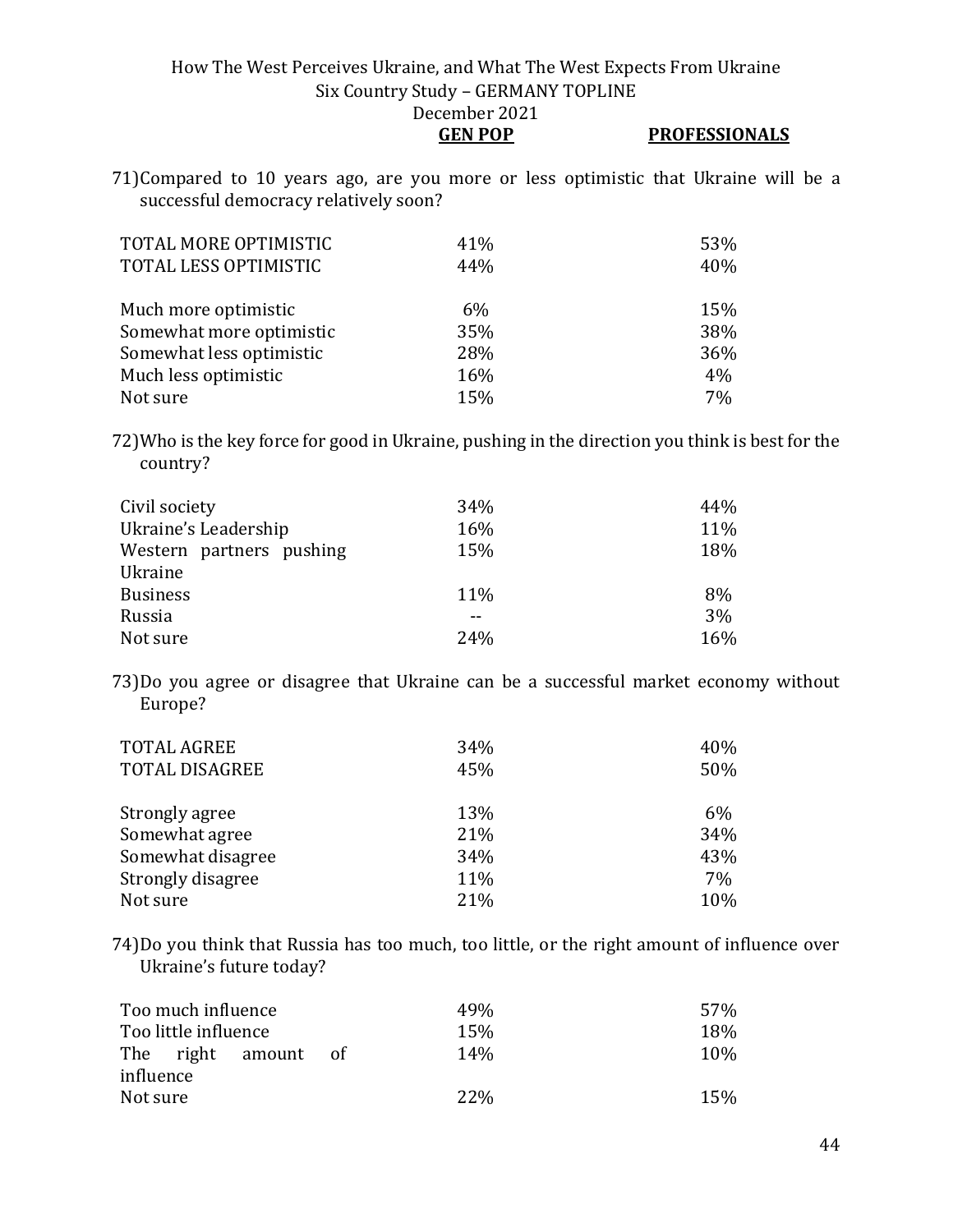#### **2014 Invasion of Ukraine & Relations with Russia**

**INTRO**: Beginning in February 2014, Russian forces and Russian-backed militias invaded Ukraine. The Russian forces proceed to annex Crimea, while the Russian-backed militias took control of the eastern Ukraine region of Donbas.

Following these actions, sanctions were imposed by the West against individuals, financial institutions, energy companies, other businesses, and officials from Russia. These sanctions also prevent some Russian officials and politicians from traveling to Canada, the United States, and the European Union, and also freeze their assets in Western countries.

At the same time, the United States and other Western countries began providing military aid and weapons to Ukraine to counter Russian forces and the Russian-backed militias.

#### **GEN POP PROFESSIONALS**

75)In your view, which of the following best describes the sanctions and pressure that the West put on Russia after the Russian invasion of Ukraine in 2014?

| The sanctions and pressure | 36% | 35% |
|----------------------------|-----|-----|
| were not enough            |     |     |
| The sanctions and pressure | 30% | 41% |
| were the right amount      |     |     |
| The sanctions and pressure | 16% | 13% |
| were too much              |     |     |
| Not sure                   | 18% | 11% |

76)Which of the following do you believe should happen with the Russian-controlled territory in Ukraine?

| Russia should return the<br>eastern region of Donbas<br>and Crimea to Ukraine | 36%   | 45% |
|-------------------------------------------------------------------------------|-------|-----|
| Russia should return Crimea                                                   | 18%   | 33% |
| to Ukraine                                                                    |       |     |
| Russia should return the<br>eastern region of Donbas to                       | 16%   | 13% |
| Ukraine                                                                       |       |     |
| Russia should not return                                                      | $5\%$ | 5%  |
| territory to Ukraine                                                          |       |     |
| Not sure                                                                      | 25%   | 4%  |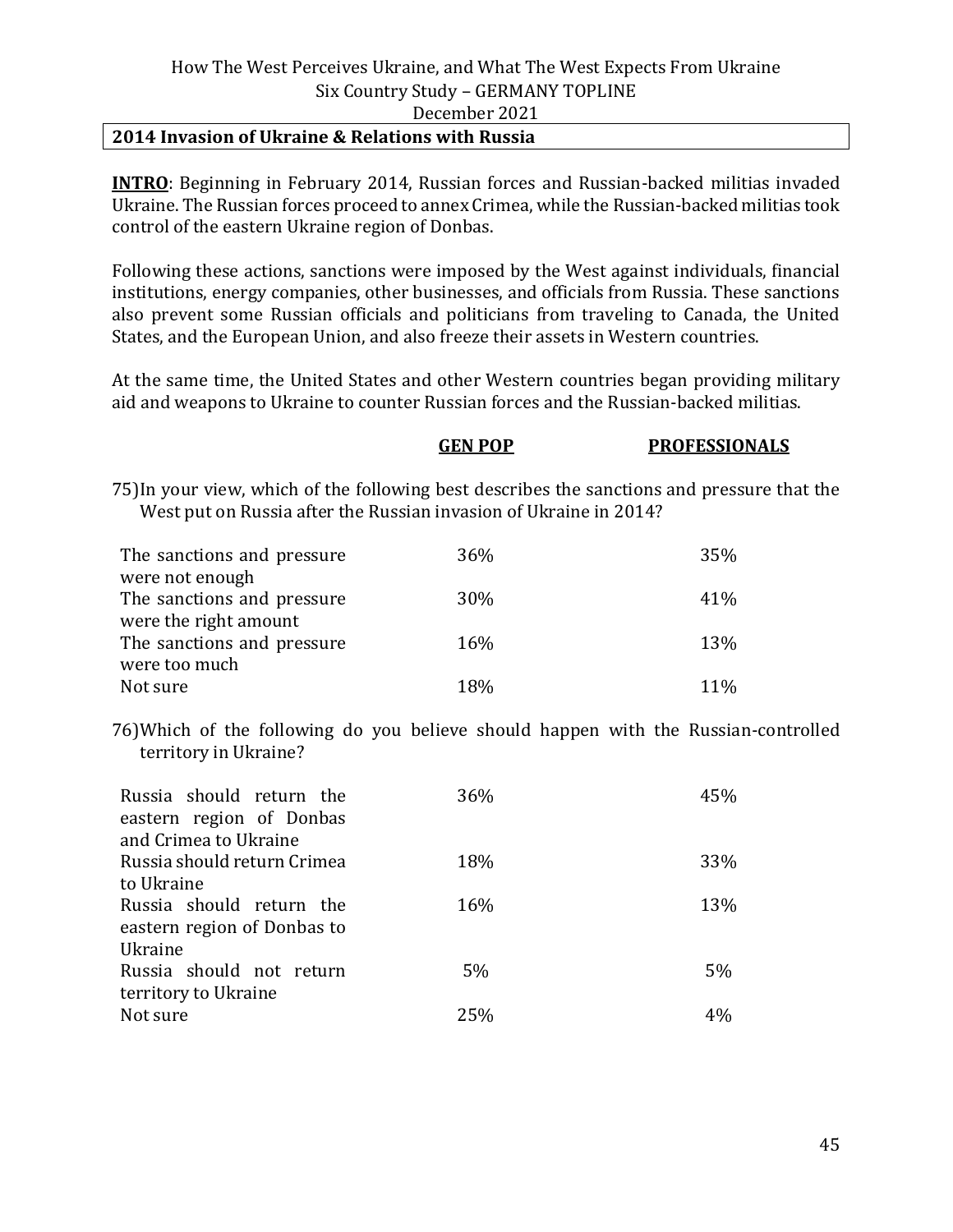**GEN POP PROFESSIONALS**

77)How likely do you believe it is that Russia would invade Ukraine again?

| 58%<br>31% | 64%<br>24% |
|------------|------------|
| 20%        | 15%        |
| 38%        | 49%        |
| 26%        | 22%        |
| 5%         | 2%         |
| 11%        | 12%        |
|            |            |

78)What, if any, international actions or approaches do you think could influence or change Russian policy toward Ukraine?

| 11% |
|-----|
| 14% |
| 4%  |
|     |
|     |
| 3%  |
|     |
| 7%  |
|     |
| 27% |
|     |
| 5%  |
|     |

79)In your view, what should be done to end the war in Ukraine?

| Ukraine should<br>use<br>diplomatic and legal means<br>but no military force to<br>regain its territory | 53% | 72% |
|---------------------------------------------------------------------------------------------------------|-----|-----|
| Ukraine should make peace<br>with Russia diplomatically<br>and allow<br>Russia<br>its<br>territory      | 27% | 22% |
| Ukraine should use military<br>force to regain its territory                                            | 7%  |     |
| Not sure                                                                                                | 13% | 6%  |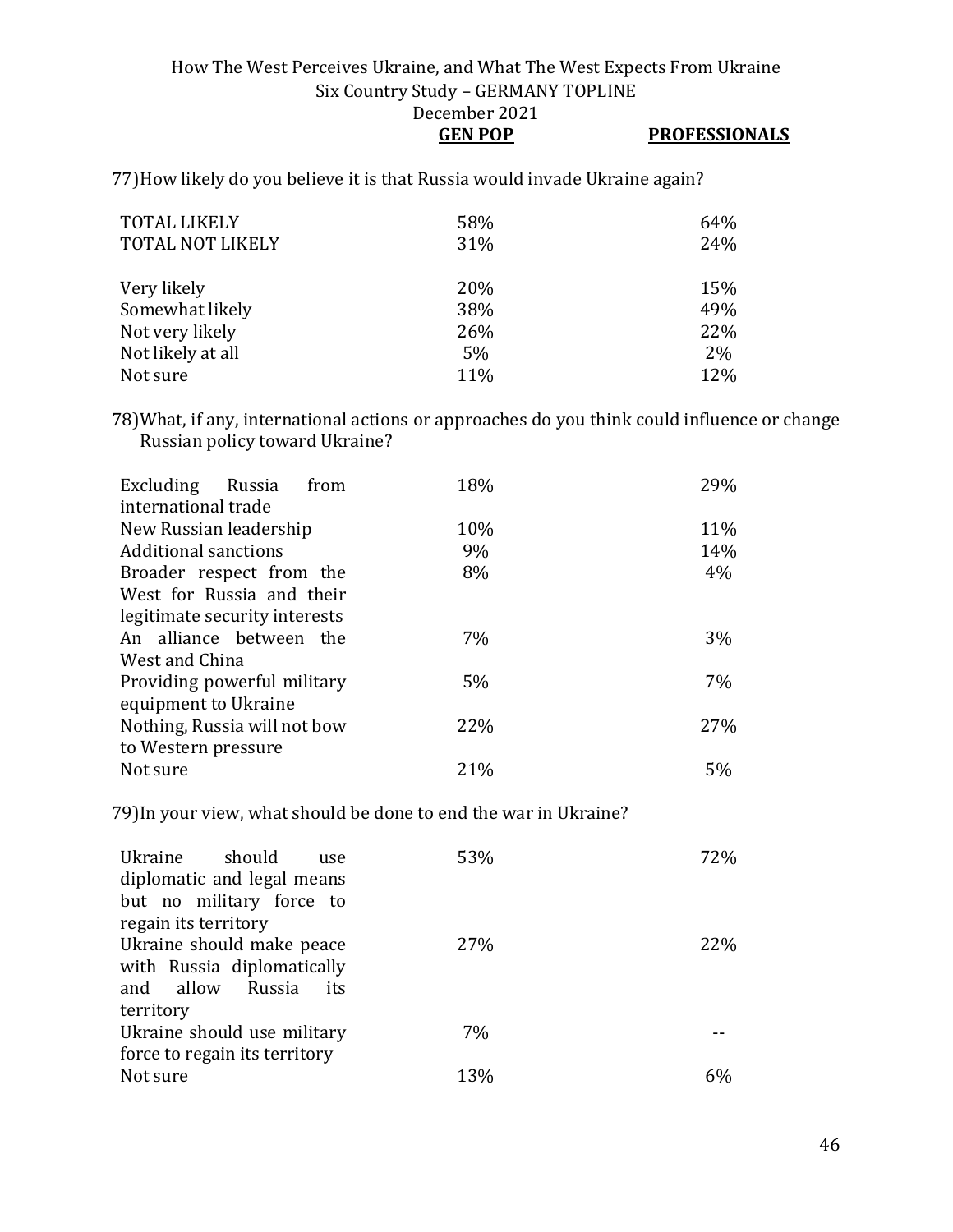**GEN POP PROFESSIONALS**

80)Which of the following outcomes do you believe that Western support and strong relations with Ukraine would have? (select all that apply)

| Be seen as an aggressive<br>sign by Russia and thus<br>endanger stability | 29% | 35% |
|---------------------------------------------------------------------------|-----|-----|
| Deter Russia in the region<br>and thus strengthen the                     | 25% | 26% |
| West and democracy                                                        |     |     |
| Be beneficial for everyone                                                | 14% | 22% |
| and no problem for Russia                                                 |     |     |
| or anyone else                                                            |     |     |
| Weaken China in the region                                                | 8%  | 6%  |
| Be a waste of time for                                                    | 5%  | 5%  |
| everyone, Ukraine should                                                  |     |     |
| play no role for the West                                                 |     |     |
| Not sure                                                                  | 28% | 16% |

81)Do agree or disagree that by defending itself against Russian pressure and attacks, Ukraine is also defending Europe and the West?

| <b>TOTAL AGREE</b>    | 43% | 60% |
|-----------------------|-----|-----|
| <b>TOTAL DISAGREE</b> | 35% | 36% |
| Strongly agree        | 15% | 12% |
| Somewhat agree        | 28% | 48% |
| Somewhat disagree     | 21% | 30% |
| Strongly disagree     | 14% | 6%  |
| Not sure              | 22% | 4%  |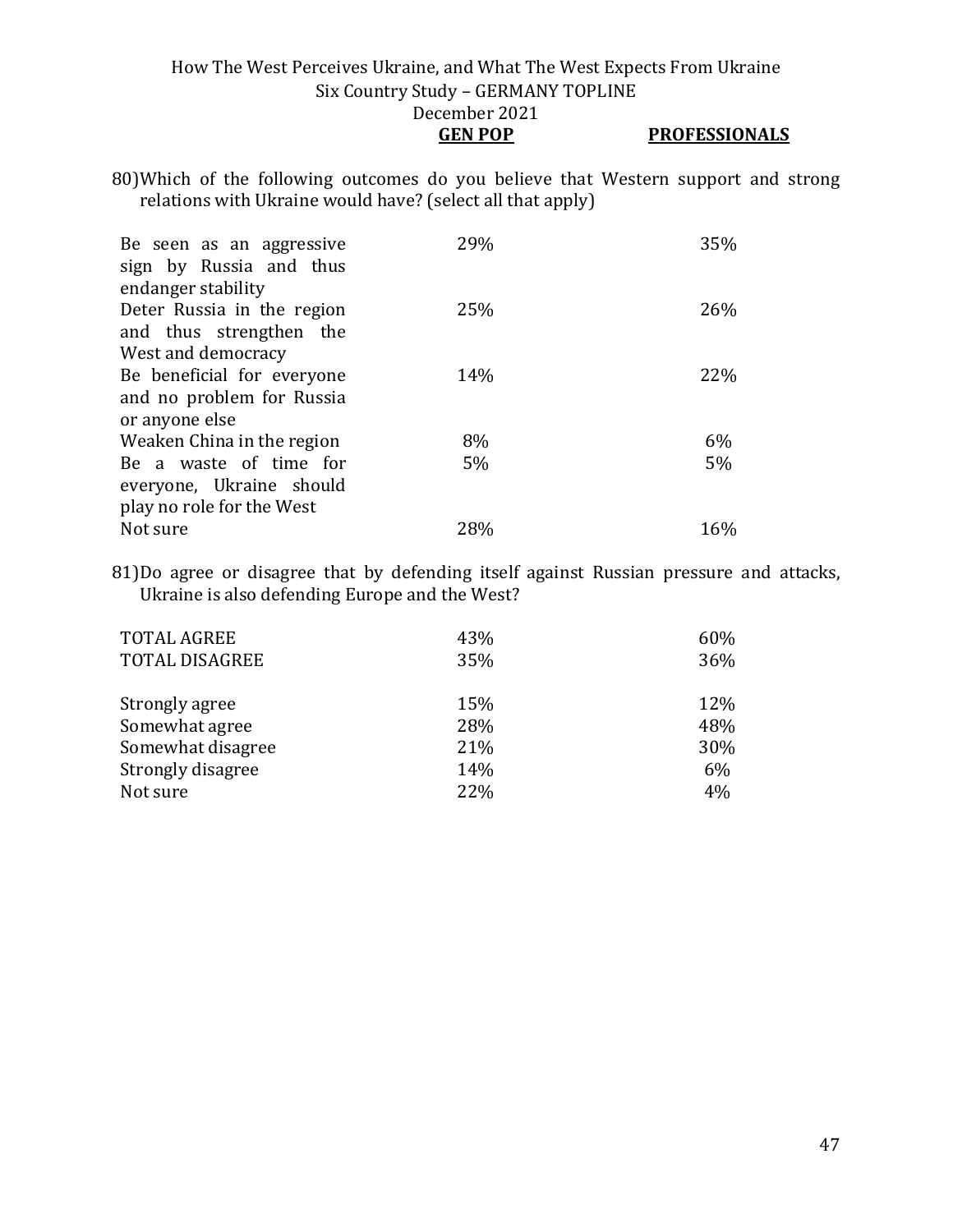December 2021

|                                                                                                                   | GEN POP | <b>PROFESSIONALS</b> |
|-------------------------------------------------------------------------------------------------------------------|---------|----------------------|
| 82)Do you favor or oppose Germany selling weapons to Ukraine?                                                     |         |                      |
| Yes, so Ukraine can gain back Crimea and<br>Donbas with a strong military                                         | 9%      | 5%                   |
| Yes, but only defensive weapons                                                                                   | 13%     | 21%                  |
| Yes, but only in case that Russia invades again<br>Ukraine                                                        | 9%      | 16%                  |
| Germany should not sell weapons to Ukraine,<br>but other Western countries should                                 | 8%      | 8%                   |
| No, neither my country nor anyone else from<br>the West should under any circumstances sell<br>weapons to Ukraine | 41%     | 38%                  |
| Not sure                                                                                                          | 20%     | 12%                  |

83) Would you favor or oppose NATO deploying soldiers into Ukraine now as a deterrent to Russian aggression against Ukraine?

| <b>TOTAL FAVOR</b><br><b>TOTAL OPPOSE</b> | 22%<br>63% | 41%<br>44% |
|-------------------------------------------|------------|------------|
| Strongly favor                            | 7%         | 5%         |
| Somewhat favor                            | 15%        | 36%        |
| Somewhat oppose                           | 31%        | 28%        |
| Strongly oppose                           | 32%        | 16%        |
| Not sure                                  | 15%        | 15%        |

84)If Russia would invade Ukraine, would you favor or oppose NATO helping defend Ukraine by sending soldiers?

| <b>TOTAL FAVOR</b><br><b>TOTAL OPPOSE</b> | 33%<br>38% | 57%<br>38% |
|-------------------------------------------|------------|------------|
| Strongly favor                            | 10%        | 17%        |
| Somewhat favor                            | 23%        | 40%        |
| Somewhat oppose                           | 21%        | 31%        |
| Strongly oppose                           | 17%        | 7%         |
| Not sure                                  | 29%        | 5%         |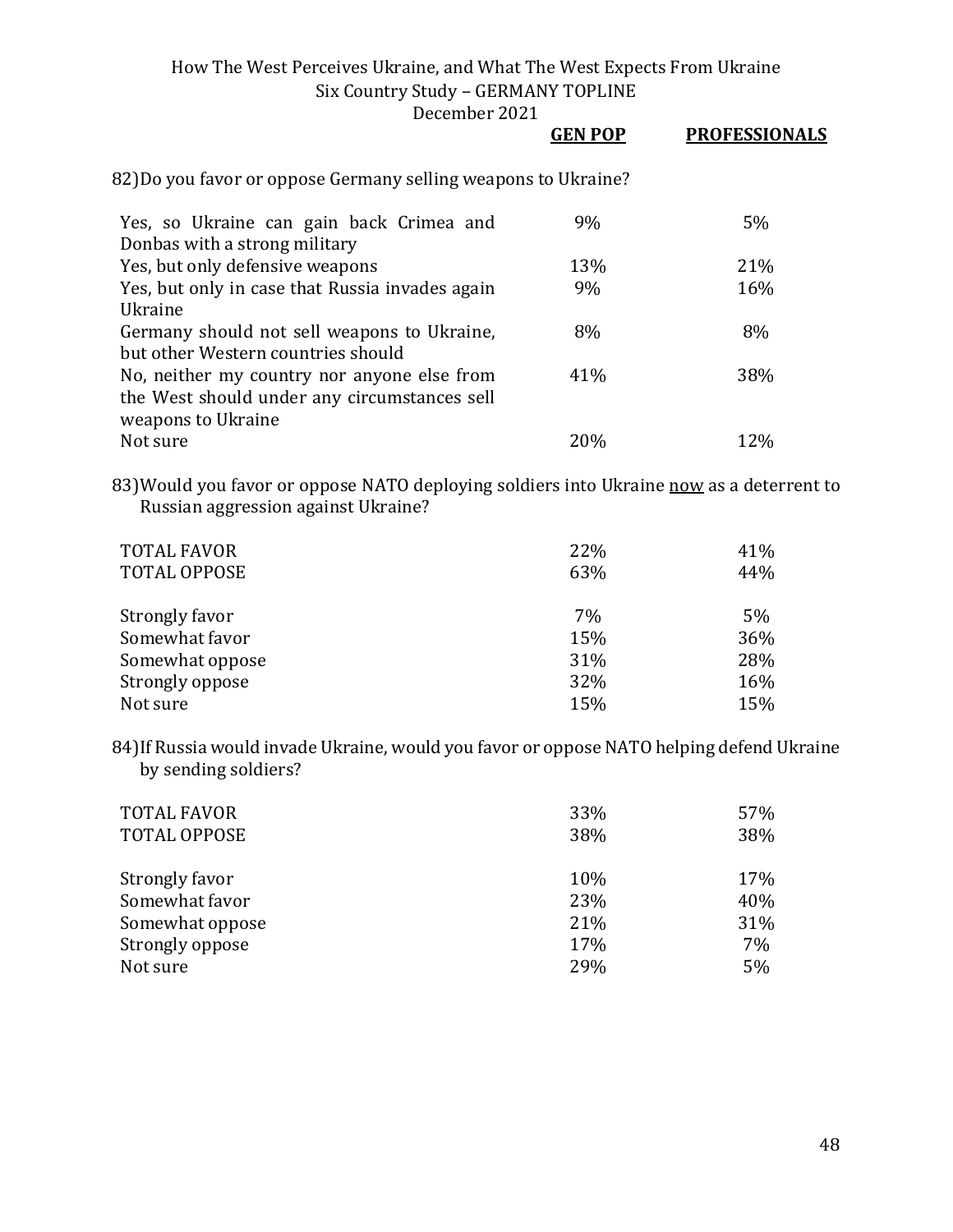#### **Analysis of Nord Stream 2**

**INTRO**: Next, we will ask some questions about a project called Nord Stream 2, which is a system of offshore natural gas pipelines in Europe.

The Russian-owned Nord Stream 2 Pipeline is designed to transport natural gas from Russia under the Baltic Sea to Germany. From Germany, the natural gas is then transported to other the European Union countries.

This pipeline would be the first time that Russia supplies gas to Europe without going over land through Ukraine. By moving away from Ukraine and going under the Baltic Sea, critics say this will hurt Ukraine's economy and destabilize Ukraine because Ukraine will no longer be needed for business with Europe and Russia will be the primary gas provider.

|                                            | <b>GEN POP</b> | <b>PROFESSIONALS</b>                                                                 |
|--------------------------------------------|----------------|--------------------------------------------------------------------------------------|
| natural gas from Russia via Nord Stream 2? |                | 85) From what you know, do you favor or oppose Germany opening the transportation of |
| <b>TOTAL FAVOR</b>                         | 52%            | 57%                                                                                  |
| <b>TOTAL OPPOSE</b>                        | 30%            | 33%                                                                                  |
| Strongly favor                             | 20%            | 16%                                                                                  |
| Somewhat favor                             | 32%            | 41%                                                                                  |
| Somewhat oppose                            | 19%            | 22%                                                                                  |
| Strongly oppose                            | 11%            | 11%                                                                                  |
| Not sure                                   | 18%            | 10%                                                                                  |

86)From what you know, please indicate if you agree or disagree with each of the following statements.

• By allowing and building Nord Stream 2, Germany made itself and Europe more vulnerable to blackmail by Russia than before.

| 63% | 73% |
|-----|-----|
| 30% | 24% |
| 37% | 38% |
| 26% | 35% |
| 25% | 17% |
| 5%  | 7%  |
| 7%  | 3%  |
|     |     |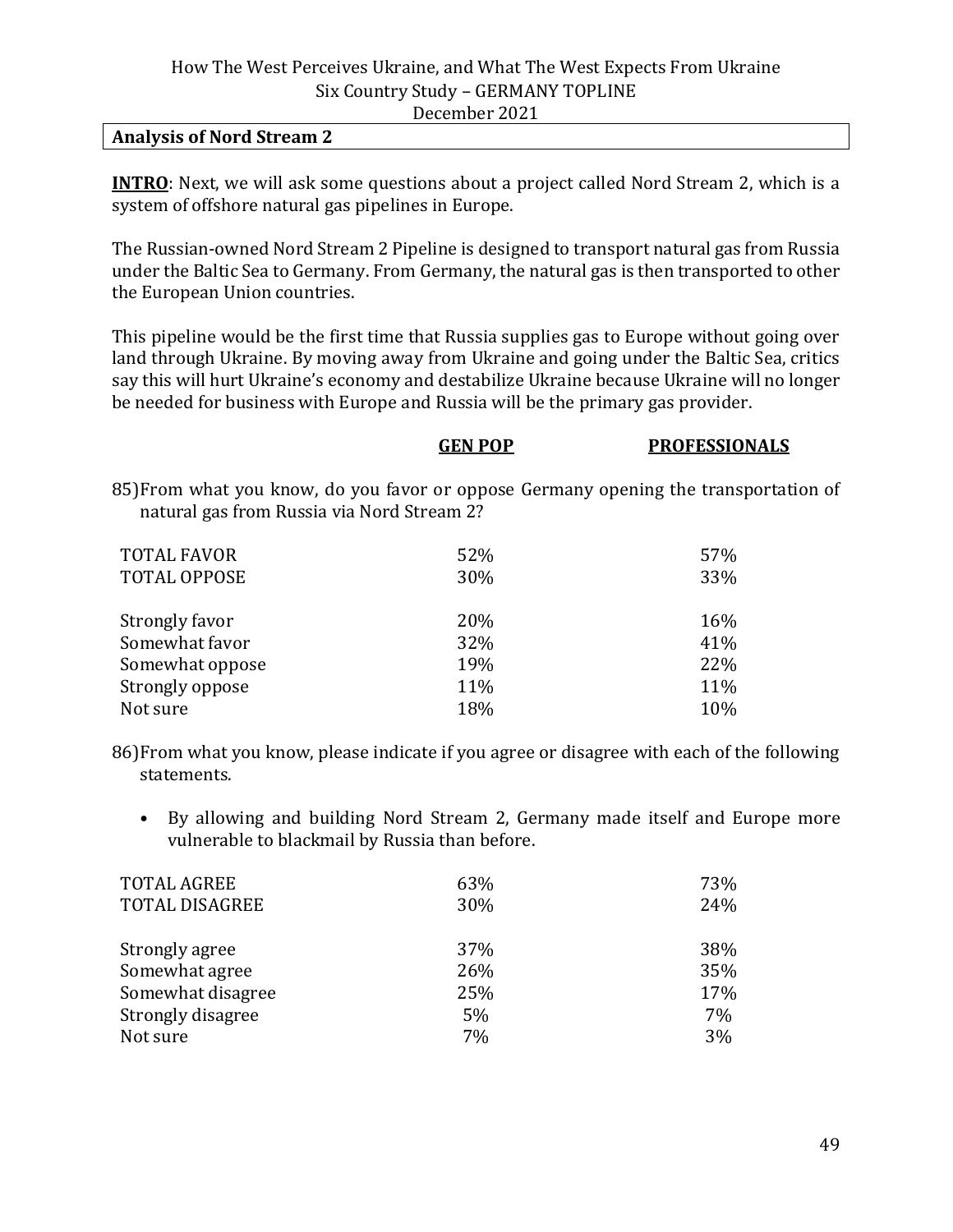## **GEN POP PROFESSIONALS**

• By allowing and building Nord Stream 2, Germany put Ukraine at risk.

| 39%<br>45% | 34%<br>58% |
|------------|------------|
| 19%        | 10%        |
| 20%        | 24%        |
| 22%        | 39%        |
| 23%        | 19%        |
| 16%        | 8%         |
|            |            |

• By allowing and building Nord Stream 2, Germany created an overall helpful long term bridge of economic cooperation between countries in the European Union and Russia.

| 65% | 77% |
|-----|-----|
| 21% | 15% |
|     |     |
|     | 25% |
| 35% | 52% |
| 19% | 15% |
| 2%  |     |
| 14% | 8%  |
|     | 30% |

• It is dangerous to be dependent on supplies of oil and gas from Russia.

| <b>TOTAL AGREE</b>    | 64% | 74%        |
|-----------------------|-----|------------|
| <b>TOTAL DISAGREE</b> | 31% | 20%        |
|                       |     |            |
| Strongly agree        | 31% | <b>37%</b> |
| Somewhat agree        | 33% | 37%        |
| Somewhat disagree     | 24% | 18%        |
| Strongly disagree     | 7%  | 2%         |
| Not sure              | 5%  | 6%         |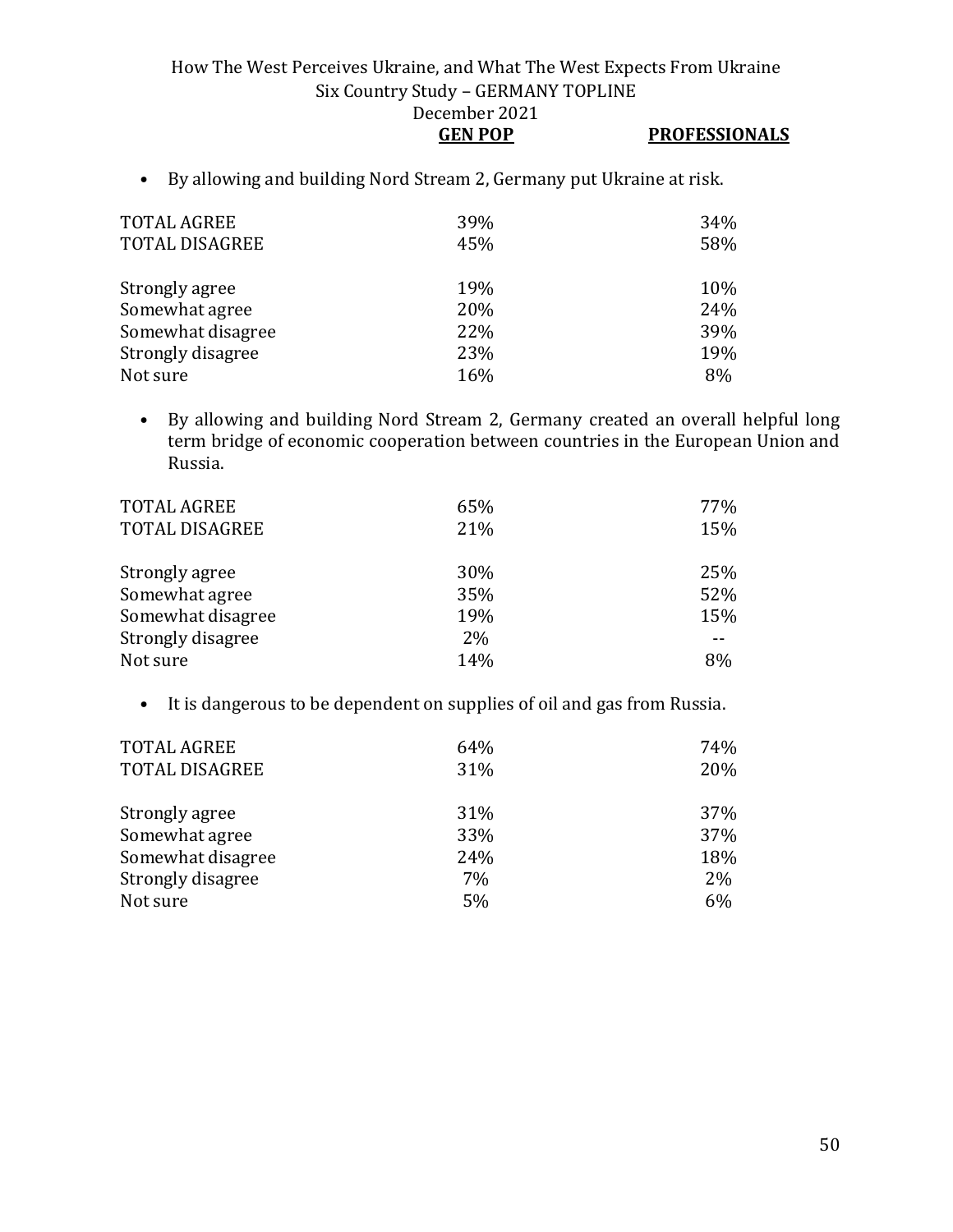December 2021

|                                                                         | <b>GEN POP</b> | <b>PROFESSIONALS</b> |
|-------------------------------------------------------------------------|----------------|----------------------|
| Russia is a reliable supplier of oil and gas to the world.<br>$\bullet$ |                |                      |
| TOTAL AGREE                                                             | 59%            | 62%                  |
| TOTAL DISAGREE                                                          | 29%            | 36%                  |
| Strongly agree                                                          | 23%            | 13%                  |
| Somewhat agree                                                          | 36%            | 49%                  |
| Somewhat disagree                                                       | 23%            | 29%                  |
| Strongly disagree                                                       | 6%             | 7%                   |
| Not sure                                                                | 12%            | 2%                   |

87)Would you favor or oppose Germany and its allies retaliating with sanctions if Russia uses Nord Stream 2 to blackmail Europe?

| <b>TOTAL FAVOR</b><br><b>TOTAL OPPOSE</b> | 50%<br>28% | 78%<br>19% |
|-------------------------------------------|------------|------------|
| Strongly favor                            | 27%        | 34%        |
| Somewhat favor                            | 23%        | 44%        |
| Somewhat oppose                           | 18%        | 12%        |
| Strongly oppose                           | 10%        | 7%         |
| Not sure                                  | 22%        | 3%         |

88) Germany and the US have stated that if Russia uses Nord Stream 2 as an instrument to exert pressure, they will take strong countermeasures.

Do you believe that these statements are credible?

| Yes, Germany and the US will take strong       | 29%        | 41% |
|------------------------------------------------|------------|-----|
| steps to push back against Russia in this case |            |     |
| No, this is only words, nothing will really    | 36%        | 33% |
| happen if Russia uses Nord Stream 2 to         |            |     |
| blackmail Europe and the West                  |            |     |
| The US may do something serious, Germany       | <b>19%</b> | 20% |
| will do nothing                                |            |     |
| Not sure                                       | 16%        | 6%  |

89)If Russian were to invade Ukraine at any point in the coming years, should Germany close Nord Stream 2 immediately?

| Yes      | 45% | 58% |
|----------|-----|-----|
| No       | 25% | 22% |
| Not sure | 30% | 20% |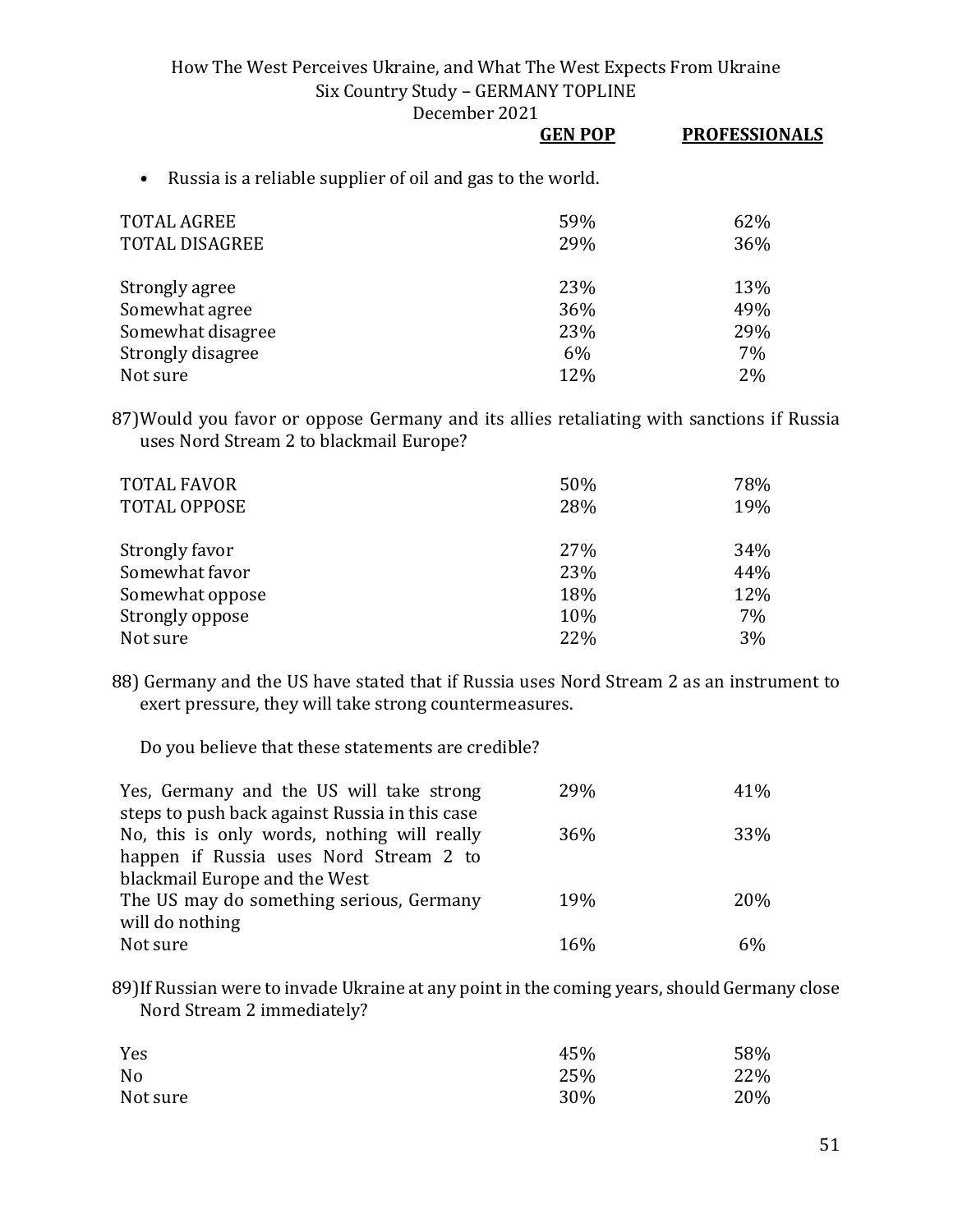December 2021

# **Personal Feelings & Demographics**

**INTRO**: We're almost finished! We will conclude with some standard questions about your personal views, demographics, and habits.

|                                                            | <b>GEN POP</b> | <b>PROFESSIONALS</b> |
|------------------------------------------------------------|----------------|----------------------|
| 90) How important are each of the following values to you? |                |                      |
| Religion                                                   |                |                      |
| TOTAL IMPORTANT                                            | 43%            | 37%                  |
| TOTAL NOT IMPORTANT                                        | 53%            | 59%                  |
| Very important                                             | 22%            | 14%                  |
| Somewhat important                                         | 21%            | 23%                  |
| Not very important                                         | 25%            | 22%                  |
| Not important at all                                       | 28%            | 37%                  |
| Not sure                                                   | 4%             | 4%                   |
| Freedom<br>$\bullet$                                       |                |                      |
| TOTAL IMPORTANT                                            | 92%            | 93%                  |
| TOTAL NOT IMPORTANT                                        | 5%             | 5%                   |
| Very important                                             | 79%            | 71%                  |
| Somewhat important                                         | 13%            | 22%                  |
| Not very important                                         | 3%             | 3%                   |
| Not important at all                                       | 2%             | 2%                   |
| Not sure                                                   | 3%             | 2%                   |
| Solidarity<br>$\bullet$                                    |                |                      |
| TOTAL IMPORTANT                                            | 89%            | 90%                  |
| TOTAL NOT IMPORTANT                                        | 8%             | 8%                   |
| Very important                                             | 60%            | 42%                  |
| Somewhat important                                         | 29%            | 48%                  |
| Not very important                                         | 6%             | 7%                   |
| Not important at all                                       | 2%             | 1%                   |
| Not sure                                                   | 3%             | 2%                   |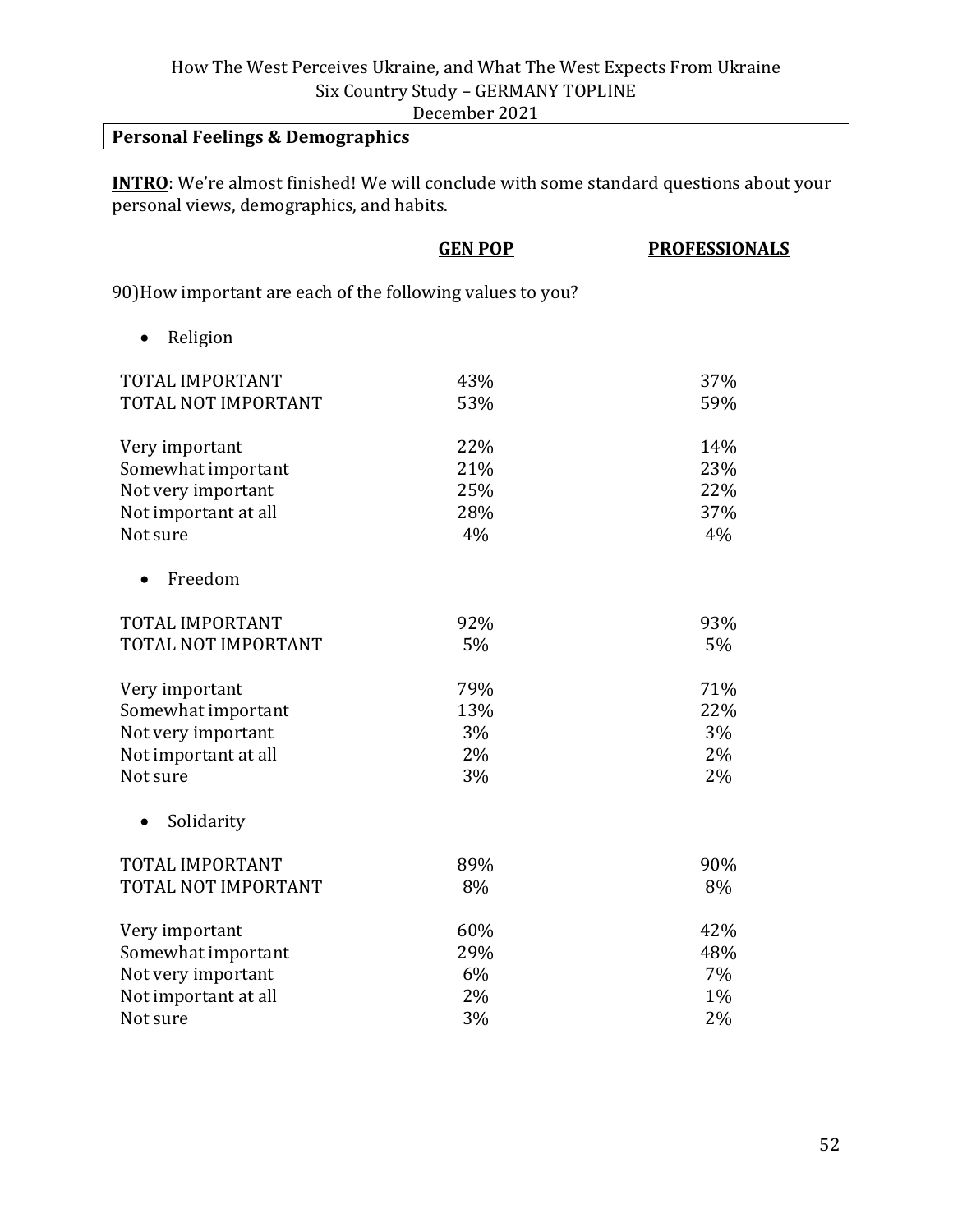|                                           | December 2021<br><b>GEN POP</b> | <b>PROFESSIONALS</b> |
|-------------------------------------------|---------------------------------|----------------------|
| Environmental sustainability<br>$\bullet$ |                                 |                      |
| TOTAL IMPORTANT                           | 82%                             | 84%                  |

| TOTAL NOT IMPORTANT  | 14% | 13% |
|----------------------|-----|-----|
| Very important       | 51% | 45% |
| Somewhat important   | 31% | 39% |
| Not very important   | 10% | 12% |
| Not important at all | 4%  | 1%  |
| Not sure             | 4%  | 3%  |
| Fairness             |     |     |
| TOTAL IMPORTANT      | 91% | 93% |
| TOTAL NOT IMPORTANT  | 6%  | 6%  |
| Very important       | 68% | 64% |
| Somewhat important   | 23% | 29% |
| Not very important   | 5%  | 5%  |
| Not important at all | 1%  | 1%  |
| Not sure             | 3%  | 1%  |
| My country           |     |     |
| TOTAL IMPORTANT      | 81% | 80% |
| TOTAL NOT IMPORTANT  | 16% | 18% |
| Very important       | 52% | 38% |
| Somewhat important   | 29% | 42% |
| Not very important   | 12% | 15% |
| Not important at all | 4%  | 3%  |
| Not sure             | 3%  | 2%  |
| Human rights         |     |     |
| TOTAL IMPORTANT      | 90% | 90% |
| TOTAL NOT IMPORTANT  | 7%  | 6%  |
| Very important       | 74% | 66% |
| Somewhat important   | 16% | 24% |
| Not very important   | 5%  | 3%  |
| Not important at all | 2%  | 3%  |
| Not sure             | 3%  | 4%  |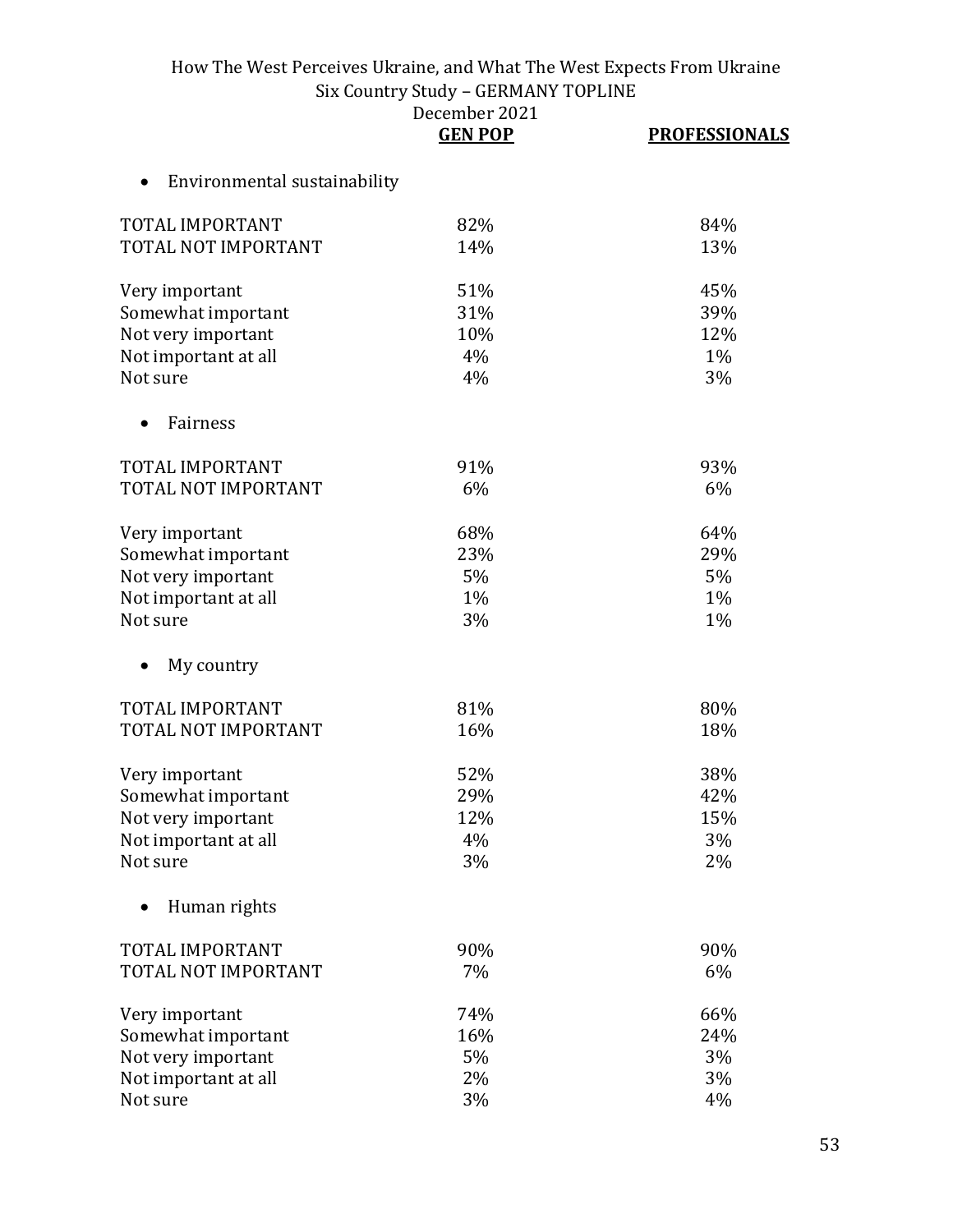#### **GEN POP PROFESSIONALS**

91)In Europe and the West, personal and family identities have changed in recent decades. Which of the following best describes your views on these changes?

| We need to fight for full equality for women,  | 46% | 48% |
|------------------------------------------------|-----|-----|
| LGBTQ people, and people of color              |     |     |
| It is good that much has been achieved for     | 24% | 34% |
| women, LGBTQ people, and people of color, but  |     |     |
| it is enough for now and there are more urgent |     |     |
| tasks                                          |     |     |
| Traditional personal and family values are     | 18% | 11% |
| under attack now by liberation movements and   |     |     |
| I would like to see them protected             |     |     |
| Not sure                                       | 12% | 7%  |

92)Thinking about some of the biggest challenges facing the world, with which group of people do you feel the greatest empathy and wish to help? (Select up to 3)

| Those dying of hunger and diseases worldwide                                          | 45%   | 55%   |
|---------------------------------------------------------------------------------------|-------|-------|
| The poor in my own country                                                            | 42%   | 36%   |
| Women suffering repression                                                            | 28%   | 32%   |
| Simple hardworking people who are given no<br>chance by a system run by PROFESSIONALS | 26%   | 27%   |
| Refugees trying to cross the Mediterranean to<br>get to Europe                        | 18%   | 23%   |
| Afghan citizens under the new Taliban regime                                          | 13%   | 15%   |
| Activists fighting climate change                                                     | 13%   | 12%   |
| Religious movements and ethnic minorities<br>suppressed in China                      | 10%   | 12%   |
| Ukrainian soldiers defending their country                                            | 5%    | $6\%$ |
| Central American migrants trying to gain<br>asylum in the US                          | 5%    | 6%    |
| Other (Please specify)                                                                |       | $1\%$ |
| Not sure                                                                              | 9%    | 4%    |
| 93) What is your gender?                                                              |       |       |
| Male                                                                                  | 49%   | 58%   |
| Female                                                                                | 50%   | 41%   |
| <b>Other</b>                                                                          | $1\%$ | $1\%$ |
| Don't want to disclose                                                                | --    |       |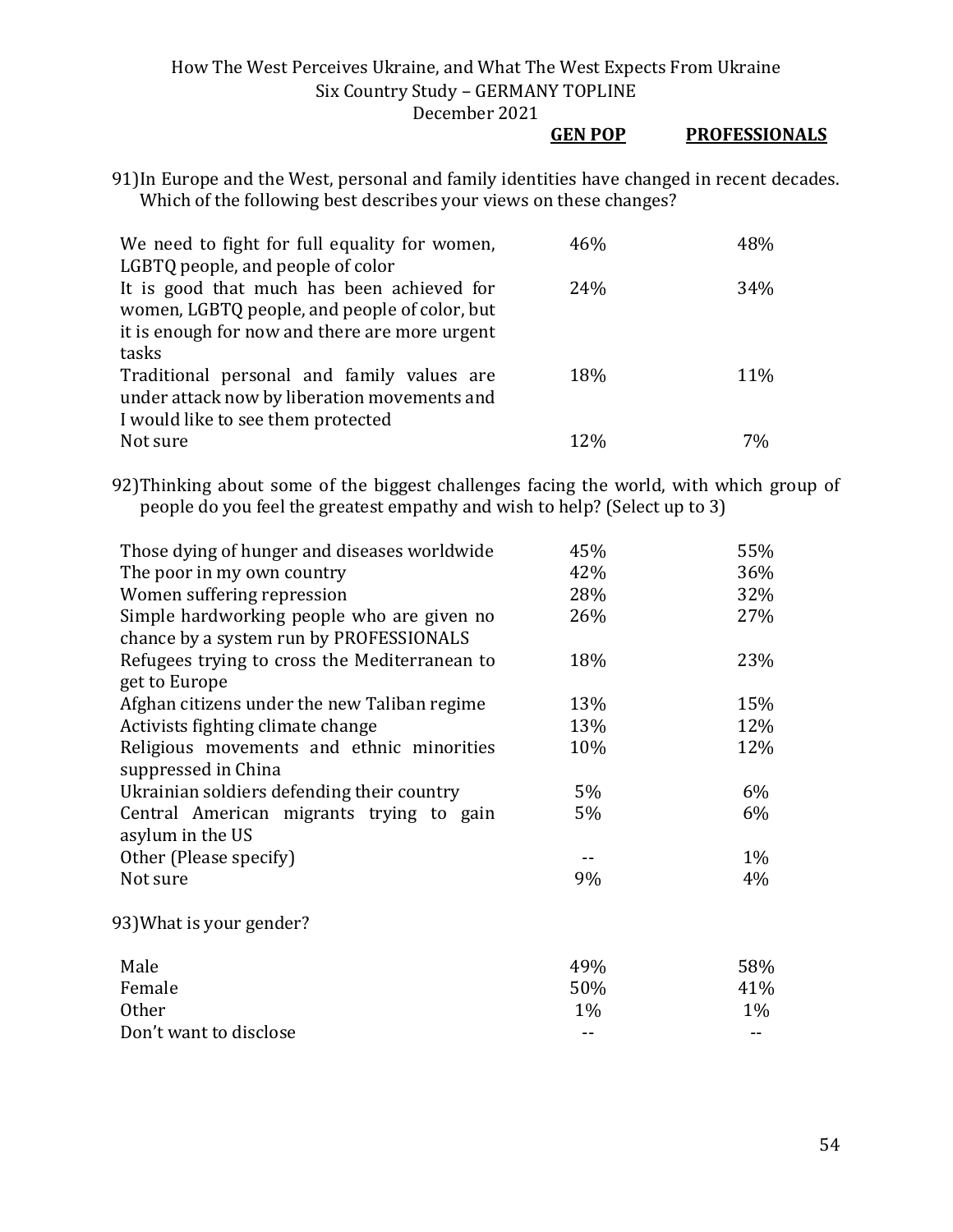|                                                                         | December 2021<br><b>GEN POP</b> | <b>PROFESSIONALS</b> |
|-------------------------------------------------------------------------|---------------------------------|----------------------|
| 94) What is your religion?                                              |                                 |                      |
| Evangelical Church in                                                   | 27%                             | 24%                  |
| Germany (EKD)                                                           |                                 |                      |
| Roman Catholic                                                          | 25%                             | 21%                  |
| Muslim                                                                  | 4%                              | 2%                   |
| Other Protestant (Jehovah's                                             | 3%                              | 3%                   |
| Witness, Latter Day Saints,                                             |                                 |                      |
| other Protestant)                                                       |                                 |                      |
| Orthodox                                                                | 3%                              | 2%                   |
| <b>United Protestant</b>                                                | 2%                              | 4%                   |
| (Lutheran and Reformed)                                                 |                                 |                      |
| Jewish                                                                  | 1%                              | $1\%$                |
| <b>Other</b>                                                            | 22%                             | 27%                  |
| Prefer not to answer                                                    | 13%                             | 16%                  |
| 95) Which of the following best describes your ideology?<br>Progressive | 21%                             | 14%                  |
| Moderate                                                                | 36%                             | 56%                  |
| Conservative                                                            | 19%                             | 24%                  |
| Not sure                                                                | 15%                             | 4%                   |
| Prefer not to answer                                                    | 9%                              | 2%                   |
| 96) What is your ethnicity?                                             |                                 |                      |
| Ethnic German                                                           | 85%                             | 90%                  |
| Turkish                                                                 | 2%                              |                      |
| Austrian                                                                | 1%                              | $- -$                |
| Polish                                                                  | $1\%$                           |                      |
| Italian                                                                 | 1%                              |                      |
| Greek                                                                   | $-$                             | 1%                   |
| Russian                                                                 | 1%                              | 1%                   |
| Arab                                                                    | 1%                              | $1\%$                |
| <b>Other</b>                                                            | 6%                              | 4%                   |
| Not sure                                                                | 1%                              | 2%                   |
| Prefer not to answer                                                    | 1%                              | 1%                   |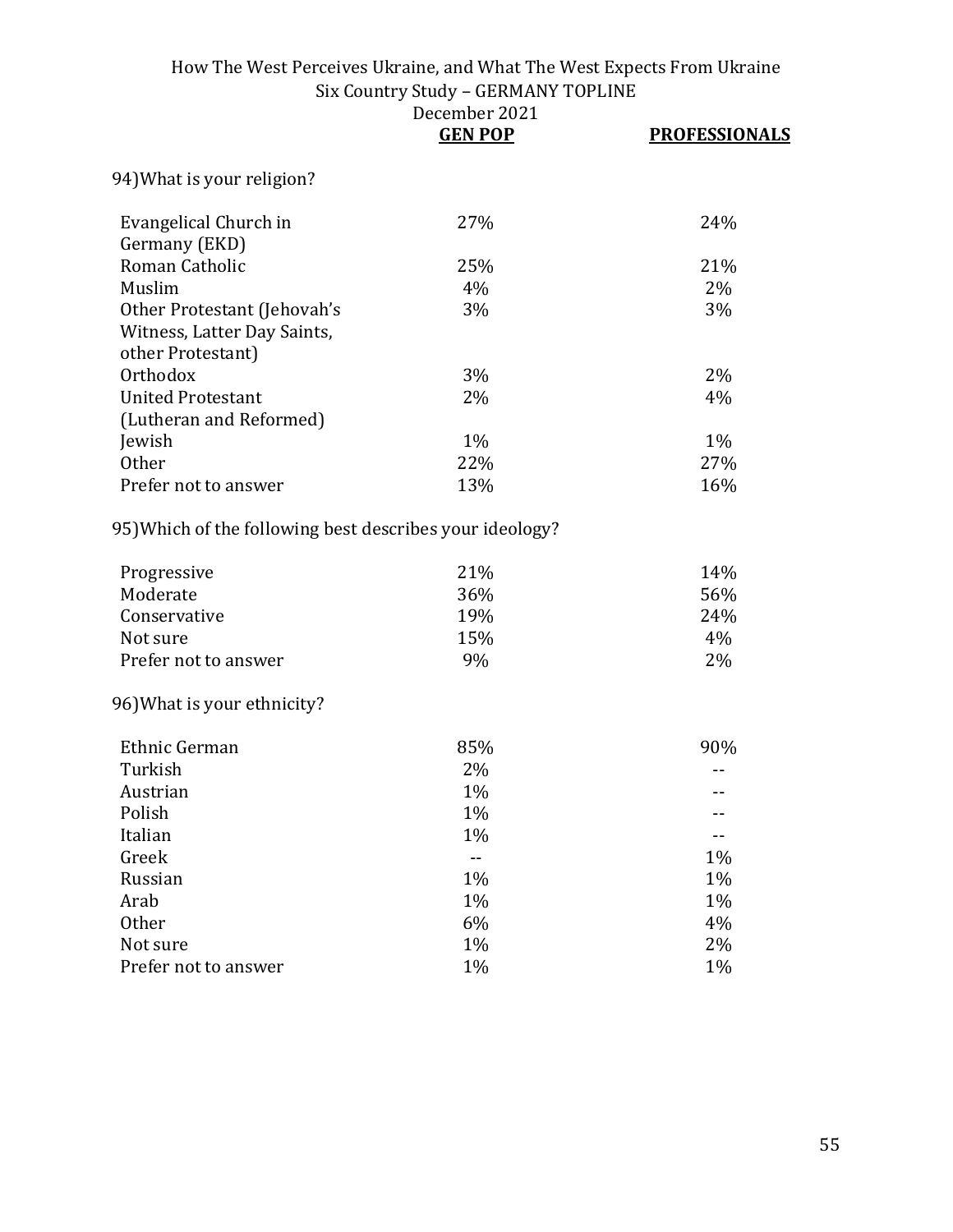# **GEN POP PROFESSIONALS**

97)Which of the following best describes your employment status?

| Employed full-time | 49% | 83%   |
|--------------------|-----|-------|
| Employed part-time | 14% | 11%   |
| Unemployed         | 4%  | --    |
| Retired            | 25% | 4%    |
| Student            | 4%  | --    |
| Homemaker          | 4%  | $1\%$ |
| Not sure           |     | 1%    |

## 98)**[IF FULL TIME OR PART TIME]** In which of the following industries do you work?

| Healthcare                   | 13%   | $7\%$ |
|------------------------------|-------|-------|
| Tech                         | 11%   | 19%   |
| Business services/consulting | 7%    | 16%   |
| Finance                      | 6%    | 14%   |
| Government                   | 4%    | 22%   |
| Marketing/Advertising/Public | 4%    | $1\%$ |
| Relations                    |       |       |
| Academia                     | 2%    | 16%   |
| Entertainment                | 2%    | 3%    |
| Law                          | $1\%$ | 2%    |
| Media                        | $1\%$ |       |
| Philanthropy                 | $1\%$ |       |
| Other                        | 43%   |       |
| Not sure                     | 5%    |       |

99)Is the area in which you live…?

| Urban    | 54% | 57% |
|----------|-----|-----|
| Suburban | 25% | 26% |
| Rural    | 21% | 17% |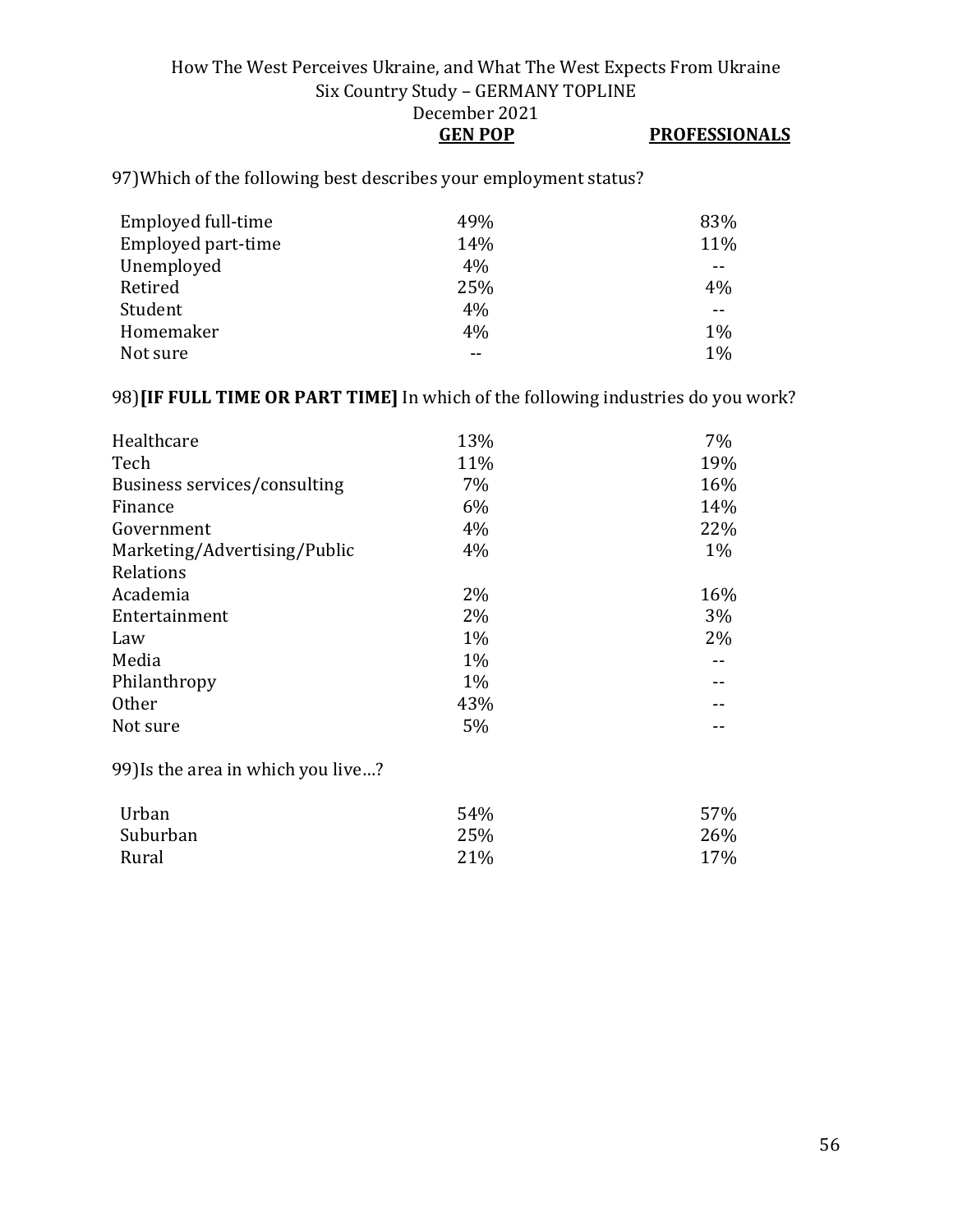## **GEN POP PROFESSIONALS**

100) Where do you typically get your daily news? [select all that apply]

| News on TV<br>Radio          | 65%<br>52% | 73%<br>51% |
|------------------------------|------------|------------|
| (online)<br>Newspapers<br>or | 50%        | 66%        |
| print)                       |            |            |
| Social media                 | 42%        | 42%        |
| Word of mouth (friends,      | 22%        | 21%        |
| family, or colleagues)       |            |            |
| Podcasts                     | 9%         | 11%        |
| Other [SPECIFY]              | $2\%$      | 3%         |
| Not sure                     | 3%         | 2%         |

101) Do you watch Russian TV or follow Russian new outlets?

| Very often | $6\%$ | 5%  |
|------------|-------|-----|
| Sometimes  | 13%   | 15% |
| Rarely     | 13%   | 15% |
| Never      | 68%   | 65% |

102) Russia's media presence around the world has been criticized as disinformation, do you agree?

| Yes                                                       | 27%        | 41% |
|-----------------------------------------------------------|------------|-----|
| Somewhat, but it is good to                               | 30%        | 36% |
| get also a different point of<br>view                     |            |     |
|                                                           |            |     |
| No, Russian media are often<br>more credible than Western | 31%        | 10% |
| mainstream media                                          |            |     |
| Not sure                                                  | <b>12%</b> | 13% |
|                                                           |            |     |

103) How much time do you spend on social media (Facebook, WhatsApp, YouTube, etc.) on average during the week?

| 0-5 hours          | 44%             | 44% |
|--------------------|-----------------|-----|
| 6-10 hours         | 30 <sub>%</sub> | 31% |
| $11-15$ hours      | 14 <sub>%</sub> | 16% |
| $16-20$ hours      | 6%              | 6%  |
| More than 20 hours | 6%              | 3%  |